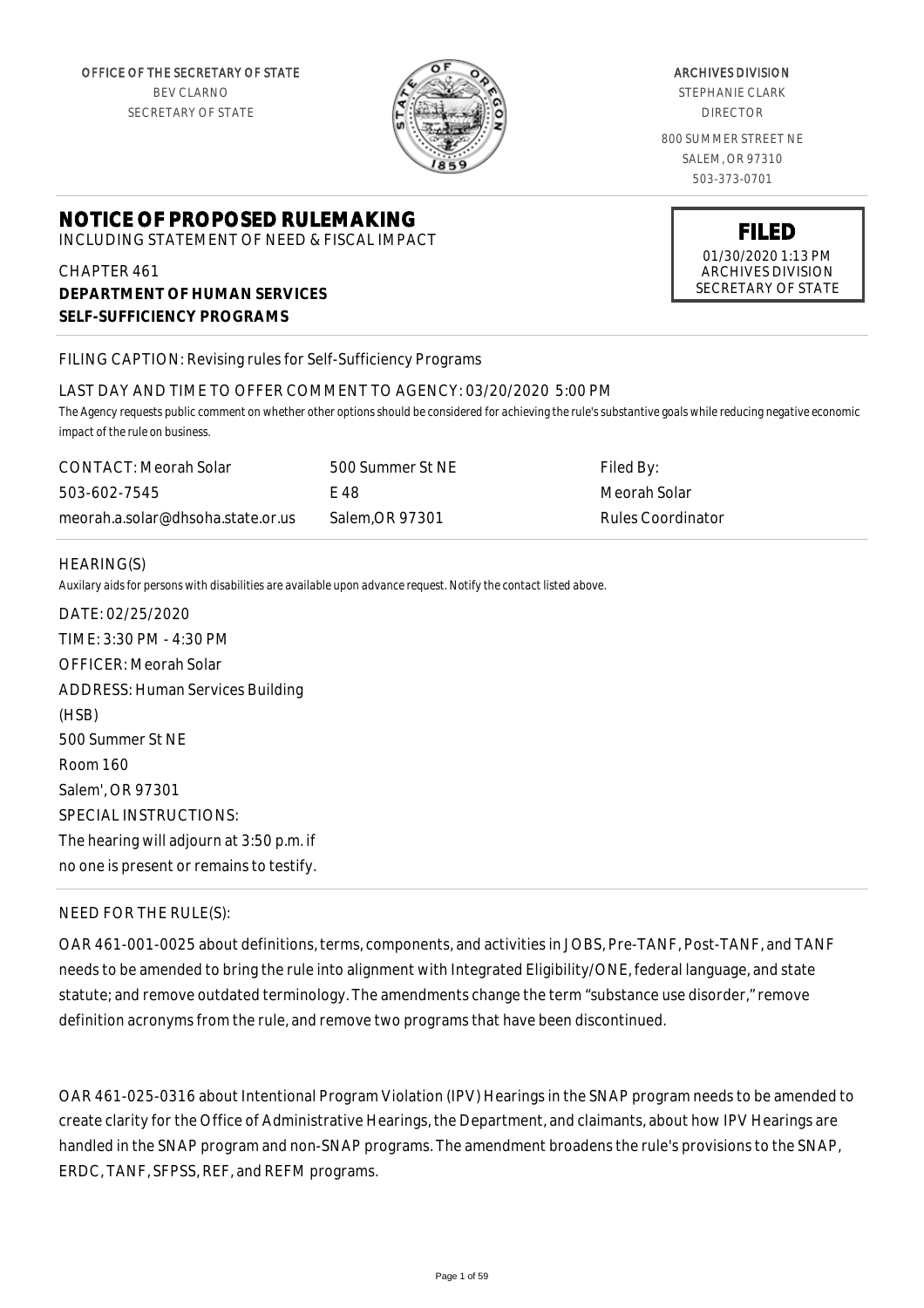OAR 461-105-0006 about business continuity provisions needs to be amended to appropriately remove a Department process from rule and bring the rule into alignment with Integrated Eligibility/ONE. The changes update business continuity provisions regarding the TADVS program by removing the process of holding a joint staffing and remove the requirement for a written signature in the SNAP program.

OAR 461-115-0040 about the filing date in the REF, SNAP, and TANF programs needs to be amended to bring the rule into alignment with Integrated Eligibility/ONE. The amendments remove the requirement of a written signature when establishing a filing date.

OAR 461-115-0450 about certification periods in the SNAP program needs to be amended to increase understanding of the rule and align with Integrated Eligibility. The changes clarify current policies and rules about certification periods.

OAR 461-130-0327 about good cause needs to be amended to allow the Department to grant good cause for reasons other than what is specifically mentioned in (3)(a) through (3)(r) the rule. The amendments add language enabling the Department to give good cause for non-cooperation in the JOBS program for any reason the Department determines to be good cause.

OAR 461-135-0070 about specific TANF program requirements needs to be amended to make clear the state's interpretation of the policy and align the rule with Integrated Eligibility/ONE. The changes clarify when a caretaker relative is eligible for TANF when the caretaker relative is neither receiving TANF nor applying for TANF for a dependent child.

OAR 461-135-0085 about requirements to attend an assessment or evaluation, or seek medically appropriate treatment for substance abuse and mental health; including disqualification and penalties for the Pre-TANF and TANF programs needs to be amended to ensure that Oregonians receiving TANF or Pre-TANF will not be required to attend an assessment for the use of a substance which is not included in Oregon Revised Statute as a controlled substance, aligning the rule with statute. The amendments remove cannabis from the definition of controlled substances for the purposes of this rule.

OAR 461-135-0405 about children in the Head Start Program who are also in the ERDC or TANF program needs to be amended to align the rule with Integrated Eligibility/ONE. The amendments remove contracted child care for TANF participants. The changes also reduce the \$27 copay for ERDC participants in a Head Start contracted slots to a \$0 copay.

OAR 461-135-0505 about categorical eligibility in the SNAP program needs to be amended to align rule with federal regulations, bringing Oregon into federal compliance. The amendments define which programs fall under Title IV-A of the Social Security Act or by the state as part of the TANF maintenance of effort. They also clearly define when a filing group cannot be categorically eligible, which includes participants with lottery or gambling winnings of \$3,500 or above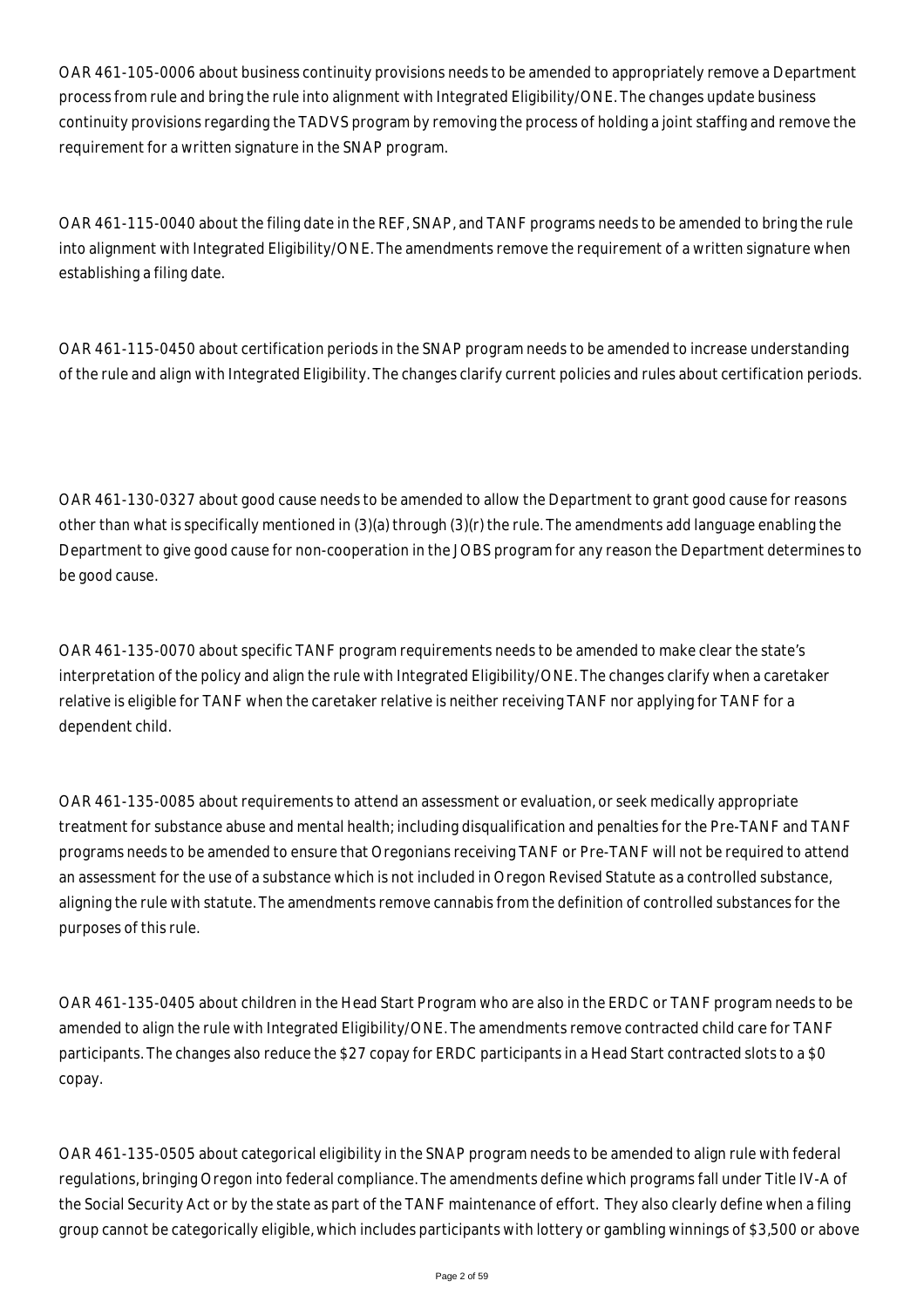and applicants who lost eligibility for SNAP due to receipt of such lottery or gambling winnings. The amendments also make clear how those participants can regain the ability to be categorically eligible.

OAR 461-135-0520 about time limits and special requirements for able-bodied adults without dependents (ABAWD) in the SNAP program needs to be amended to bring Oregon into alignment with federal changes which ended Oregon's ABAWD time limit area waiver effective March 31, 2020. The amendments adjust the areas considered "time limit areas" as well as the areas considered "time limit exempt areas." This amendment results in a drastic reduction of exempt counties and an increase to 30 counties being time limit areas.

OAR 461-135-0560 about fleeing felon and violators of parole, probation, and post-prison supervision in the REF, REFM, SNAP, and TANF programs needs to be amended to make clear which of the federal choices Oregon selected and aligns the rule with that choice as well as with Integrated Eligibility/ONE. The changes clarify definitions of each term and make clearer the Department's processes.

OAR 461-135-0575 about SNAP expedited services needs to be amended to make the rule more clear. The changes incorporate the definition of "destitute households" in the text of the rule rather than list a reference to the federal regulation.

OAR 461-135-0270 about eligibility for Employment Payments needs to be amended to add clarity to the rule and align with Integrated Eligibility/ONE. The amendments add that a member of a REF, Pre-TANF, SFPSS, or TANF filing group is not eligible for employment payments and clarify when loss of unsubsidized employment impacts eligibility.

OAR 461-145-0910 about self-employment for programs other than OSIP, OSIPM, and QMB needs to be amended to closer align the programs subject to the rule and align the rule with Integrated Eligibility. The amendments include the SNAP program in this rule and add a self-employment tax filing provision to the definition of self-employment. They also change the criteria used as another way to evaluate whether someone is treated as self-employed.

OAR 461-145-0920 about self-employment costs that are excluded to determine countable income needs to be amended to align the rule with Integrated Eligibility. The changes include DSNAP costs for self-employment.

OAR 461-155-0030 about income and payment standards in the REF and TANF programs needs to be amended to make the policy clear and align the rule with Integrated Eligibility. The amendments clarify that the Exit Limit Increase (ELI) standards chart is used for open TANF cases both during the certification period and at re-certification.

OAR 461-160-0010 about the use of resources in determining financial eligibility needs to be amended to make current policy more understandable and concise. The changes make clear who is subject to the resource limit.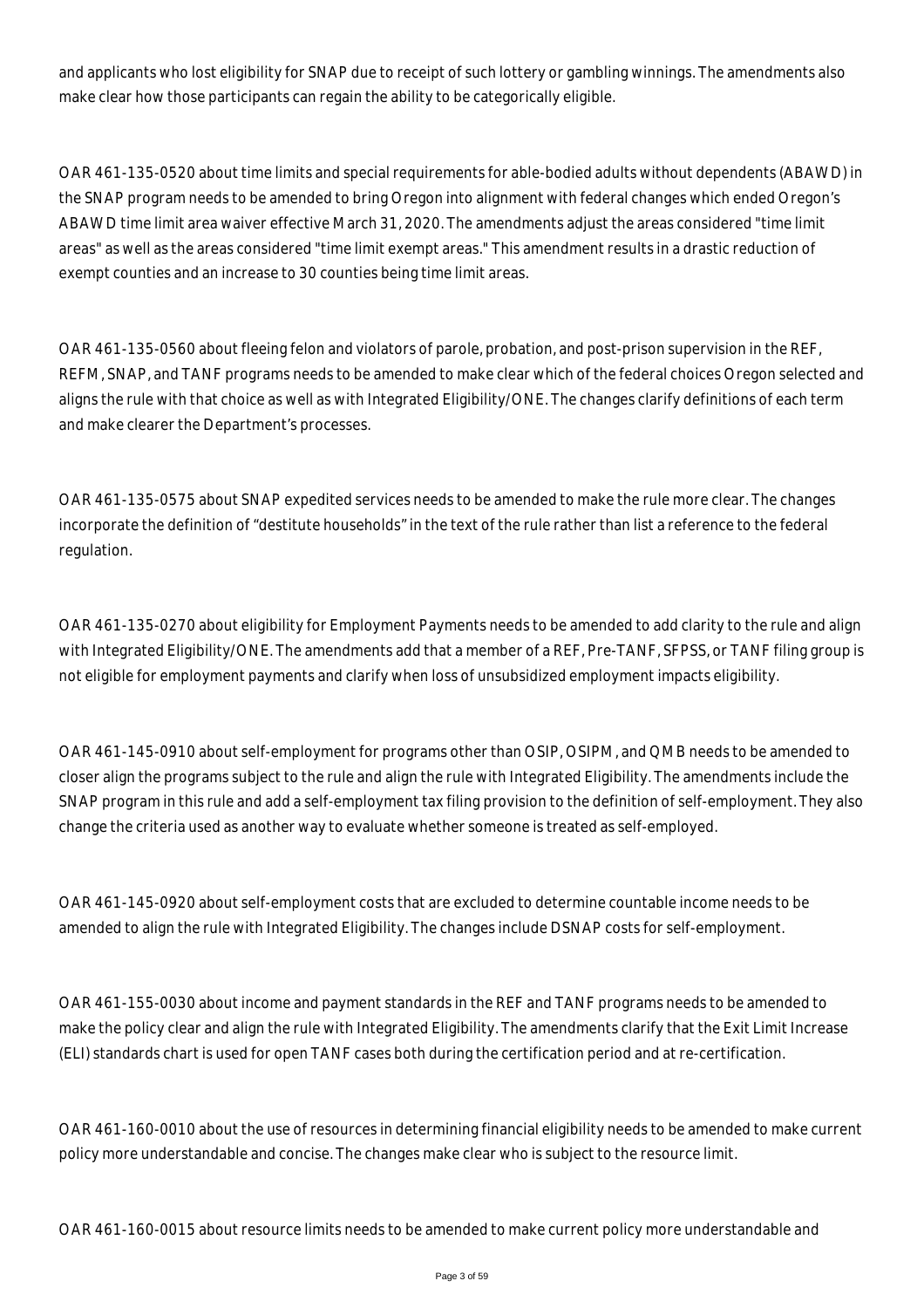concise. The changes make clear who is subject to the resource limit.

OAR 461-165-0100 about the issuance date of benefits needs to be amended to align the rule with Integrated Eligibility and make the rule more clear and accurate. The amendments absorb some of the provisions of OAR 461-165-0105, which addresses when SNAP benefits can be issued in a way other than on the day of the month corresponding to the last digit of the client's case number or social security number. The amendments make possible the issuance of more than one month of benefits under certain circumstances and insert the possibility that benefits issued through the ONE system may be issued in a unique way.

OAR 461-165-0105 about the issuance date of benefits needs to be repealed to make the rules around benefits issuance easier to understand. The repeal incorporates the exceptions to staggered issuance for SNAP benefits into OAR 461-165-0100 and modifies them as indicated in this Notice.

OAR 461-170-0102 about required reports for the simplified reporting system (SRS) in the SNAP program needs to be amended to align the rule with Integrated Eligibility. The amendments incorporate the terminology "periodic report" and clarify when a periodic report is due based on the length of an individual's certification period.

OAR 461-175-0340 about voluntary closure of benefits needs to be amended to align the rule with current policy and Integrated Eligibility. The changes clarify that when a TANF or REF recipient requests closure of program benefits, support services will close in alignment with the closure of the program benefits.

OAR 461-190-0211 about case plan activities and standards for support service payments in the JOBS, Post-TANF, Pre-TANF, REF, REP, SFPSS, TADVS, and TANF program needs to be amended to allow greater flexibility in some areas and make clear certain limitations and restrictions around payments, participants, and programs. The rule also needs to be changed to bring the rule into alignment with federal requirements and Integrated Eligibility. The changes remove programs that are currently closed or don't offer support services, make clear that medical payments are not allowed, and elaborate on parameters around program funding availability. The changes also restructure how available support services are listed in the rule, making clearer which programs are eligible for support services, give guidance regarding which support payments are available and under which circumstances, and allow for recurrent fuel and public transportation payments.

## DOCUMENTS RELIED UPON, AND WHERE THEY ARE AVAILABLE:

Federal Fiscal Year 2020 SNAP State Plan, available from SNAP Policy Analyst Team

Questions and Answers: Final Rule Implementation Memo for Lottery and Gambling Provisions https://www.fns.usda.gov/snap/resource/qas-final-rule-implementation-memo-lottery-gambling-provisions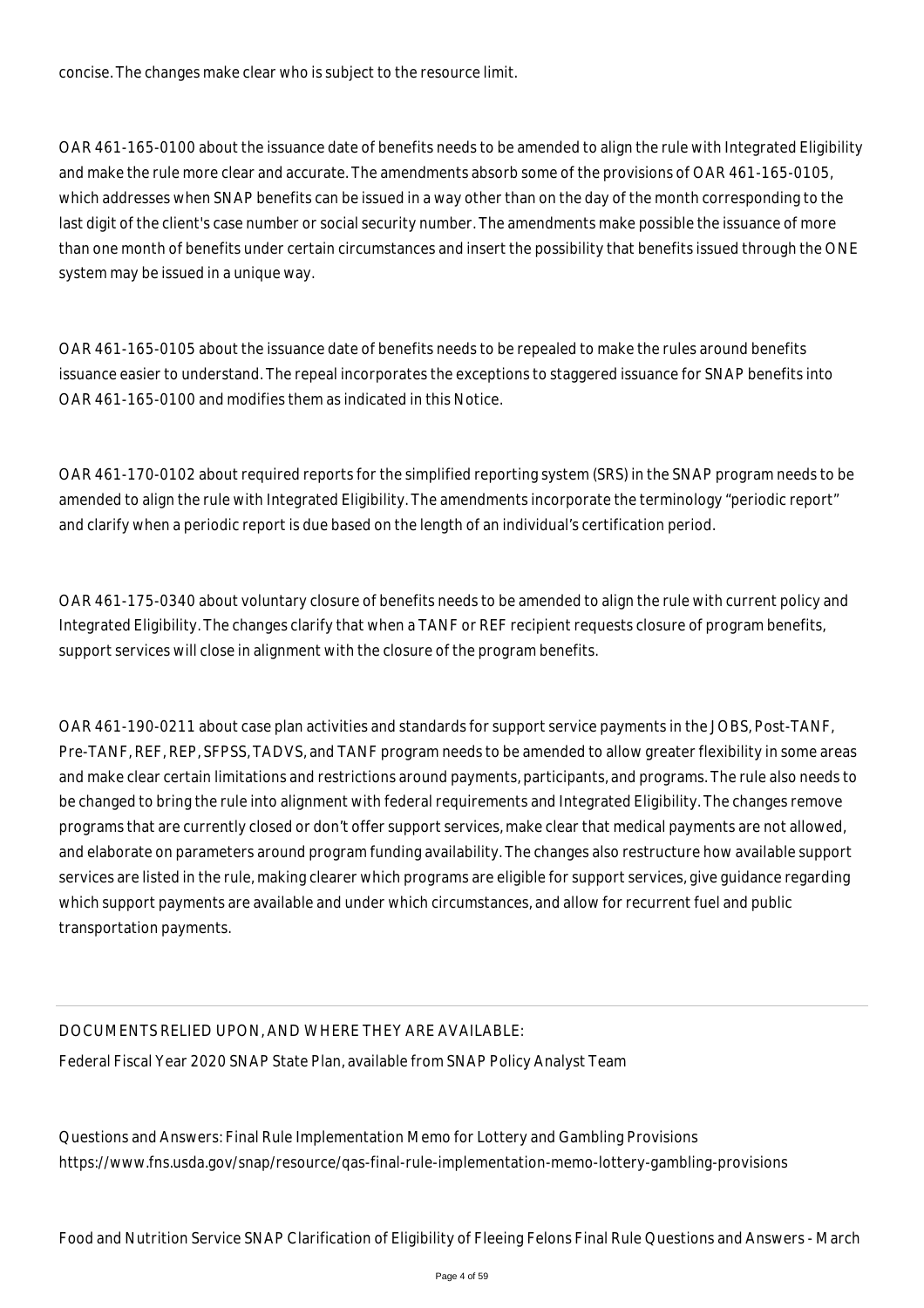2016 https://fns-prod.azureedge.net/sites/default/files/snap/SNAP%20-Clarification-of-Eligibility-of-Fleeing-Felons-Final-Rule-Questions-and-Answers-March-2016.pdf

Social Security Administration Program Operations Manual System and SSA Receiving and Processing Warrant Information https://secure.ssa.gov/poms.nsf/lnx/0202613150

April 15, 2019 publication "Supplemental Nutrition Assistance Program: Student Eligibility, Convicted Felons and Gambling, and State Verification Provisions of the Agricultural Act of 2014"

https://www.federalregister.gov/documents/2019/04/15/2019-07194/supplemental-nutrition-assistance-programstudent-eligibility-convicted-felons-lottery-and-gambling

Disaster(D)-SNAP Guidance: https://fns-prod.azureedge.net/sites/default/files/D-SNAP\_handbook\_0.pdf

D-SNAP Resource: https://www.fns.usda.gov/snap/dsnap/state-agencies-partners-resources

Correspondence from TANF Federal Partners regarding the TANF State Plan, available from TANF Policy Analyst Team

#### FISCAL AND ECONOMIC IMPACT:

The Department estimates that amending OARs 461-001-0025, 461-025-0316, 105-0006, 461-115-0040, 461-115- 0450, 461-130-0327, 461-135-0070, 461-135-0085, 461-135-0405, 461-135-0560, 461-135-0575, 461-135-0270, 461-145-0910, 461-145-0920, 461-155-0030, 461-160-0010, 461-160-0015, 461-165-0100, 461-170-0102, 461- 175-0340, 461-190-0211 will have no fiscal impact on clients, the public, the Department, other state agencies, local government, and business, including small business. There is no cost of compliance for small `businesses. No small businesses are subject to this rule.

The Department estimates that amending OAR 461-135-0505 will negatively impart clients who are receiving SNAP and have lottery or gambling winnings or \$3,500 or above. The maximum negative impact to a single individual is estimated at \$194 monthly. The Department estimates that amending OAR 461-135-0505 will have no fiscal impact on the public, the Department, other state agencies, local government, and business, including small business. There is no cost of compliance for small businesses. No small businesses are subject to this rule.

The Department estimates that amending OAR 461-135-0520 will have a negative fiscal impact on clients residing in time limit areas that earn three counting months. The estimated maximum negative impact to each ABAWD is \$194 monthly, the maximum SNAP allotment. More than 22,000 ABAWDs are in danger of receiving countable months beginning April 2020 for not meeting the SNAP Time limit requirements. The Department estimates no fiscal impact on the public, the Department, other state agencies, local government, and business, including small business. There is no cost of compliance for small businesses. No small businesses are subject to this rule.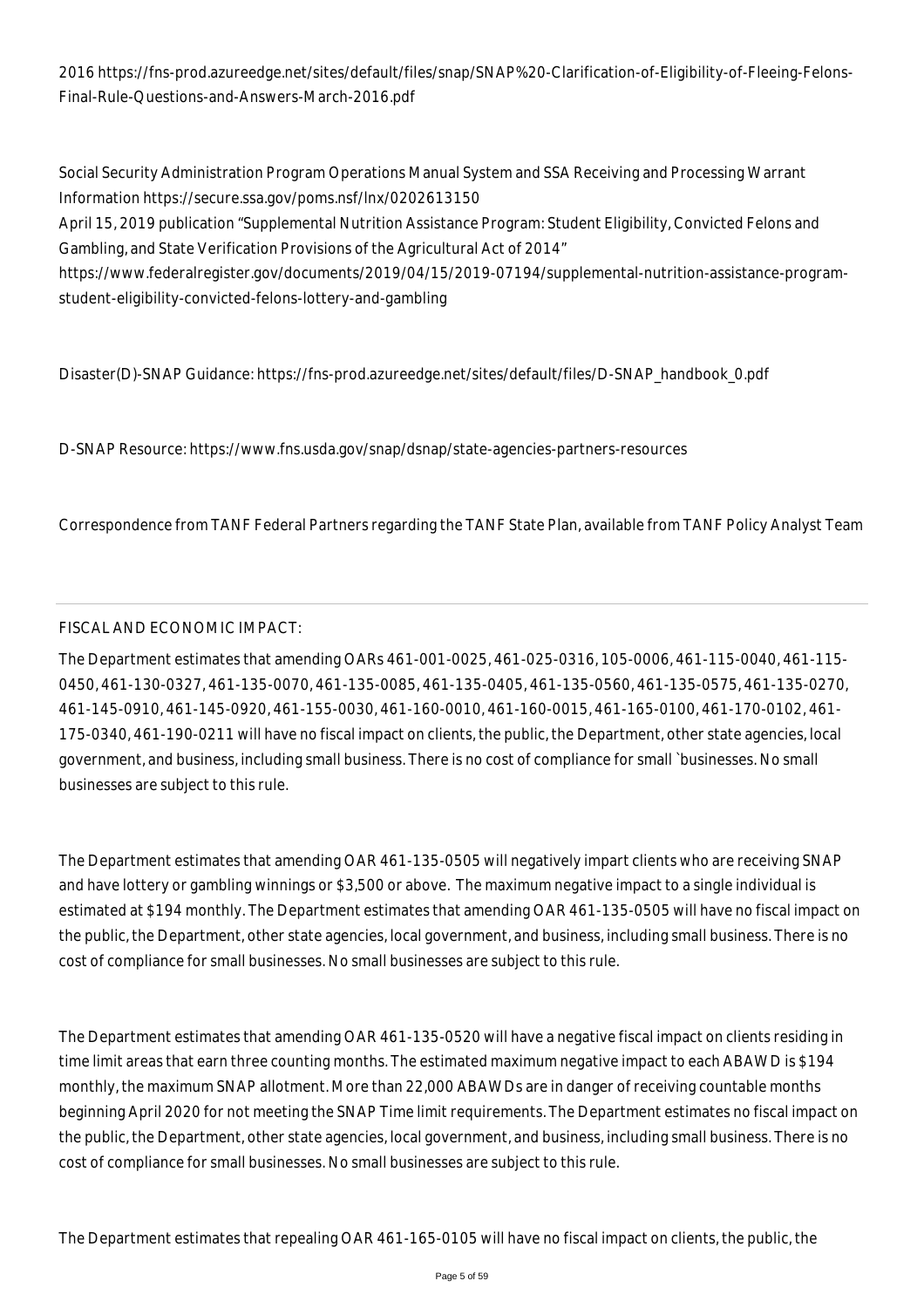Department, other state agencies, local government, and business, including small business. There is no cost of compliance for small businesses. No small businesses are subject to this rule.

#### COST OF COMPLIANCE:

*(1) Identify any state agencies, units of local government, and members of the public likely to be economically affected by the rule(s). (2) Effect on Small Businesses: (a) Estimate the number and type of small businesses subject to the rule(s); (b) Describe the expected reporting, recordkeeping and administrative activities and cost required to comply with the rule(s); (c) Estimate the cost of professional services, equipment supplies, labor and increased administration required to comply with the rule(s).*

#### See Fiscal and Economic Impact

### DESCRIBE HOW SMALL BUSINESSES WERE INVOLVED IN THE DEVELOPMENT OF THESE RULE(S):

See Fiscal and Economic Impact

#### WAS AN ADMINISTRATIVE RULE ADVISORY COMMITTEE CONSULTED? YES

#### RULES PROPOSED:

461-001-0025, 461-025-0316, 461-105-0006, 461-115-0040, 461-115-0450, 461-130-0327, 461-135-0070, 461- 135-0085, 461-135-0405, 461-135-0505, 461-135-0520, 461-135-0560, 461-135-0575, 461-135-1270, 461-145- 0910, 461-145-0920, 461-155-0030, 461-160-0010, 461-160-0015, 461-165-0100, 461-165-0105, 461-170-0102, 461-175-0340, 461-190-0211

#### AMEND: 461-001-0025

RULE SUMMARY: OAR 461-001-0025 about definitions, terms, components, and activities in JOBS, Pre-TANF, Post-TANF, and TANF is being amended to change the term "substance use disorder," remove definition acronyms from the rule, and remove programs references that have been discontinued. These amendments bring the rule into alignment with Integrated Eligibility/ONE, federal language, and state statute; and remove outdated terminology.

### $CHANGFS TO RIIF$

### 461-001-0025

Definitions of Terms, Components, and Activities; JOBS, Pre-TANF, Post-TANF, TANF \[

In the JOBS, Pre-TANF, Post-TANF, and TANF programs, the following definitions apply to rules in OAR chapter 461 unless the context indicates otherwise.¶

(1) "Activity" means an action or set of actions to be taken by a participant, as specified in the case plan (see section (6) of this rule). An "activity" is intended to reduce barriers and:¶

(a) Increase the likelihood of self-sufficiency, employment, job retention, wage enhancement, and financial independence; or¶

(b) Promote family stability (see OAR 461-001-0000).¶

(2) "Adult Basic Education (AB)"means an activity (see section (1) of this rule) in the basic education (see section (5) of this rule) component (see section (9) of this rule) that involves remedial education coursework intended to ensure functional literacy and numeracy.¶

(3) "Assessment" means an activity of the program entry (see section (28) of this rule) component that involves gathering information to identify the strengths, interests, family circumstances, status in the JOBS program, and vocational aptitudes and preferences of the participant and to mutually determine an employment goal, the level of engagement of the participant in the JOBS program, and which support services (see section (35) of this rule) are needed. This activity includes providing screenings and evaluations (if appropriate) to determine the level of engagement, accommodation, and modification for the participant in the JOBS program. The screenings include,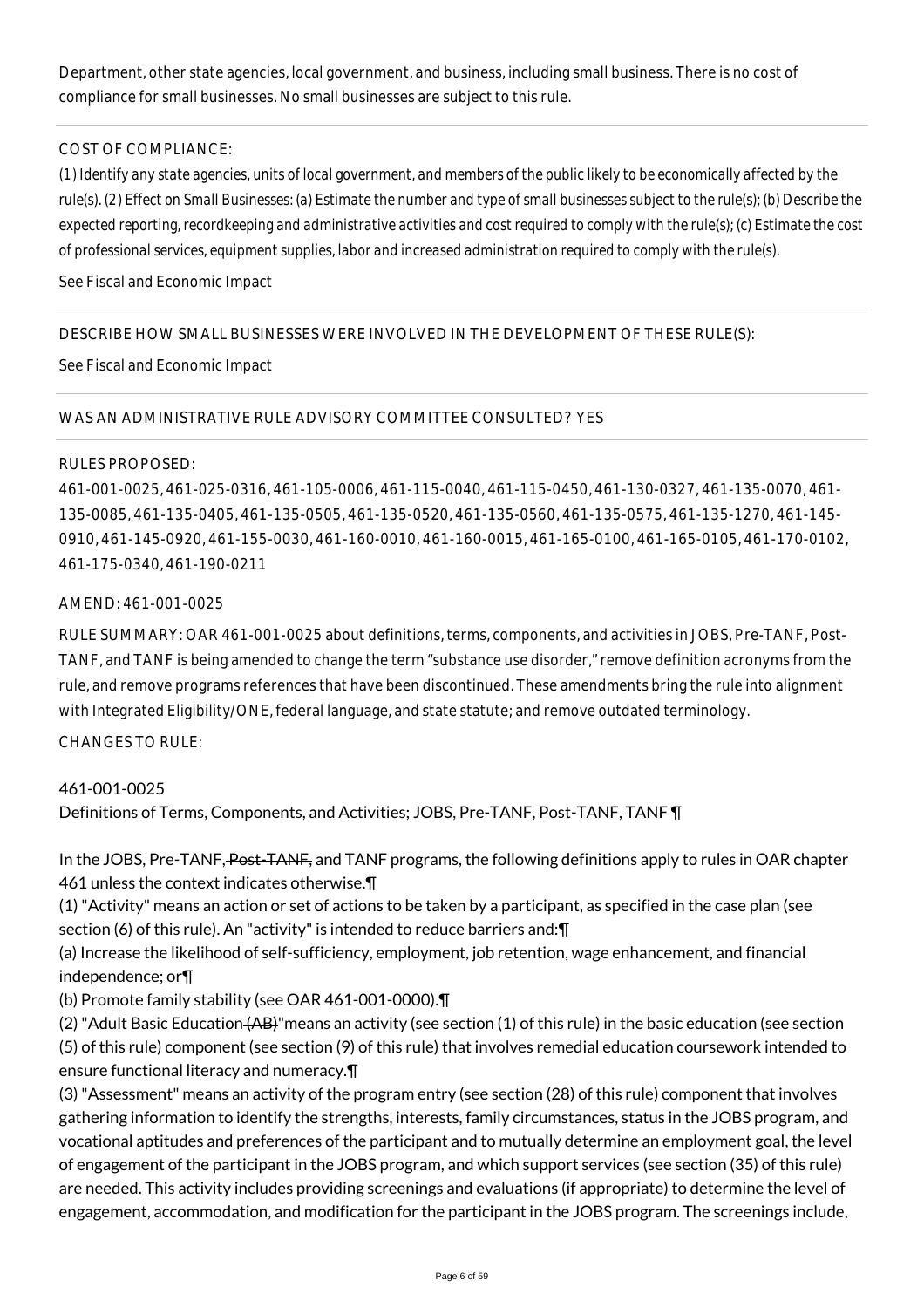but are not limited to, physical and mental health needs, substance use, domestic violence (see OAR 461-001- 0000), and learning needs.¶

(4) "Barrier" means a personal condition or circumstance that reduces the likelihood the participant will become employed or the ability of the participant to engage in an activity listed in the case plan.¶

(5) "Basic education" means a component intended to ensure functional literacy for all JOBS participants. "Basic education" activities are high school attendance, English as a second language  $(ES)$  (see section (145) of this rule) instruction, job skills training (see section (201) of this rule), adult basic education (AB) (see section (2) of this rule) instruction, and services that result in obtaining a general equivalency diploma (GED). The component is discussed in OAR 461-190-0171 and 461-190-0181.¶

(6) "Case plan" (formerly also known as an employment development plan (EDP), a personal plan, or personal development plan) means a written outline, developed in partnership by the participant and family coach, with input from community partners as appropriate, listing activities and goals for the individual. The "case plan" also identifies the support service payments, accommodations, and modifications to help the participant complete the plan. The DHS 1543 - Domestic Violence Assistance Agreement - is the "case plan" for participants with safety concerns about domestic violence.¶

(7) "Child Health & Development (CH)" means an activity that enables participants to gain skills in successful parenting, balancing work and family, and contributing to the well-being and health of the child (see OAR 461- 001-0000).¶

(8) "Community service program (CP)" means an activity in the unpaid employment (see section (38) of this rule) component in which the participant works without pay at a job site to enhance the likelihood the participant will become employed and perform work for the direct benefit of the community. This activity is available through nonprofit organizations or public agencies.¶

(9) "Component" means a set of one or more activities of the JOBS program including paid unsubsidized employment (see section (267) of this rule), paid subsidized employment (see section (256) of this rule), unpaid employment, vocational training (see section (40) of this rule), job search and readiness (see section (1920) of this rule), and basic education activities.¶

(10) "Core activities" means federally defined countable work activities including paid unsubsidized employment; paid subsidized employment; work experience (see section (41) of this rule); job search and readiness; community service program (see section (8) of this rule); and vocational training.¶

 $(11)$  "Crisis intervention  $\langle$ CH)" means short-term services to protect family stability and safety due to an immediate crisis need.¶

(12) "Drug and alcohol services" means an activity in the job search and readiness component to help participants identify and overcome addiction and substance use disorders that prevent or limit their employability and selfsufficiency.¶

 $(13)$  "Employer contact" means participant communication with an employer or employer's representative through a visit, phone call, or mail to request consideration for employment.¶

(134) "Employment Payments" means three transitional payments totaling \$225.00 paid as provided in OAR 461- 135-1270 to a benefit group (see OAR 461-110-0750) with employment income to help transition families off TANF program services.¶

 $(145)$  "English as a Second Language (ES)" means an activity in the basic education component. "ES" English as Second Language classes are designed to give participants with limited English proficiency better working skills in the language.¶

(156) "Fair Labor Standards Act (FLSA)" means the law that applies to subject employers with participants working in the unpaid employment component. "FLSA" requires that participants engaged in unpaid employment, in effect, may not work more hours than the combined value of the TANF and SNAP benefits divided by Oregon minimum wage.¶

(167) "Federally required participation rates" means the participation rates required by section 407 of the Social Security Act (42 USC 607).¶

(178) "High School or GED Completion Attendance (HS)" means an activity in the basic education component that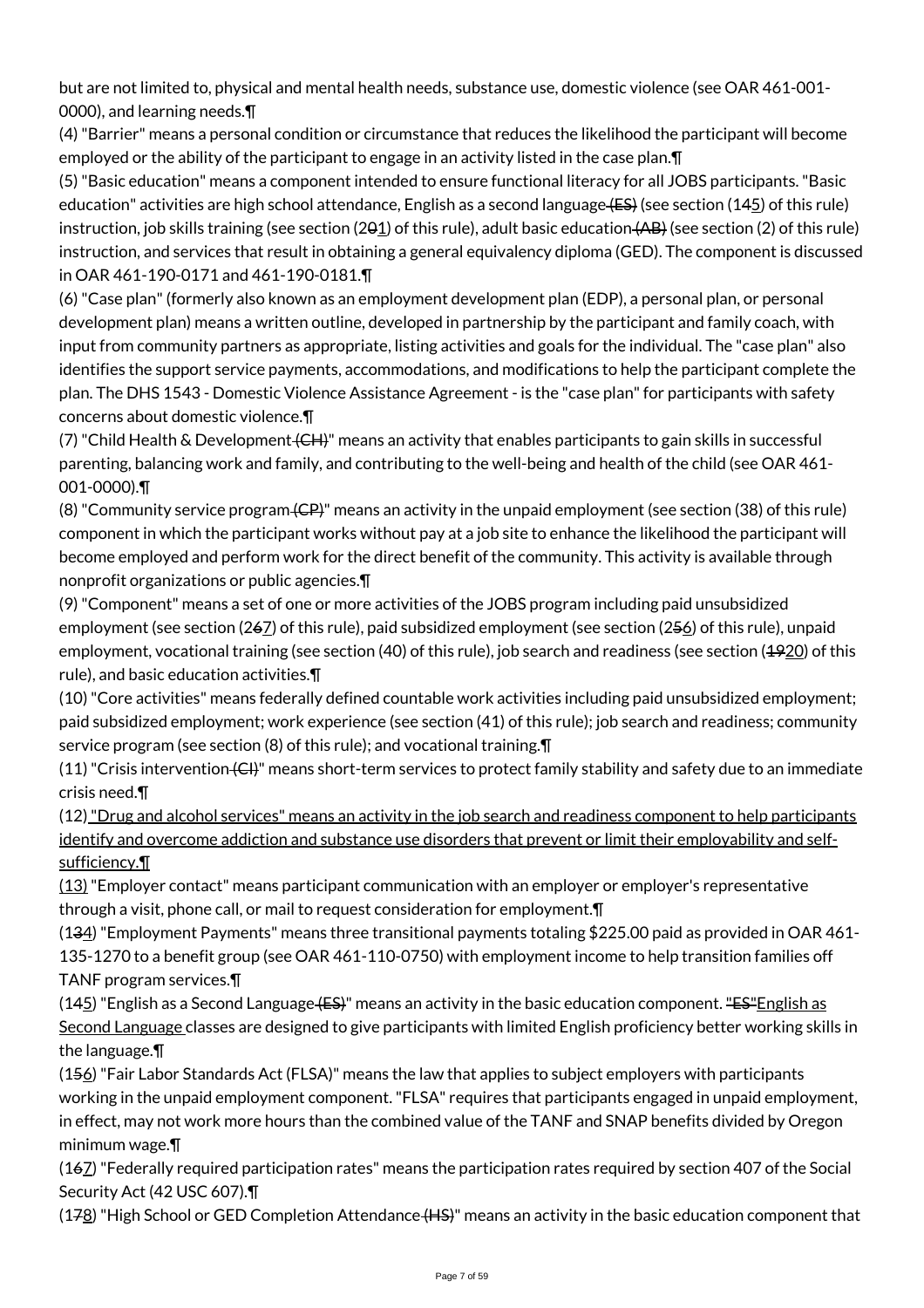involves attendance at a secondary school or in a course of study that leads to the completion of the GED.¶ (189) "Job search (JO)" means an activity in the job search and readiness component that focuses on participants looking for and obtaining employment designed to improve skills in locating and competing for employment in the local labor market and may include writing resumes, receiving instruction in interviewing skills, and engaging in group and individual "job search". There are two categories of "job search": "initial job search" and "regular job search". "Initial job search" may occur during the Pre-TANF program. "Regular job search" begins not later than the day after the Department finds the individual eligible for TANF benefits.¶

(1920) "Job search and readiness" means a component designed to prepare participants to compete in the local labor market. Job search (see section (189) of this rule), life skills (see section (223) of this rule), substance abuse  $d$ isorderdrug and alcohol services (see section (3412) of this rule), mental health services (see section (234) of this rule), and rehabilitation activities (see section (30) of this rule) are the activities of the "job search and readiness" component.¶

 $(291)$  "Job skills training  $(15)$ " means an activity in the basic education component in which unpaid training required by an employer is needed to gain the skills necessary to be hired, retain or advance in employment.¶  $(242)$  "JOBS Plus program  $(PL)$ " means an activity in the paid subsidized employment component that provides TANF participants with on-the-job training and pays their benefits as wages (see OAR 461-190-0401 to 461-190- 0426).¶

(223) "Life skills <del>(LS)</del>" means an activity of the job search and readiness component. The activity develops employment-preparation skills and skills and attitudes that are commonly found in the workplace; and offer development of skills that prepare participants to be successful in daily living.¶

(234) "Mental health services (MH)" means an activity in the job search and readiness component that provides mental health screenings and assessments, counseling, medication management, and support groups.¶ (245) "Non-core activities" means federally defined countable work activities that include job skills training directly related to employment; education directly related to employment; and satisfactory school attendance at a secondary level or leading to a GED.¶

(256) "Paid subsidized employment" means a component in which participants are employed in a subsidized public or private sector job. JOBS Plus (see section (212) of this rule), and work supplementation (see section (42) of this rule) are the activities in the "paid subsidized employment" component.¶

(267) "Paid unsubsidized employment" means a component in which participants are employed full- or part-time in an unsubsidized job and receiving TANF benefits. Unsubsidized employment is a job that is not subsidized by TANF or any other public program. The UN work program (see section (39) of this rule), working (see section (43) of this rule), and microenterprise (see OAR 461-001-0000) are the activities in the paid unsubsidized employment component.¶

 $(278)$  "Parents as Scholars (PAS)" means a JOBS program component that assists TANF parents who are or will be undergraduates to begin or continue their education at a two- or four-year educational institution (see OAR 461- 190-0199).¶

(289) "Program entry (PE)" means an activity that captures JOBS appointments, assessments (see section (3) of this rule) to identify a family's needs and strengths, determines JOBS status, and mutually develops a case plan.¶ (2930) "Progress (good or satisfactory)" means, for federal reporting purposes, a participant engaging in an education or training activity makes "good progress" or "satisfactory progress" by receiving a passing grade or progressing toward completion of high school or GED completion at no less than the normal rate of a half-time student.¶

 $(391)$  "Rehabilitation activities  $(RA)$ " means an activity in the job search and readiness component that provides medical or therapeutic screenings, assessments, and treatment. This activity also includes medical management and support groups.¶

 $(342)$  "Self-initiated training  $(54)$ " means an activity in which participants are enrolled in a two or four year program, earning credit toward a college degree.¶

(3<del>2</del>3) "Stabilized living <del>(SL)</del>" means an activity intended to stabilize participant housing concerns that prevent or limit employment or self-sufficiency.¶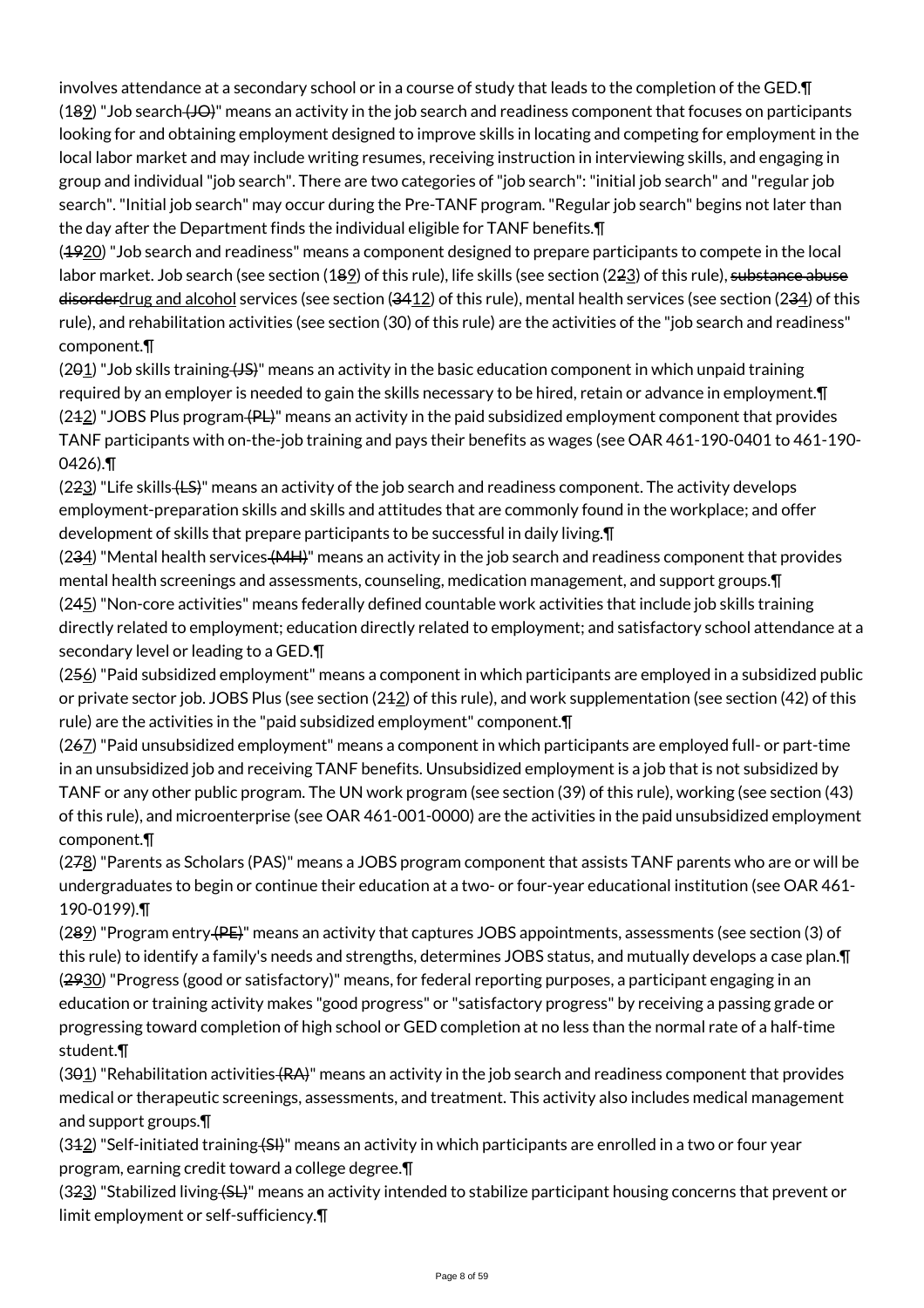(334) "Stabilization, intervention, and other activities" means activities that are non-countable for federal participation purposes including child health and development, crisis intervention (see section (11) of this rule), domestic violence services, medical services, retention services, services to child welfare families, social security application, and stabilized living services.¶

(34) "Substance use disorder services" means an activity in the job search and readiness component to help participants identify and overcome substance use disorders that prevent or limit their employability and selfsufficiency.¶

(35) "Support services" means services that participants need to engage successfully in activities outlined in their case plan, seek and maintain employment, or remove barriers.¶

(36) "Supported work (SW)" means an activity in the unpaid employment component that gives participants intensive staff support, skill training, intervention, and counseling that will enable them to function independently at work.¶

(37) "Transition services" means services included in a participant's case plan when the participant becomes employed or becomes ineligible for cash benefits because of an increase in income or resources.¶

(38) "Unpaid employment" means a component in which a participant is placed in an unpaid job to develop good work habits, training, and knowledge to obtain employment. Employment may be in the private or public sector or through a work simulation program. Work experience (see section (41) of this rule), community service program, and supported work (see section (36) of this rule) are the activities of the "unpaid employment" component.¶ (39) "UN work program" means an activity in the paid unsubsidized employment component in which TANF clients work in unsubsidized employment and may also participate in another JOBS work site training activity.¶ (40) "Vocational training" means an activity and component of the JOBS program that provides JOBS participants with up to 18 months access to specific "vocational training" that will lead to a career with an appropriate wage level and opportunity for employment.¶

(41) "Work experience" means an activity in the unpaid employment component in which the participant works without pay at a job site to develop good work habits and basic vocational skills that enhance the likelihood the participant will become employed. "Work experience" is available through private for-profit businesses, nonprofit organizations, or public agencies.¶

(42) "Work supplementation" means an activity in the unpaid employment component that is up to six months of work-site training provided by an employer. The component and activity are both called "work supplementation". In "work supplementation", the Department subsidizes the wages of the participant by providing up to \$200 per month to the employer.¶

(43) "Working" means an activity in the unsubsidized employment component in which a participant is working full- or part-time in the public or private sector.

Statutory/Other Authority: ORS 409.050, 411.060, 411.070, 411.878, 412.006, 412.009, 412.016, 412.049 Statutes/Other Implemented: ORS 409.010, 409.050, 411.060, 411.070, 411.878, 412.001, 412.006, 412.016, 412.009, 412.049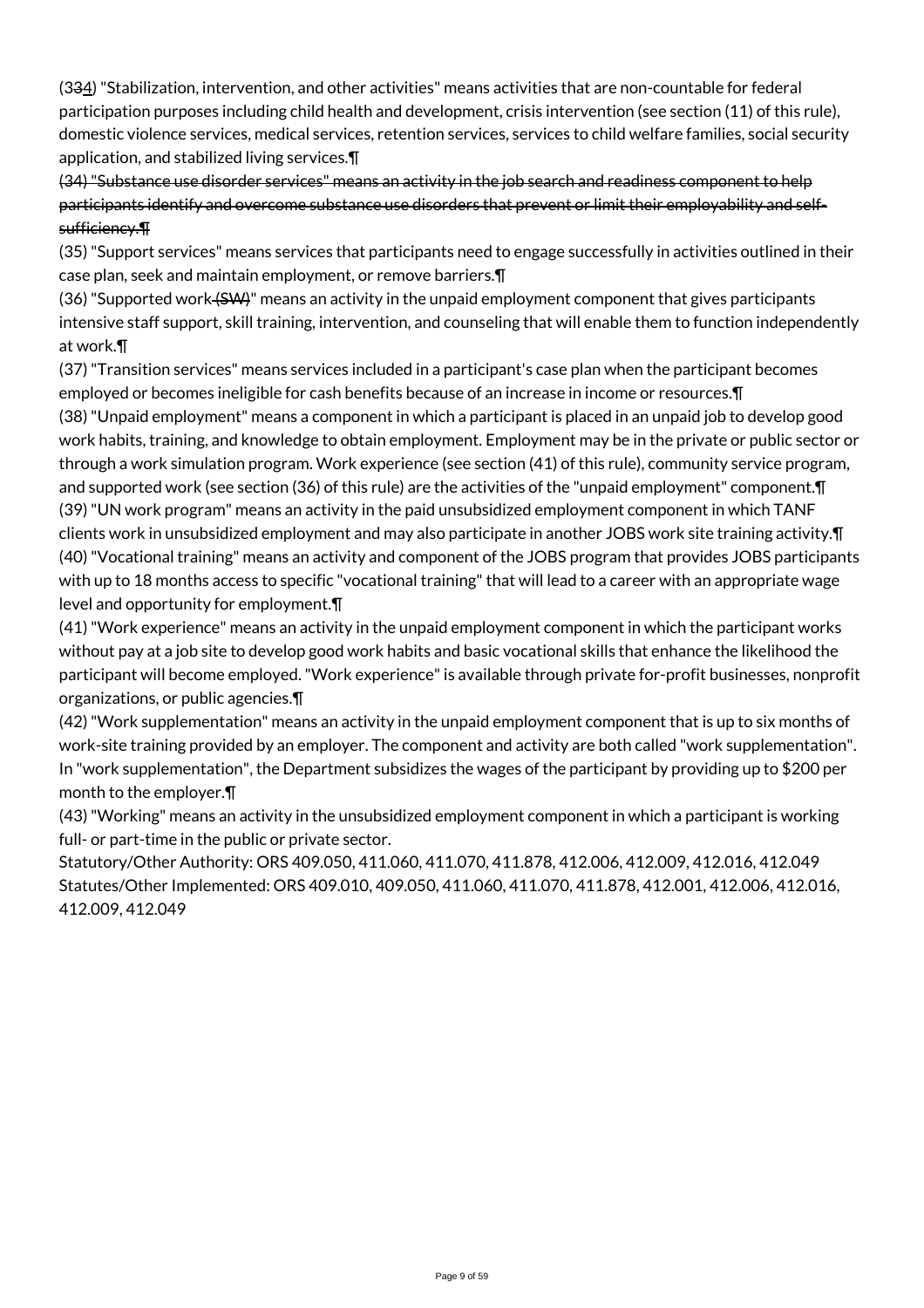### AMEND: 461-025-0316

RULE SUMMARY: OAR 461-025-0316 about Intentional Program Violation (IPV) Hearings in the SNAP program is being amended to broaden the rule's provisions to the SNAP, ERDC, TANF, SFPSS, REF, and REFM programs. This amendment creates clarity for the Office of Administrative Hearings, the Department, and claimants, about how IPV Hearings are handled in the SNAP program and non-SNAP programs. This makes permanent the December 17, 2019 temporary amendment changes and adds the ERDC program to the rule.

CHANGES TO RULE:

### 461-025-0316

Intentional Program Violation (IPV) Hearings; SNAPERDC, REF, REFM, SFPSS, SNAP, and TANF program-s 1

Notwithstanding the other rules in this division of rules and the rules at OAR 137-003-0501 and following, this rule governs intentional program violation hearings for the SNAP program. This rule reflects the requirements of the U.S. Department of Agriculture for the SNAPERDC, REF, REFM, SFPSS, SNAP, and TANF programs.¶ (1) An individual accused of an Intentional Program Violation may waive the right to an IPV hearing by signing a waiver on a form prescribed by the Department. There is no further administrative appeal after the individual signs the waiver unless the individual asserts that the signature on the waiver was obtained by fraud or under duress and, within 90 days from the date the waiver was signed, requests a hearing (see OAR 461-025-0310) to prove this. The individual has the burden of proving fraud or duress. If an Administrative Law Judge determines that the signature on the waiver was obtained by fraud or under duress, the waiver may be nullified and the Department may thereafter initiate an Intentional Program Violation hearing.¶

(2) If an IPV is not established by waiver or in court, the Department may initiate the IPV hearing. The individual is entitled to an Advanced Notice of Intentional Program Violation Hearing at least 30 days in advance of the scheduled hearing. The notice includes the specific charge(s) alleged by the Department.¶

(3) Within 90 days of the date the individual is notified in writing of the disqualification hearing, the Office of Administrative Hearings will conduct the hearing and serve a final order on the individual.¶

(4) The individual is entitled to a postponement of the scheduled hearing, if the request for postponement is made at least 10 days before the date of the scheduled hearing. The hearing will not be postponed for more than a total of 30 days, and the Office of Administrative Hearings may limit the postponements to one.¶

(5) When the individual fails to appear for the scheduled IPV hearing, the hearing may be conducted without the individual if:¶

(a) The individual refused the notice of hearing;¶

(b) The individual refused to claim the notice of hearing;¶

(c) The individual received the notice of hearing; or¶

(d) The notice of hearing was sent to the address last reported by the individual to the SNAP programDepartment and was returned as undeliverable.¶

(6) An individual who received notice of the scheduled IPV hearing has 10 days from the date of the scheduled hearing to present reasons indicating a "good cause" for failure to appear. An individual who did not receive notice of the scheduled IPV hearing must present reasons indicating "good cause" for failure to appear as part of a petition for reconsideration or rehearing of the final order within 30 days of the date of the final order.¶ (a) For purposes of this rule, "good cause" means the individual was unable to attend the hearing and unable to request a postponement for reasons beyond his or her control.¶

(b) "Good cause" will be determined on the record by the Office of Administrative Hearings. If the individual shows "good cause", the Office of Administrative Hearings will schedule another IPV hearing for the individual.¶ (7) The Administrative Law Judge must advise the individual that he or she may refuse to answer questions during the hearing.¶

(8) The standard for proving that an individual has committed an Intentional Program Violation is clear and convincing evidence.¶

(9) There is no administrative appeal of a final order, except as provided in section (6) of this rule.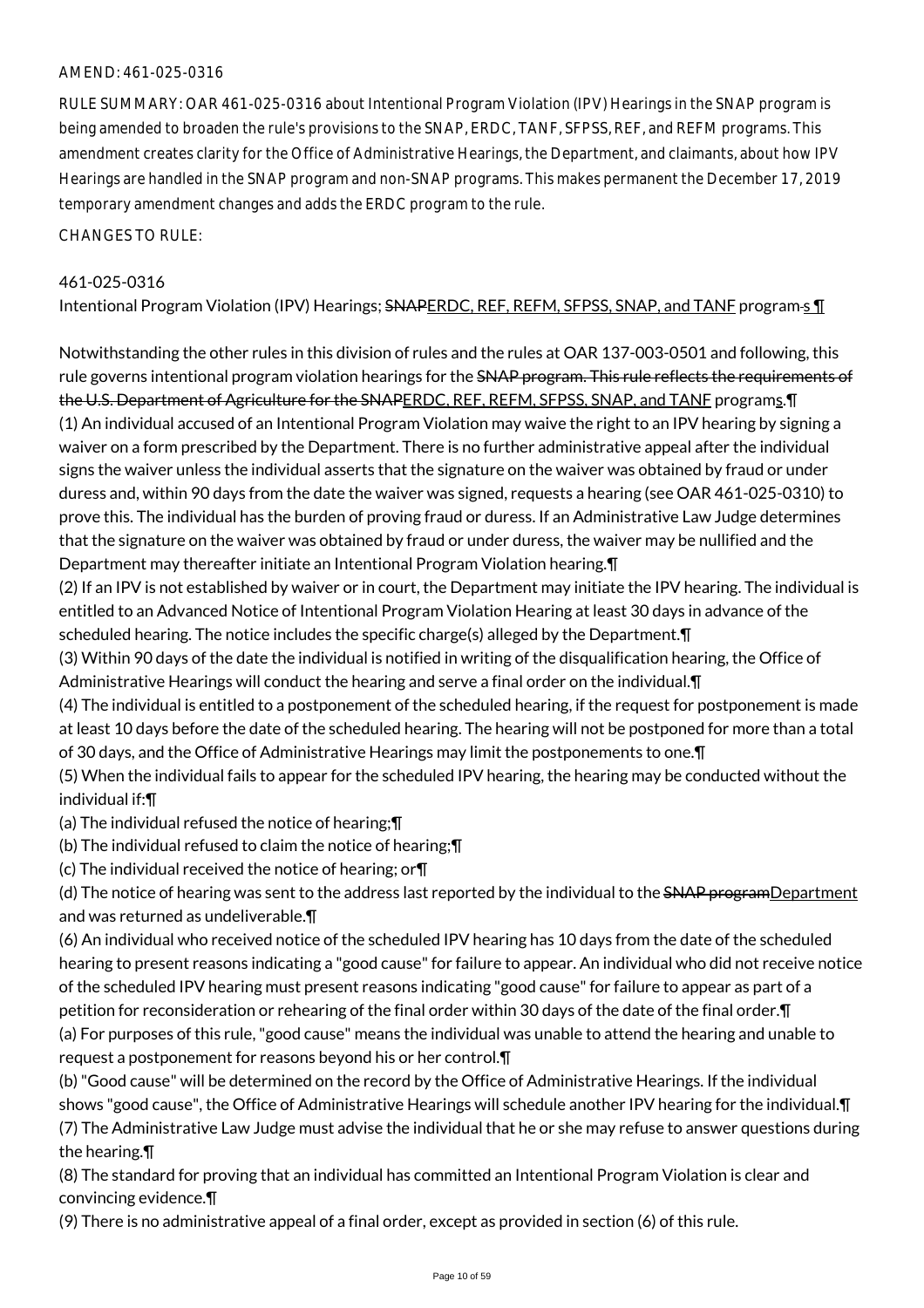Statutory/Other Authority: ORS 411.060 Statutes/Other Implemented: ORS 411.095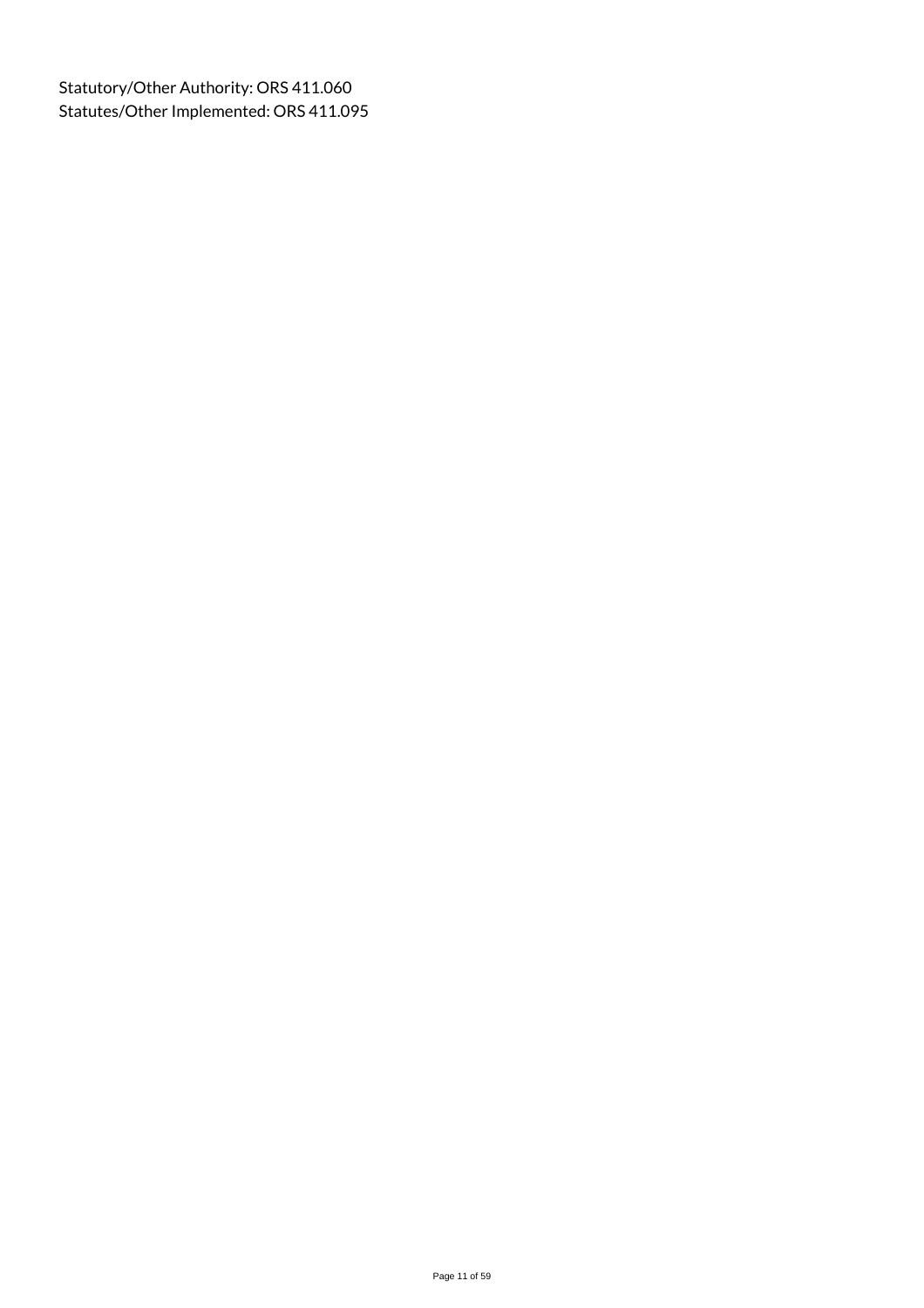## AMEND: 461-105-0006

RULE SUMMARY: OAR 461-105-0006 about business continuity provisions is being amended to update business continuity provisions regarding the TADVS program to remove the process of holding a joint staffing and to remove the requirement for a written signature in the SNAP program. These amendments appropriately remove a Department process from rule and bring the rule into alignment with Integrated Eligibility/ONE.

CHANGES TO RULE:

### 461-105-0006

Business Continuity Provisions ¶

(1) The use of this rule by any self-sufficiency branch office (see OAR 461-001-0000) requires the approval for that site by:¶

(a) The Director of Self-Sufficiency Programs or the designee of this official; or¶

(b) The Deputy Director of Self Sufficiency Programs.¶

(2) The Department will only approve the use of this rule after considering the feasibility of avoiding the use of the rule by moving enough employees who are able to perform the needed tasks to the sites that have too few employees.¶

(3) For purposes of this rule:¶

(a) "Business continuity disruption" refers to an emergency event or a work stoppage that causes the absence of most of the employees in at least one branch office for an expected time period of sufficient duration that compliance with applicable administrative rules in chapter 461 is not feasible. A "business continuity disruption" continues until a sufficient number of employees return to work to permit compliance at the branch office with the administrative rules in chapter 461.¶

(b) "Emergent need".¶

(A) In the ERDC program, the term "emergent need" refers to an individual who requires child care in order to work and who will lose this child care unless the application is processed promptly.¶

(B) In the SNAP program, the term "emergent need" refers to an individual who qualifies for expedited services under OAR 461-135-0575.¶

(C) In the medical assistance programs:¶

(i) The term "emergent need" refers to an individual reporting either of the following:¶

(I) A medical condition manifesting itself by acute symptoms of sufficient severity (including severe pain) such that the absence of immediate medical attention or medication may reasonably be expected to result in placing the health of the patient in serious jeopardy, serious impairment to bodily functions, or serious dysfunction of any bodily organ or part.¶

(II) A need for prompt processing of an application to secure provider services for mental health, substance abuse, or long-term care.¶

(ii) An individual does not need to document the "emergent need".¶

(D) In the REF and TANF programs, the term "emergent need" refers to a household that meets the requirements of one of the following subparagraphs:¶

(i) Countable income less than \$150 a month, and liquid resources that do not exceed \$100.¶

(ii) Gross income and resources that combined are less than the total of the household's monthly rent or mortgage, plus its utilities.¶

(iii) Liquid resources (see subsection (c) of this section) that do not exceed \$100 as well as being a destitute household of migrant and seasonal farmworkers (see OAR 461-001-0015) with little or no income at the time of application.¶

(E) In the TA-DVS program, the term "emergent need" refers to an individual with an immediate safety need.¶ (c) "Liquid resources" refers to cash on hand, a checking or savings account, a savings certificate, and a lump sum payment.¶

(4) During a business continuity disruption, a branch office issues DSNAP benefits as provided in OAR 461-135-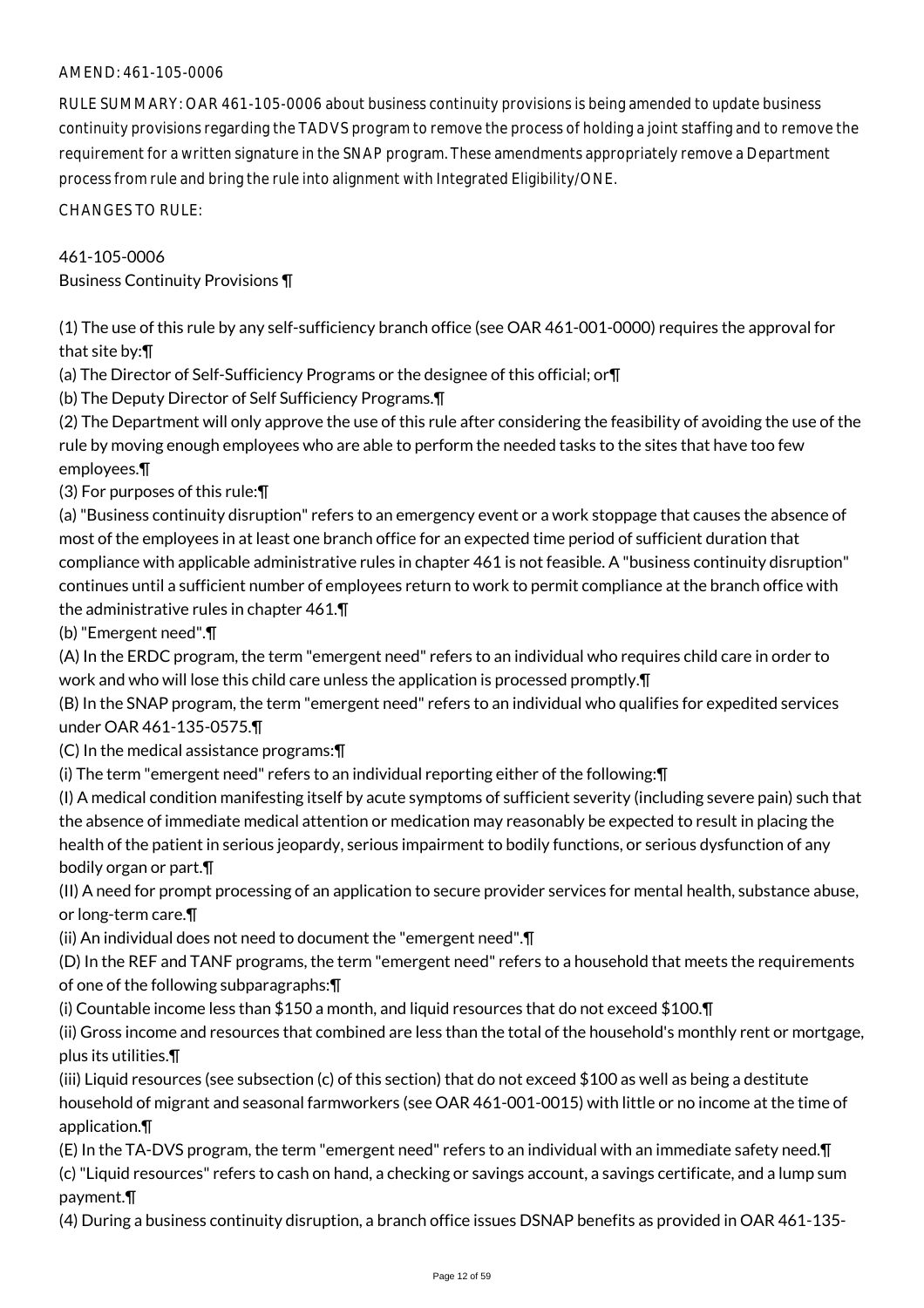0491 to 461-135-0497 if the branch office is in a location authorized by the Food and Nutrition Service (FNS) during a disaster benefit period. This rule does not otherwise apply to the DSNAP program.¶

(5) Notwithstanding any other administrative rule in chapter 461, during a business continuity disruption under the authorization required in section (1) of this rule, a self-sufficiency branch office may use any or all of the following special provisions:¶

(a) Application process.¶

(A) Individuals qualifying as emergent need.¶

(i) In the ERDC, medical assistance, REF, and TANF programs, acceptance or processing by the Department of applications may be limited to individuals in emergent need.¶

(ii) In the SNAP program, processing of applications for new clients may be limited to individuals in emergent need.¶

(iii) In the TA-DVS program, waive the requirement to jointly staff an application for TA-DVS benefits under OAR 461-135-1200.¶

(B) Application process for individuals without an emergent need.¶

(i) In the ERDC, REF, and TANF programs, each branch office using this provision may document a request for benefits by maintaining a dated list of the names of these new clients as well as social security numbers (if available). The Department will use these lists to establish the date of request for those clients who request assistance during the business continuity disruption and complete the application within 30 days after the conclusion of the business continuity disruption or by the deadline that applies under another program rule, whichever occurs later.¶

(ii) In the SNAP program, for a new client, each branch office using this provision may document a filing date by maintaining a file of completed filing pages (DHS 415Y or DHS 539F). The Department will schedule and conduct interviews with each client after the conclusion of the business continuity disruption.¶

(iii) In the medical assistance programs, each branch office should establish a date of request using OAR 461-115- 0030.¶

(iv) In the TA-DVS program, the Department may document a request for benefits by maintaining a dated list of the names of the applicants as well as social security numbers (if available). The Department will use this list to establish a date of requestfiling date for those clients who request assistance during the business continuity disruption. TAfter the conclusion of the business continuity disruption, the Department will schedule and conduct interviews with each client within two business days after the conclusion of the business continuity disruption, or when an immediate safety need arises, whichever occurs sooner.¶

(b) Benefit levels. In the ERDC, REF, SFPSS, and TANF programs:¶

(A) Except as provided for REF in OAR 461-135-0900(4), a client, including a client in the Simplified Reporting System (SRS), may continue to receive benefits at the level in effect the day before the special provisions of this rule applied to the branch office.¶

(B) In the ERDC, SFPSS, and TANF programs, the Department may authorize a branch office to automatically extend certification periods for the duration of the business continuity disruption.¶

(C) Payments for support services (see OAR 461-001-0025) listed in a case plan (see OAR 461-001-0025) may continue at the level in effect the day before the special provisions of this rule applied to the branch office. The Department approves or denies any new request for a support services payment on a case by case basis.¶ (D) In the REF and TANF programs, for an emergent need household, the Department may issue a temporary benefit in the following amounts:¶

(i) \$200 for a single individual.¶

(ii) \$100 for each additional individual to a maximum payment of \$900.¶

(E) In the TA-DVS program, payments will be made to address immediate safety needs.¶

(c) Processing changes for current recipients. Except in the SNAP program, a branch office may suspend the processing of changes during the business continuity disruption.¶

(d) Redetermination of benefits issued in accordance with this rule; payments for supplemental benefits and establishment of overpayments. For each client who receives a benefit under the provisions of this rule, after the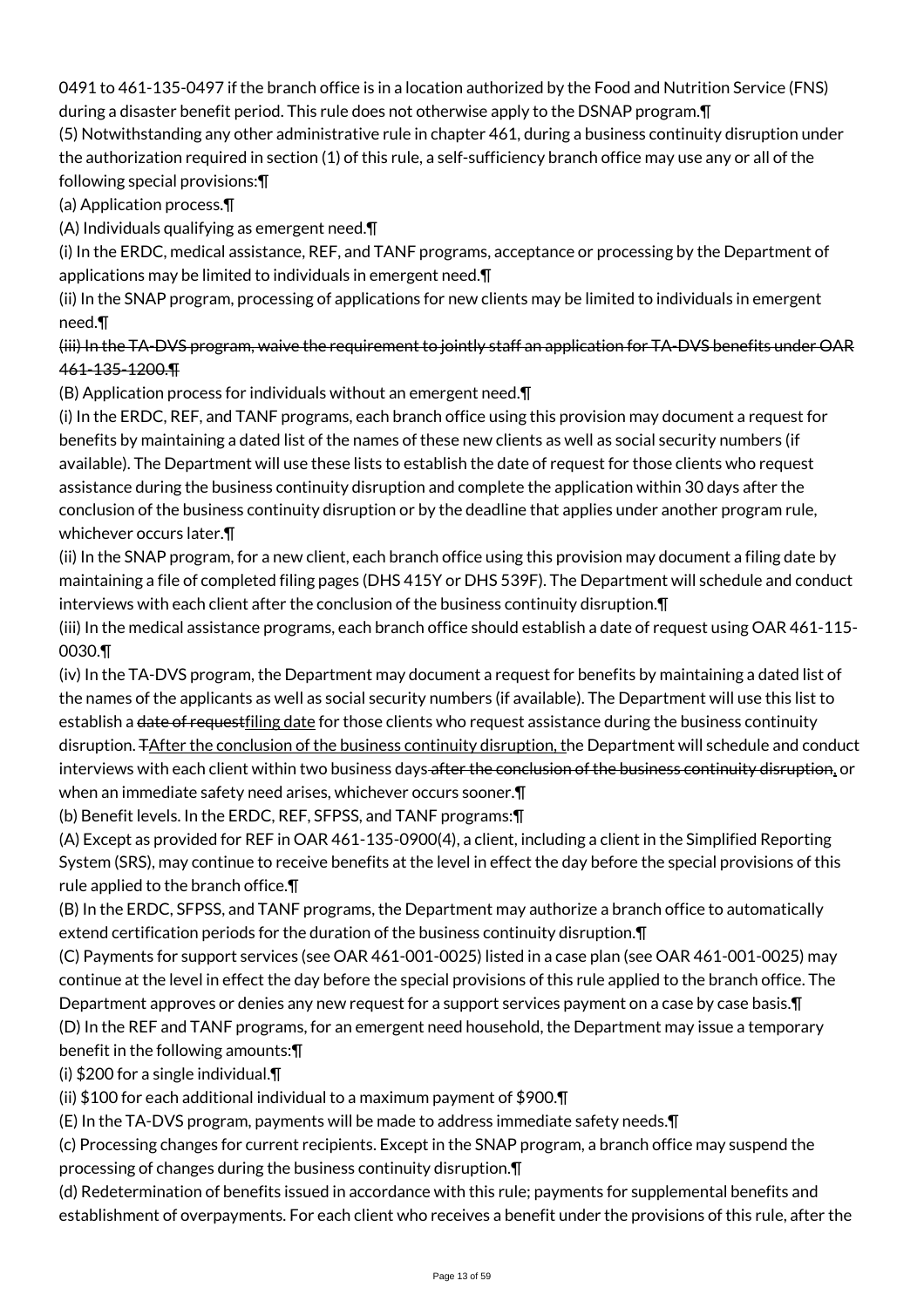business continuity disruption ends:¶

(A) The Department will determine the correct benefit amount and either provide a supplemental payment or assess an overpayment as appropriate.¶

(B) In the SNAP program, the Department will make the determination about supplemental payments under paragraph (A) of this subsection within 10 days of the end of the business continuity disruption.¶ (e) In the SNAP program, in addition to the other processes described in this rule, the policies under this subsection may be implemented upon authorization by the Food and Nutrition Service (FNS). The Department notifies each affected branch office of the authorization and its effective dates prior to implementation.¶ (A) For a telephone request for a SNAP program application, the filing date (see OAR 461-115-0040) is the same as the date of request (see OAR 461-115-0030).¶

(B) A SNAP program applicant may receive a telephone interview without a Department determination that a branch office visit is a hardship to the applicant.¶

(C) An applicant requesting a SNAP program application via the telephone, meeting the expedited service criteria under OAR 461-115-0690, and whom the branch office must be able to identify may be interviewed and may provide an oral signature via the telephone after affirming all of the provided information is true and correct.¶ (i) If eligible for SNAP program benefits, the applicant is certified until the last day of the following month.¶ (ii) The applicant must sign and return a completed SNAP program application along with any requested verifications to the local branch office within 30 days.¶

### $\oplus$ :

(A) SNAP program benefits may be maintained at the current level and extended for two additional months when the Department receives FNS approval within any month described in the following situations:¶

(i) The last month of a certification period (see OAR 461-001-0000).¶

(ii) The month an Interim Change Report is due.¶

(iii) The month a Transitional Benefit Alternative period ends.¶

(iv) The month a Monthly Change Report is due.¶

(EB) A client must report changes described in OAR 461-170-0011 by the last day of the month following the month in which the change occurred.¶

(6) Notwithstanding any other administrative rule in chapter 461, during a business continuity disruption with the approval of the Manager of Field Services for Aging and People with Disabilities (APD) or the designee of this official:¶

(a) A branch office may limit acceptance or processing of applications for long-term services to individuals in emergent need who do not yet have a placement or are at risk of losing their current one.¶

(b) An APD or AAA office may apply any exception in this rule for SNAP and Medicaid programs to the extent authorized.

Statutory/Other Authority: 411.060, 411.404, 411.816, 412.014, 412.049, ORS 329A.500, 409.050 Statutes/Other Implemented: ORS 411.060, 411.404, 411.816, 412.014, 412.049, ORS 329A.500, 409.010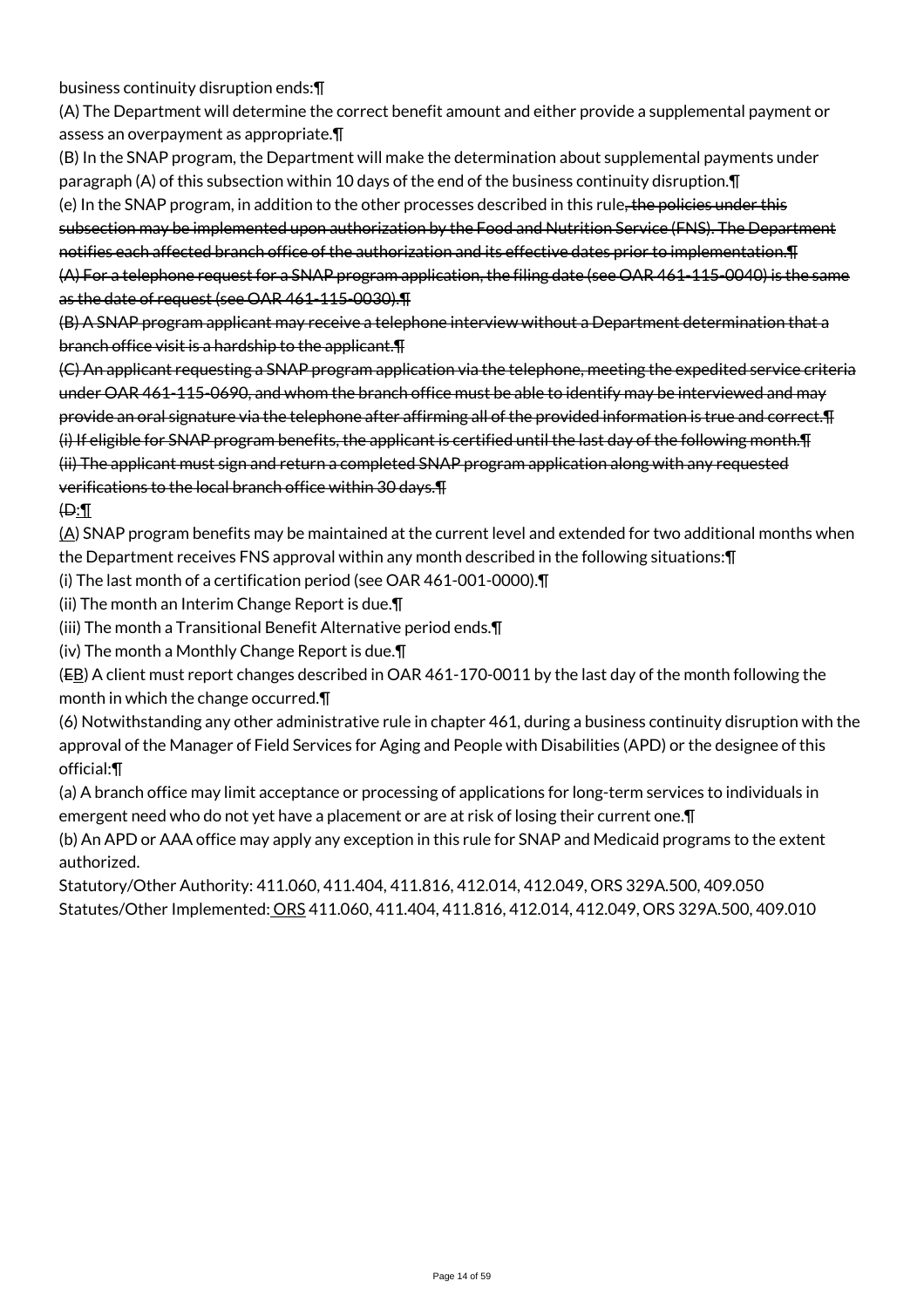#### AMEND: 461-115-0040

RULE SUMMARY: OAR 461-115-0040 about the filing date in the REF, SNAP, and TANF programs is being amended to remove the requirement of a written signature when establishing a filing date. These amendments make it easier for individuals to establish a filing date and bring the rule into alignment with Integrated Eligibility/ONE.

CHANGES TO RULE:

461-115-0040 Filing Date; REF, SNAP, TANF ¶

(1) In the REF, SNAP, and TANF programs, a filing group is entitled to establish a "filing date" on the date a member of the group requests benefits. The "filing date" establishes:¶

(a) The date for starting the application processing time frames.¶

(b) The date from which some effective dates are determined.¶

(2) In the REF and TANF programs, the "filing date" is established the date a signed written request for benefits is received by the Department. The written request must be a Department approved application that includes the applicant's name, address and signature.¶

(3) In the SNAP program, the "filing date" is the date a signed written request for benefits is received by the Department or by the Social Security Administration for filing groups applying in accordance with OAR 461-115- 0150. The written request may be a Department-approved form or other written material that includes the client's name, address, and signaturesignature may be submitted in person, through an authorized representative, by mail, by completing an online electronic application, fax, telephone, or other electronic transmission. Statutory/Other Authority: ORS 409.050, 411.060, 411.070, 411.816, 412.006, 412.049 Statutes/Other Implemented: ORS 409.010, 409.050, 411.060, 411.070, 411.081, 411.087, 411.816, 411.825, 412.006, 412.049, 412.054, 412.064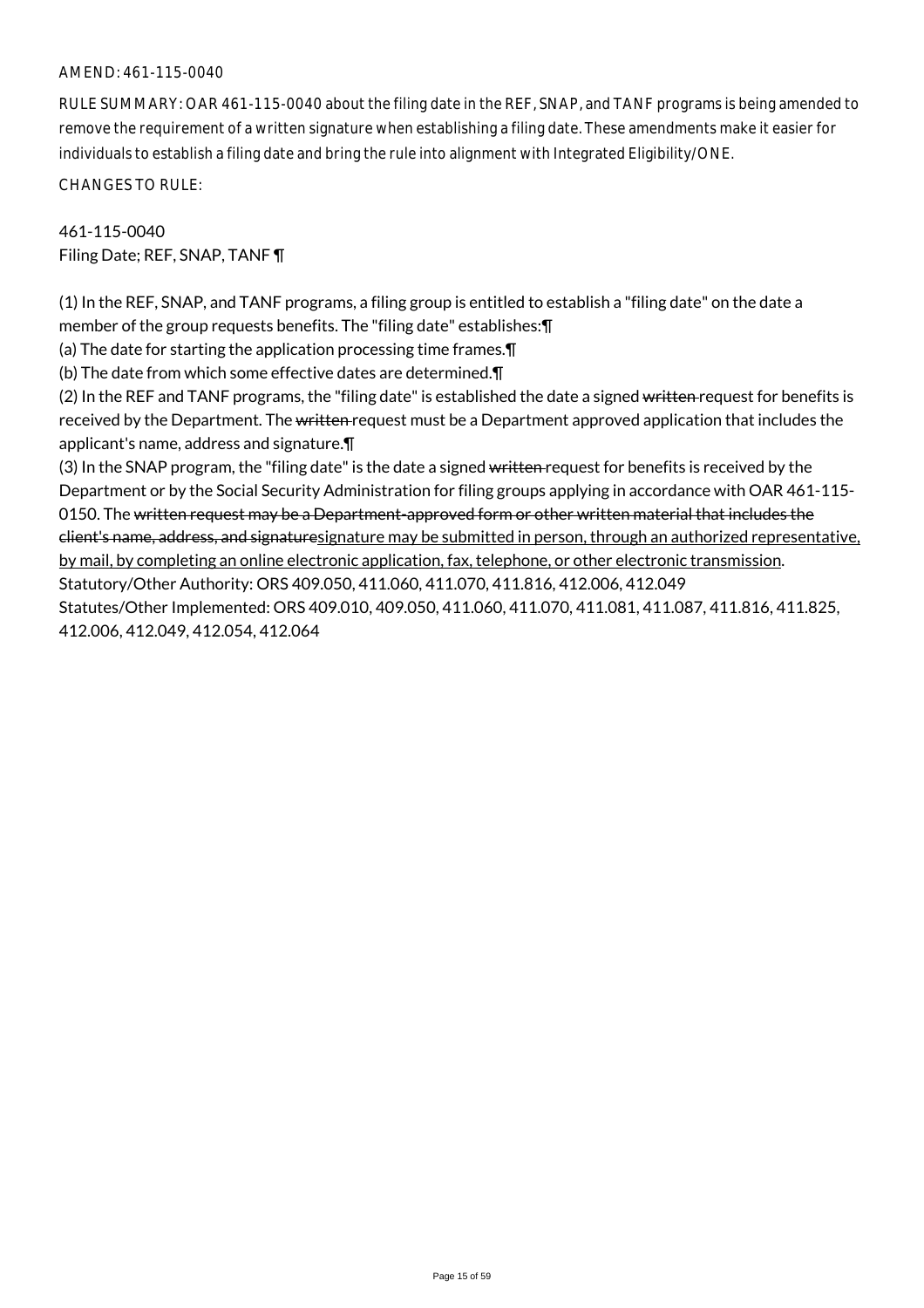### AMEND: 461-115-0450

RULE SUMMARY: OAR 461-115-0450 about certification periods in the SNAP program is being amended to clarify current policies and rules about certification periods and strengthen the Department's ability and need to select, and sometimes later adjust, the certification period length for SNAP benefits. This amendment increases understanding of the rule and brings the rule into alignment with Integrated Eligibility.

CHANGES TO RULE:

#### 461-115-0450

PCeriodic Redeterminationtification Periods; SNAP ¶

In the SNAP program, the Department selectdetermines and assigns the certification period (see OAR 461-001-0000) and the redetermination date basedbased on the circumstances onf the elient's circumstancesfiling group (see OAR 461-110-0370) and according to the following considerations:¶

(1) The length of the certification period depends on how far in advance the circumstances affecting the group's eligibility can be predicted but may not exceed 12 months except as outlined in sections (2) and (4) of this rule.¶ (2) The certification period may be extended beyond 42 monthsthe assigned certification period in each of the following situations:¶

(a) To the end of the Transitional Alternative Benefit (TBA) period if the clientfiling group becomes eligible for transitional benefits (see OAR 461-135-0506). If eligibility for TBA ends early, the certification period is changed to end on the last day of the month.¶

(b) To include the month after the client finishes working under a TANF JOBS Plus Agreement. If the agreement ends early, the certification period is changed to end on the original recertification date or on the last day of the month following the month in which the JOBS Plus agreement ends, whichever is later.¶

(3c) A certification period of less than 12 months may be extended before theone- or two-month certification period ends, not to exceed 12 months, in each of the following situations:¶

(a) A one-for expedited services may be extended before two-monthe certification period for expedited service ends when pending information is received, and e. Eligibility and benefit level is determined based on the new information.¶

(b) An application or a change report form is received and eligibility is reviewed.¶

(c) The report system changes from CRS to SRS.¶

(43) A certification period of 24 months may be assigned for a filing group (see OAR 461-110-0370) in which all adult (see OAR 461-001-0015) members are elderly or have a disability (see OAR 461-001-0015) if the case is placed in SRSthe Simplified Reporting System (SRS) and the filing group does not receive any countable earned income. Any filing group assigned to a 24-month certification period in SRS which starts receiving earned income is to be converted to CRS.

(5) For each benefit group (see OAR 461-110-0750) in which all members are included in a cash or medical program, eligibility for SNAP and the other program benefits is determined at the same time when practicablethe Change Reporting System (CRS).¶

(64) A client remains eligible for and continues to receive SNAP benefits on the normal issuance cycle if the application for recertification is filed with the Department and all required verification has been received by the Department:¶

(a) Not later than the 15th day of the month in which the certification expires; or¶

(b) In the case of a benefit group whose certification period is shorter than two months, not later than the 15th day after the Department provides notice that the certification period will expire.¶

(75) A client who files an application for recertification is eligible for a SNAP allotment without proration only if the filing date (see OAR 461-115-0040) is before the prior certification period expires and:¶

(a) The required interview is completed, and the Department receives the required verification, within 30 days after the client files the application for recertificationAny interview or verification required under OAR 461-115-0230 and OAR 461-115-0651 is completed within 30 days of the filing date; or¶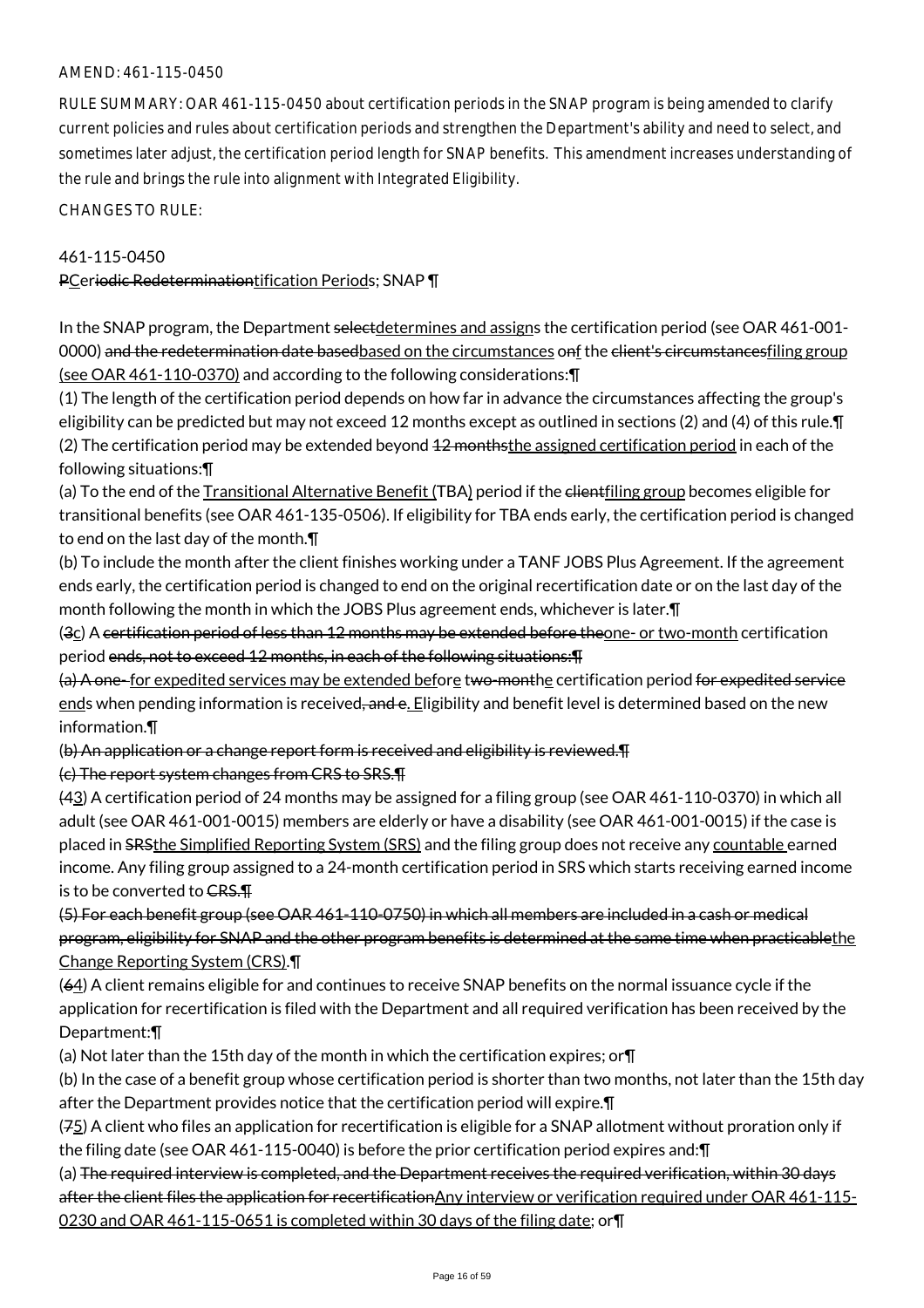(b) The Any interview or verification required by this rule would have occurrunder OAR 461-115-0230 and OAR 461-115-0651 would have been completed timely but for a delay caused by the Department.¶ (86) The Department must deny the application for recertification in the event a client files a timely application for recertification but either fails to appear for a scheduled interview or fails to timely submit required verification.¶ (97) If the client fails to file an application for recertification during a certification period, SNAP benefits for the first month of the following certification period are prorated in accordance with OAR 461-180-0080.¶ (408) Once assigned, the certification period may not be shortened. Statutory/Other Authority: ORS 409.050, 411.816 Statutes/Other Implemented: ORS 409.010, 411.816, 411.825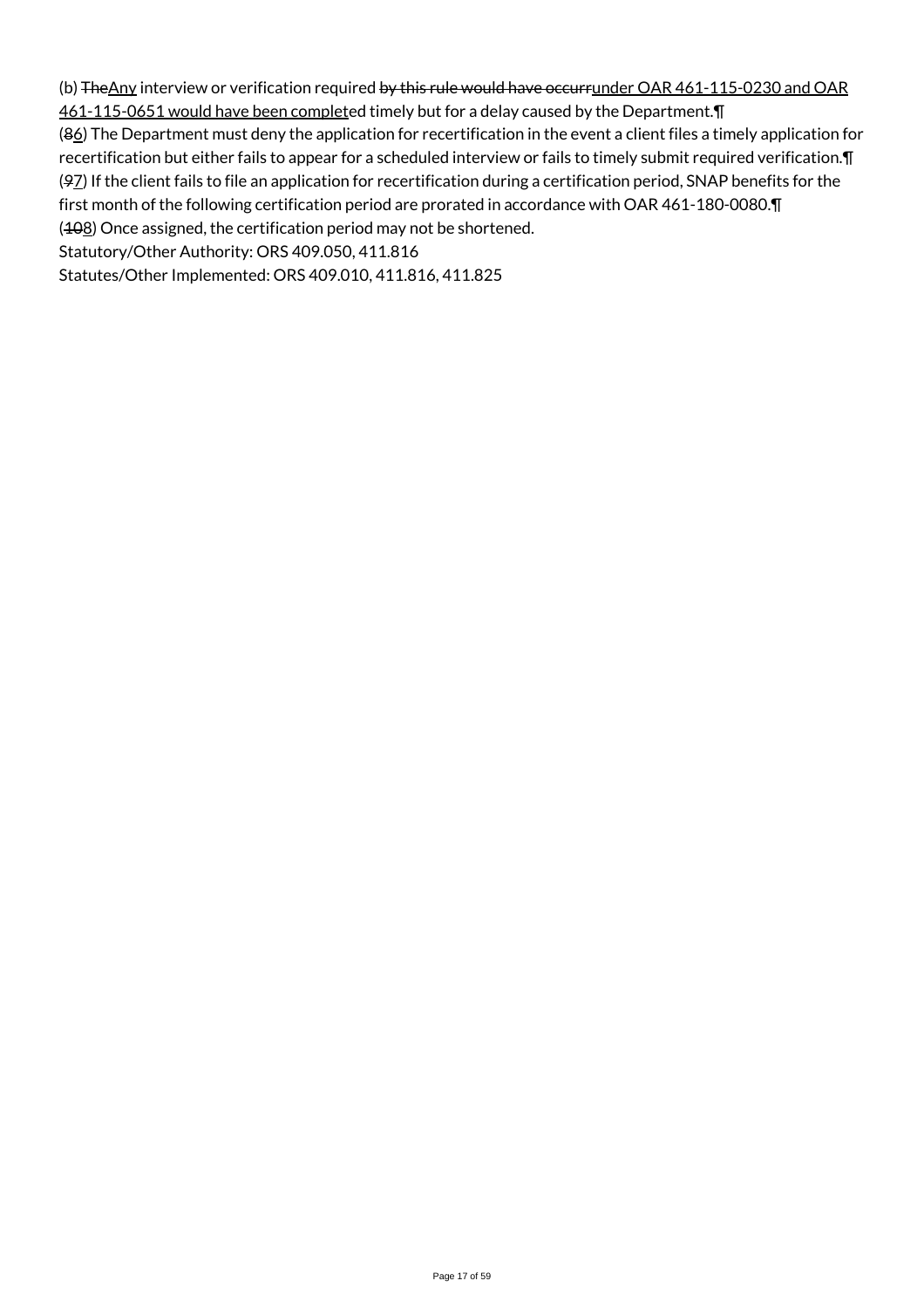#### AMEND: 461-130-0327

RULE SUMMARY: OAR 461-130-0327 about good cause is being amended to include language enabling the Department to give good cause for non-cooperation in the JOBS program for any reason the Department determines to be good cause. This amendment allows the Department to grant good cause for reasons other than what is specifically mentioned in (3)(a) through (3)(r) the rule.

CHANGES TO RULE:

461-130-0327 Good Cause ¶

In a Department program administered under OAR 461-130-0305 to OAR 461-130-0335 and OAR 461-135- 0085 and OAR 461-135-0089:¶

(1) The Department does not require a participant to provide verification of "good cause" if providing the verification would expose the participant to increased risk of domestic violence (see OAR 461-001-0000).¶ (2) If in making a determination under this rule a participant's physical or mental impairment is in question, the Department may require the participant to provide documentation from a qualified and appropriate medical professional.¶

(3) A participant is granted "good cause" and not held to a penalty for failure to comply with a work program requirement, including an activity in a case plan (both terms defined in OAR 461-001-0025) in the following circumstances:¶

(a) Participation in a required activity in a case plan would have an adverse effect on or risk to the participant's physical or mental health or would expose the participant to increased risk of domestic violence (see OAR 461- 001-0000).¶

(b) Except in the SNAP program, participation is likely to cause undue hardship for the dependent child (see OAR 461-001-0000) or the participant.¶

(c) Appropriate child care, or day care for an individual in the household who has a disability (see OAR 461-001- 0000 and 461-001-0015 as applicable) that substantially reduces or eliminates the individual's ability to care for himself or herself, cannot be obtained. "Appropriate child care" means that -¶

(A) Both the provider and the place where care is provided meet health, safety, and provider requirements as required in OAR 461-165-0180;¶

(B) The care accommodates the parent's work schedule; and¶

(C) The care meets the specific needs of the dependent child, such as age and special-needs requirements.¶ (d) Child care, or day care for an individual in the household group (see OAR 461-110-0210) who has a disability (see OAR 461-001-0000) that substantially reduces or eliminates the individual's ability to care for themselves, cannot be obtained within a reasonable distance. "Reasonable distance" means that the parent's total travel time from home to the child care provider and the workplace or JOBS activity will be no more than one hour either way unless a longer commute time is customary in the community.¶

(e) The only child care, or day care for an individual in the household group who has a disability that substantially reduces or eliminates the individual's ability to care for themselves, that is available to the participant or in the participant's area is considered informal and unsuitable. "Informal and unsuitable" means the Department has not approved a provider as meeting its background check and health and safety standards ("informal"), and the criteria for appropriate child care in subsection (c) of this section are not met ("unsuitable").¶

(f) Affordable child care arrangements, or day care for an individual in the household group who has a disability that substantially reduces or eliminates the individual's ability to care for themselves, cannot be obtained.

"Affordable child care arrangements" means the expense to the parent or parents is less than ten percent of countable (see OAR 461-001-0000) income of the financial group (see OAR 461-110-0530).¶

(g) The work attachment position or employment offered is vacant due to a strike, lockout, or other labor dispute.¶

(h) The work attachment position or employment requires the participant to join a union, and the participant has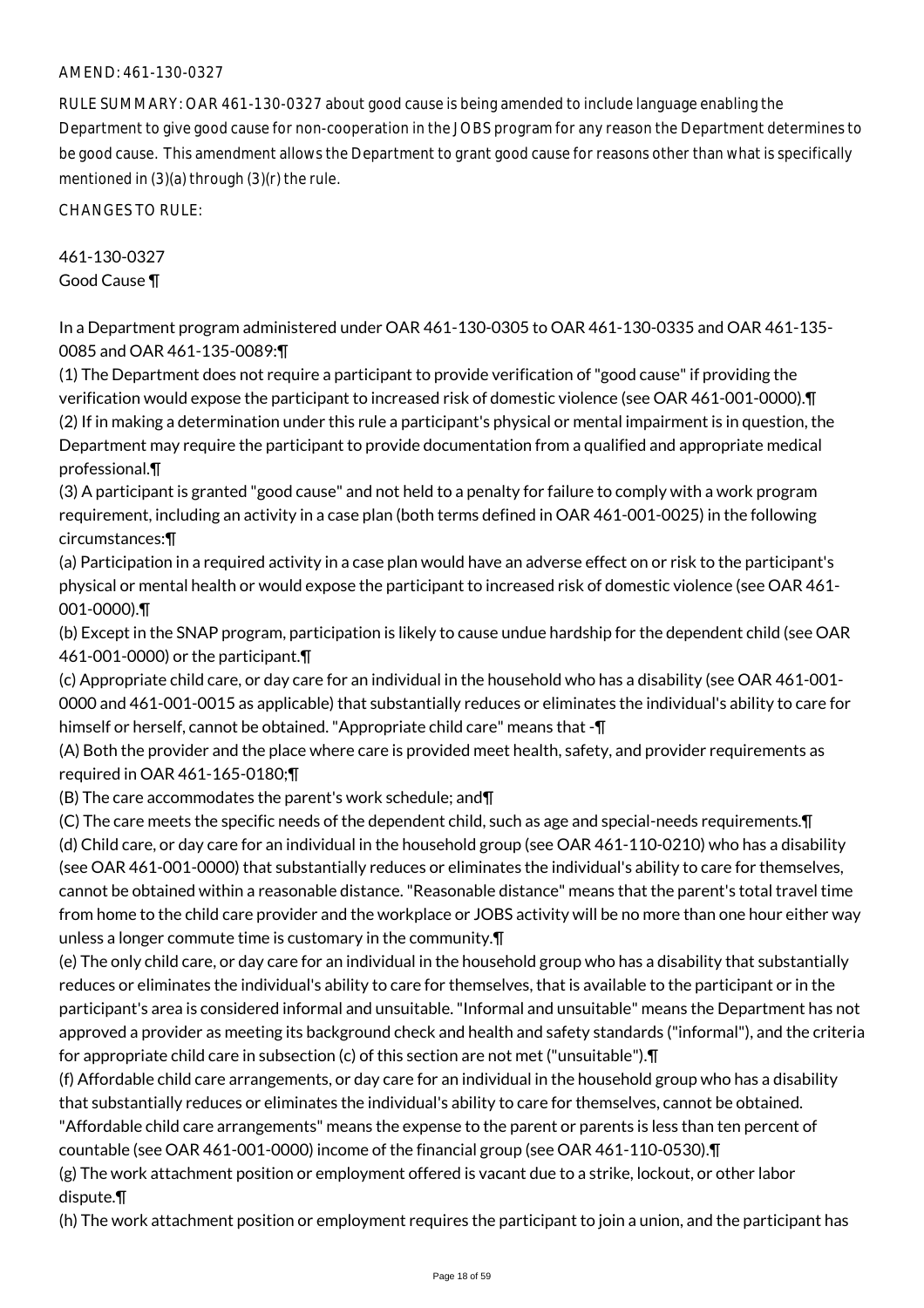religious objections to unions.¶

(i) The participant belongs to a union and the employment violates the conditions of the participant's membership in the union.¶

(j) The wage for the participant's current or potential job is:¶

(A) Less than applicable minimum wage; or¶

(B) If minimum wage laws do not apply, the wage (rate for piece work) is less than that normally paid for similar work.¶

(k) The participant's prospective employer engages in employment practices that are illegally discriminatory on the basis of age, sex, race, religious or political belief, marital status, disability, sexual orientation, or ethnic origin.¶ (l) The participant's engagement in a required activity in a case plan would prevent or interfere with the

participant's engagement in an activity of the Grande Ronde Tribe's NEW program.¶

(m) The participant's failure to engage is due to a circumstance beyond the participant's reasonable control.¶ (n) When the failure to comply is caused by an aspect of the participant's disability, including the Department's failure to provide a reasonable accommodation.¶

(o) The participant quits a job to accept another job with a monthly income at least equal to the monthly income of the first job.¶

(p) The Department determines there are no appropriate activities or necessary support services (see OAR 461- 001-0025) to support an activity (see OAR 461-001-0025) in order for the participant to engage. ¶

(q) In the REF program:¶

(A) If the participant has no means of transportation and would have to walk an unreasonable distance to engage in their plan. An "unreasonable distance" is a distance that requires a commute of more than two hours each day.  $\P$ (B) If the hours or nature of the job interferes with the participant's religious observances, convictions, or beliefs.¶ (C) The service requirement or work site is in violation of applicable federal, state, or local health and safety standards.¶

(D) The daily hours of work and the weekly hours of work exceed those customary to the occupation.¶

(r) The participant enrolls into a registered pre-apprenticeship program approved by Bureau of Labor and Industries (BOLI).¶

(s) For a reason not found in above subsections  $(3)(a)$  through  $(3)(r)$  of this rule that the Department has determined is "good cause."¶

(4) In the SNAP program, a participant is excused from not accepting employment or for leaving a job under the following circumstances:¶

(a) The hours or nature of the job interferes with the participant's religious observances, convictions, or beliefs.¶ (b) The participant accepts employment or enrolls at least half-time in any recognized school, training program, or institution of higher education that requires the participant to quit a job.¶

(c) A participant accepts employment or enrolls in school in another county, requiring the benefit group (see OAR 461-110-0750) to move and the participant to quit a job.¶

(d) A participant less than 60 years of age resigns, and the employer recognizes the resignation as retirement.¶ (e) The participant leaves a job to follow a type of employment that moves from one area to another, such as migrant labor or construction.¶

(f) The participant accepts a job that, for reasons beyond the control of the participant, does not materialize or results in fewer work hours or a lower wage than the participant's previous job.¶

(g) Work demands or conditions, such as not being paid for work or not being paid on schedule, make employment unreasonable.¶

(h) The wage for the participant's current or potential job is less than applicable minimum wage or, if minimum wage laws do not apply, the wage (rate for piece work) is less than that normally paid for similar work.¶

(i) The work schedule for the job in question does not conform to hours customary to the occupation or the hours worked each week are more than those customary to the occupation.¶

(j) The participant is not obligated to accept a job during the first 30 days of registration for employment if the job is not in the client's field of experience.¶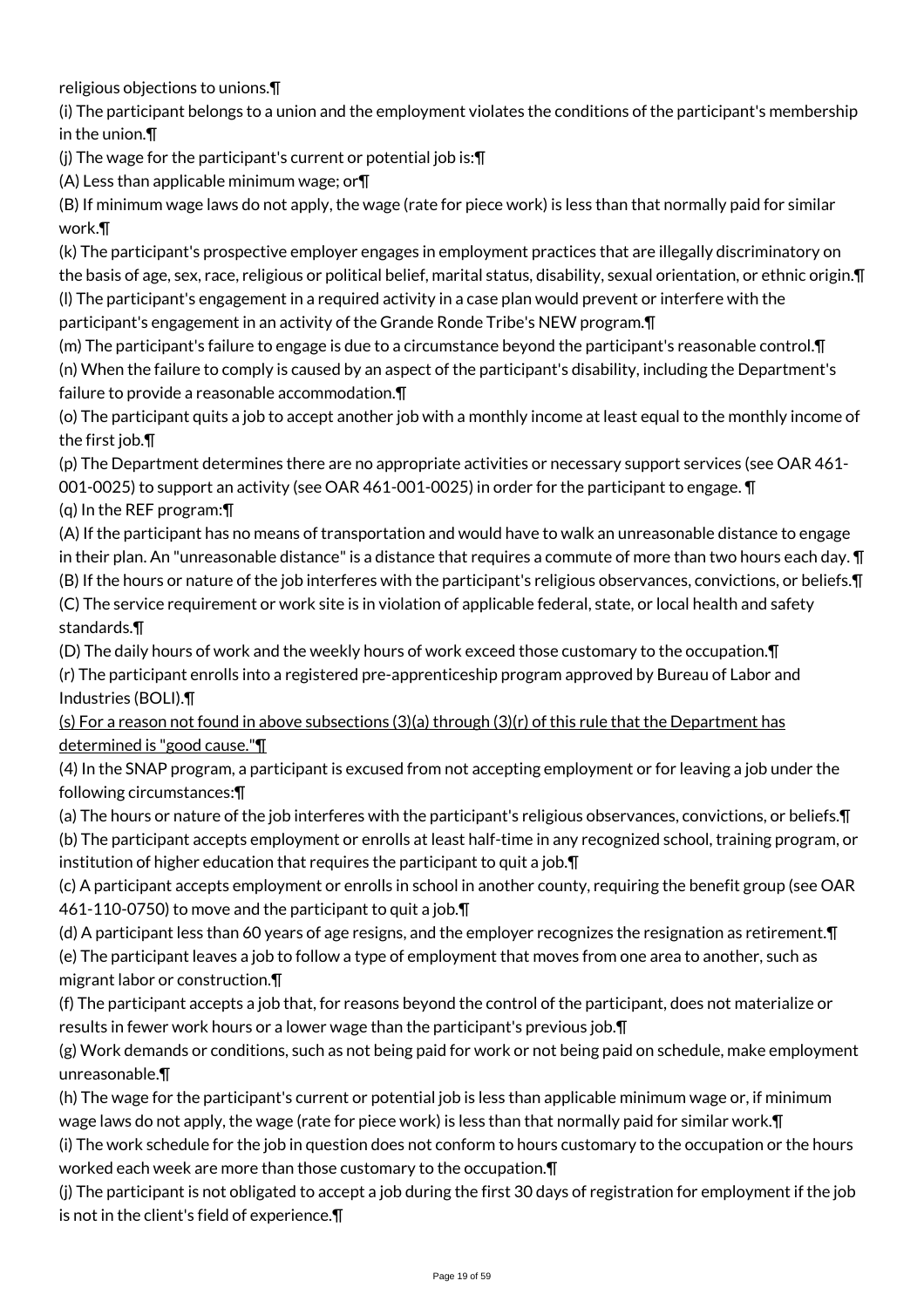(k) The participant has no means of transportation and would have to walk an unreasonable distance to meet the participation requirement. An "unreasonable distance" is a distance that requires a commute of more than two hours each day. The participant must make a good-faith effort to secure the needed transportation.¶ (l) Lack of adequate child care for a child who is six years of age or older and less than 12 years of age.¶ (5) In the SNAP program, a participant may be excused from not meeting ABAWD work requirements (OAR 461- 135-0520). "Good cause" may be granted to remove a countable month if a participant has been cooperating with their case plan (see OAR 461-001-0020), but is unable to complete the requirements due to one or more of the following unexpected circumstances. The circumstance must be beyond the control of the participant and occur during the countable month:¶

(a) Inclement weather.¶

(b) Transportation difficulties.¶

(c) Illness impacting ability to work.¶

(d) Tragic loss.

Statutory/Other Authority: ORS 409.050, 411.060, 411.816, 412.006, 412.009, 412.049

Statutes/Other Implemented: 7 USC 2029, 7 CFR 273.7, 7 CFR 273.24, 45 CFR 261.56, 411.816, ORS 409.010, 411.060, 411.117, 412.006, 412.009, 412.049, 7 USC 2015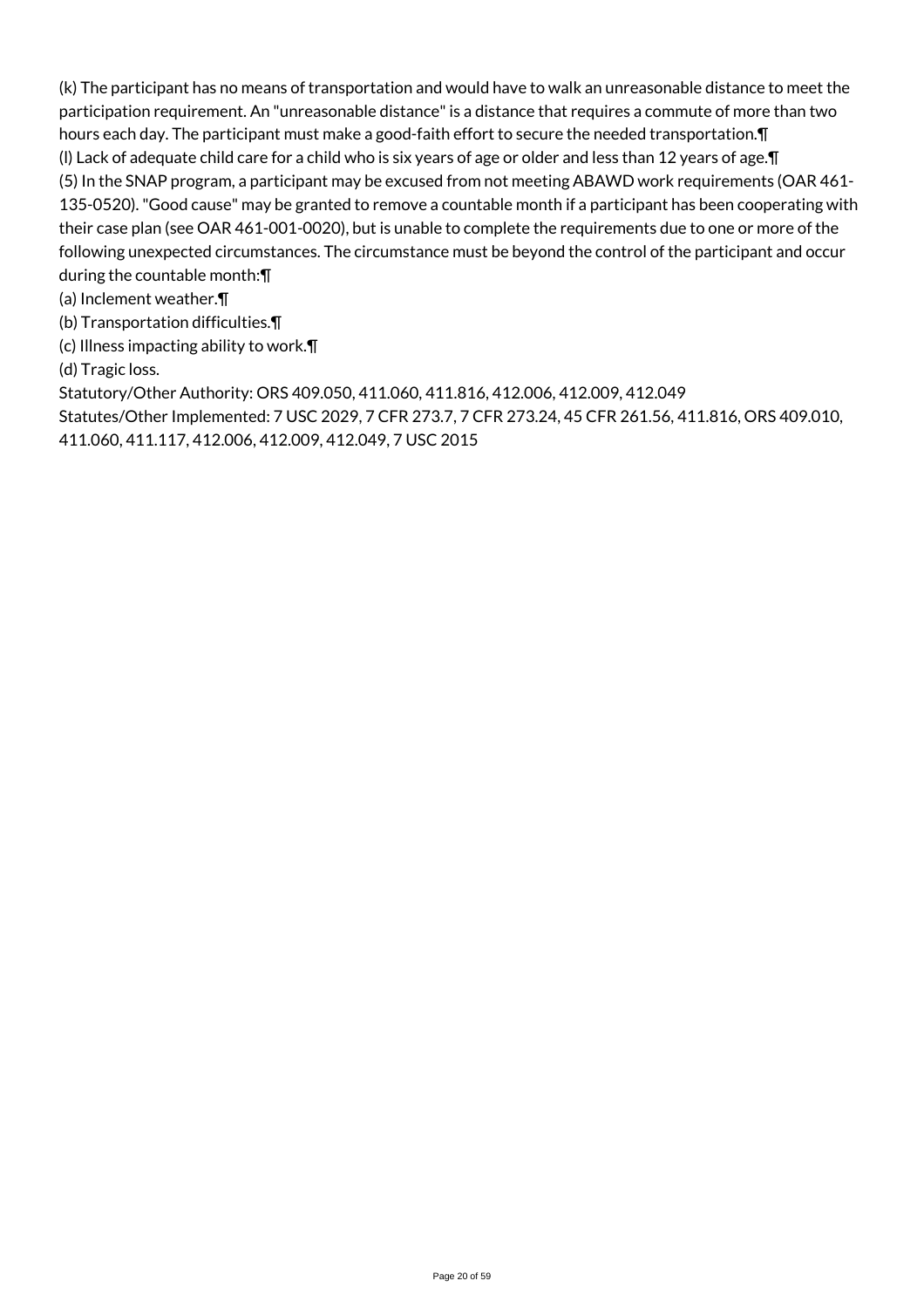### AMEND: 461-135-0070

RULE SUMMARY: OAR 461-135-0070 about specific TANF program requirements is being amended to clarify when a caretaker relative is eligible for TANF when a caretaker relative is neither receiving TANF nor applying for TANF for a dependent child. This amendment makes clear the Department's interpretation of the policy and aligns the rule with Integrated Eligibility/ONE.

CHANGES TO RULE:

461-135-0070 Specific Requirements; TANF ¶

(1) To be eligible for TANF program benefits:¶

(a) An individual must be one of the following:¶

(A) A dependent child (see OAR 461-001-0000). However, a dependent child for whom foster care payments are made is not eligible while the payments are being made for the dependent child.¶

(B) A caretaker relative (see OAR 461-001-0000) of an eligible dependent child when the caretaker relative:¶

(i) Is receiving TANF program benefits for the dependent child, or¶

(ii) Is applying for TANF program benefits for the dependent child.¶

(C) A caretaker relative of a dependent child, when the dependent child is ineligible for TANF program benefits

because of one of the following reasons:¶

(i) The child is receiving SSI.¶

(ii) The child is in foster care, but is expected to return home within 30 days.¶

(D) A parent (see OAR 461-001-0000) of an unborn, as follows:¶

(i) For the TANF program, any parent whose only child is an unborn child once the mother's pregnancy has reached the calendar month before the month in which the due date falls.¶

(ii) For the TANF program, the parent of an unborn child, if there is another dependent child in the filing group.¶ (b) Unless the individual is exempt from JOBS participation and JOBS disqualification under OAR 461-130-0310, an individual must demonstrate two-consecutive weeks of cooperation in appropriate activities (see OAR 461- 001-0025) if:¶

(A) TANF program benefits had closed within the prior three consecutive calendar months from the filing date (see OAR 461-115-0040) for TANF with an active level 1 through level 4 TANF program disqualification (see OAR 461-130-0330 and 461-135-0085); or¶

(B) The filing date for TANF program benefits is within the prior three consecutive calendar months after the end of a two consecutive month period of TANF ineligibility according to OAR 461-130-0330(5)(e).¶

(2) As used in this rule:¶

(a) Except as provided otherwise in this section, "good cause" means a reasonable person of normal sensitivity, exercising ordinary common sense under similar circumstances, would have --¶

(A) Quit work, including in anticipation of discharge;¶

(B) Participated in behavior leading to the individual's discharge; or¶

(C) Voluntarily reduced work hours.¶

(b) For an individual with a physical or mental impairment (as defined at 29 CFR 1630.2(h)), except as provided otherwise in subsection (c) of this section, "good cause" for leaving work means that a reasonable person with the characteristics and qualities of such individual under similar circumstances would have --¶

(A) Quit work, including in anticipation of discharge;¶

- (B) Participated in behavior leading to the individual's discharge; or¶
- (C) Voluntarily reduced work hours.¶

(c) There is no "good cause" if the reason for separation from employment is a labor dispute.¶

(3) Except as provided under section (4) of this rule, a need group (see OAR 461-110-0630) is not eligible for

TANF program benefits for 120 days from the date a parent or caretaker relative was separated from or voluntarily reduced work hours at his or her last employment in which a parent or caretaker relative in the need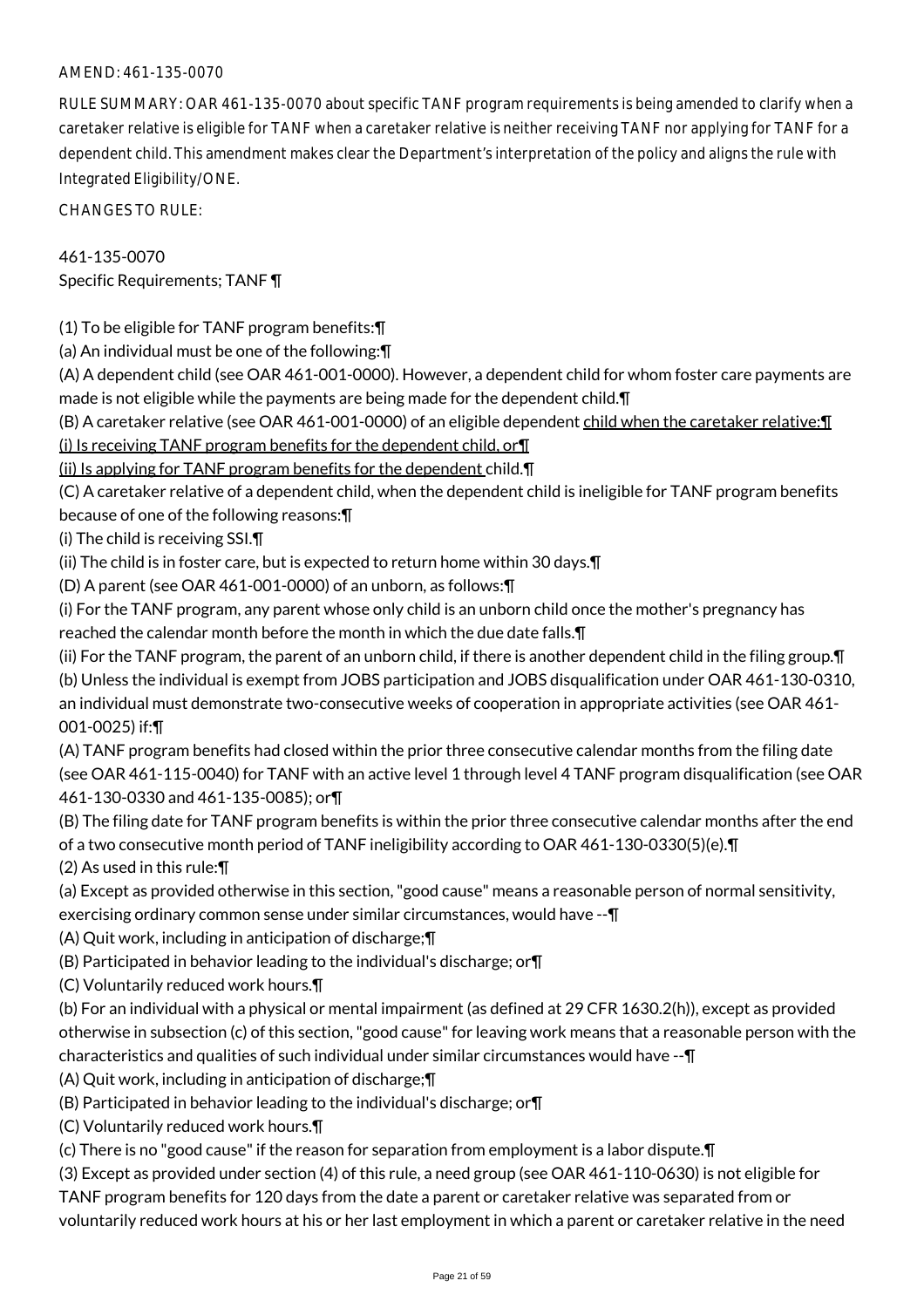group was hired to work 100 or more hours per month or worked or was scheduled to work 100 or more hours in the last full calendar month of employment. This applies at initial certification, recertification, and is a condition of ongoing eligibility (see OAR 461-001-0000).¶

(4) A need group (see OAR 461-110-0630) may not be reduced or denied TANF program benefits based on section (3) of this rule if the parent or caretaker relative is one of the following:¶

(a) A Parents as Scholars (PAS) participant who temporarily becomes ineligible for TANF program benefits for four months or less due to income from a paid work experience (see OAR 461-190-0199).¶

(b) A teen parent (see OAR 461-001-0000) returning to high school or equivalent.¶

( $\epsilon$ <u>b</u>) An individual fleeing from or at risk of domestic violence (see OAR 461-001-0000). $\P$ 

(dc) An individual who is pregnant and the pregnancy has reached the first of the calendar month prior to the month in which the due date falls.¶

(ed) An individual who is pregnant and experiencing medical complications due to the pregnancy that prohibit participation in activities of the program and are documented by a qualified and appropriate professional.¶

 $(f<sub>E</sub>)$  An individual unable to work due to a disability or medical condition documented by a qualified and

appropriate professional, and which is expected to last for 30 days or more from the filing date for TANF program benefits.¶

(gf) An individual who was separated from employment for a reason the Department determines is good cause as defined in section (2) of this rule.¶

(hg) An individual who was separated from employment as a result of a layoff.¶

(5) A family is ineligible for TANF program benefits if the family meets the requirements of all of the following subsections:¶

(a) The family lives in Klamath County.¶

(b) The family meets any of the following conditions:¶

(A) The family has a single custodial parent who is a member of the Klamath Tribes, or the single custodial parent is

not a Klamath Tribes member and at least 50 percent of the dependent children are Klamath Tribes members;¶ (B) The family has two custodial parents (see OAR 461-001-0000) who are members of the Klamath Tribes, or only one of the two custodial parents is a Klamath Tribes member and at least 50 percent of the dependent children are Klamath Tribes members; or¶

(C) The family has a caretaker relative who is not the custodial parent and at least 50 percent of the dependent children are Klamath Tribes members.¶

(c) The family is eligible for the Klamath Tribes TANF program or would be eligible for the Klamath Tribes TANF program if not for the failure of the family to cooperate with program requirements.¶

(6) A family is ineligible for TANF program benefits if all of the following subsections apply to the family:¶ (a) A parent, caretaker relative, or child is a member of the Siletz Tribe (Confederated Tribes of Siletz Indians of Oregon) and lives in one of the eleven service area counties: Benton, Clackamas, Lane, Lincoln, Linn, Marion,

Multnomah, Polk, Tillamook, Washington, or Yamhill counties.¶

(b) The family includes members who are living in the same household and at least one of the following paragraphs applies:¶

(A) A two-parent family with one enrolled Siletz tribal member with a shared dependent.¶

(B) A single-parent family with one enrolled Siletz tribal member.¶

(C) A non-needy caretaker relative or essential person with one enrolled Siletz tribal member who is a minor.¶

(D) A pregnant enrolled Siletz tribal member in her eighth month of pregnancy.¶

(c) The family is eligible for the Siletz Tribes TANF program or would be eligible for the Siletz Tribes TANF program if not for the failure of the family to cooperate with Siletz TANF program requirements.¶

(7) If a parent or caretaker relative covered by section (5) or (6) of this rule fails to follow through with a

Department referral to the Klamath or Siletz Tribal TANF program, the entire filing group is ineligible for TANF program benefits.

Statutory/Other Authority: ORS 409.050, 411.060, 411.070, 411.400, 411.404, 412.006, 412.016, 412.049, 412.124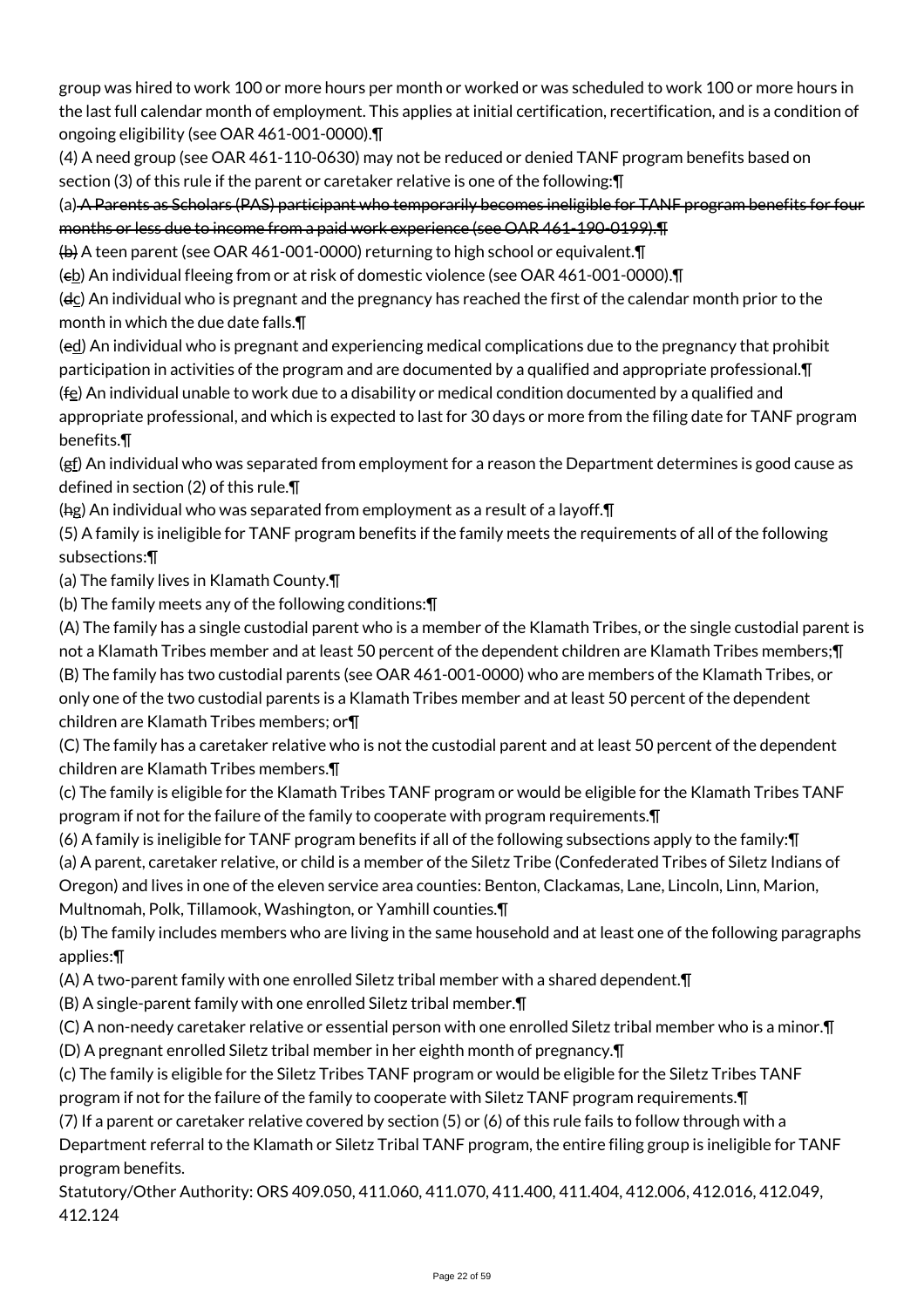Statutes/Other Implemented: ORS 409.010, 411.060, 411.070, 411.400, 411.404, 412.006, 412.016, 412.049, 412.064, 412.124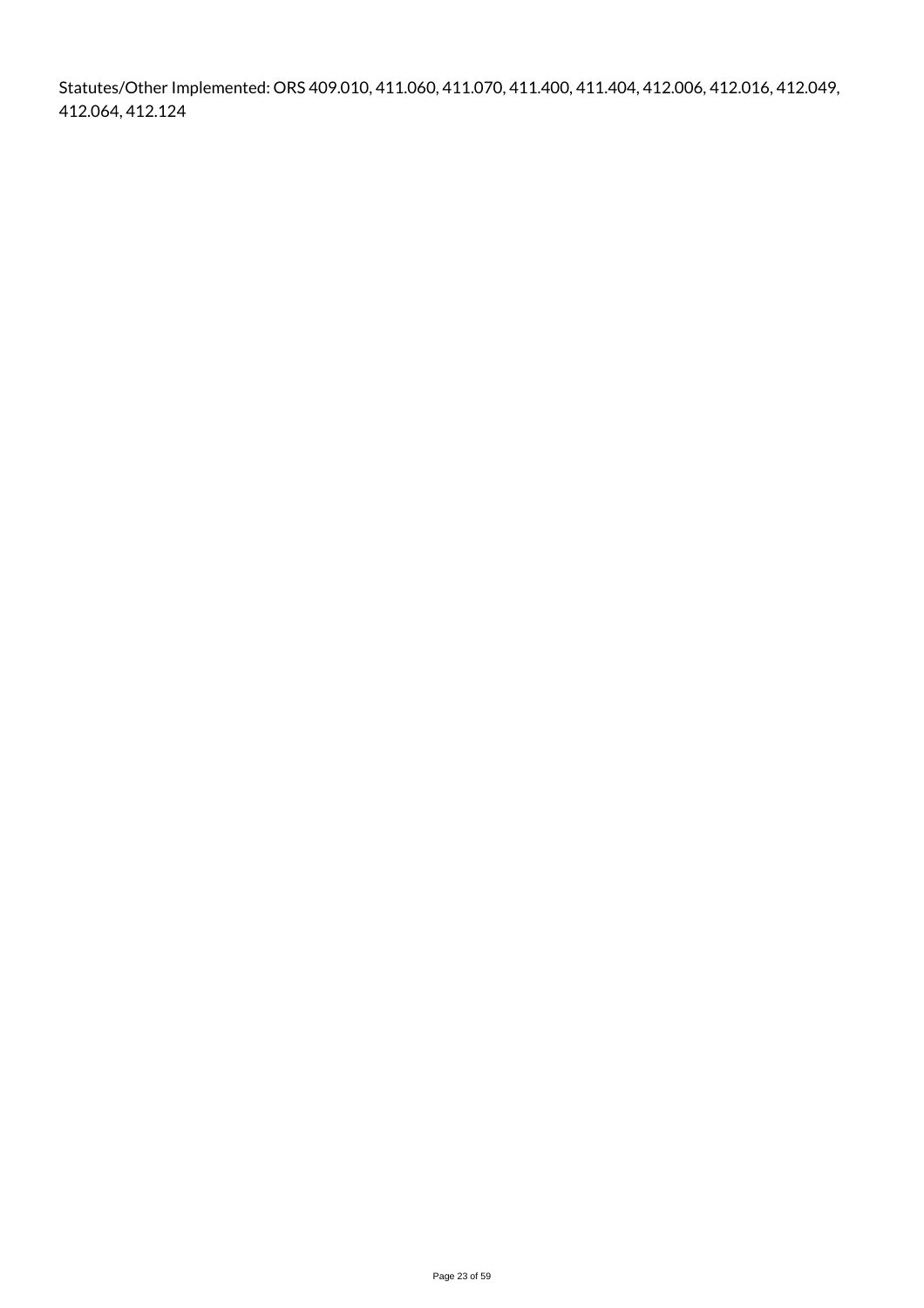### AMEND: 461-135-0085

RULE SUMMARY: OAR 461-135-0085 about requirements to attend an assessment or evaluation, or seek medically appropriate treatment for substance abuse and mental health; including disqualification and penalties for the Pre-TANF and TANF programs is being amended to remove cannabis from the definition of controlled substances for the purposes of this rule. This amendment ensures that Oregonians receiving TANF or Pre-TANF will not be required to attend an assessment for the use of a substance which is not included in Oregon Revised Statute as a controlled substance, aligning the rule with statute.

CHANGES TO RULE:

#### 461-135-0085

Requirement to Attend an Assessment or Evaluation, or Seek Medically Appropriate Treatment for Substance Abuse and Mental Health; Disqualification and Penalties; Pre-TANF, REF, TANF 1

In the Pre-TANF and TANF programs:¶

(1) For the purposes of this rule:¶

(a) "Assessment for substance abuse" means an assessment performed by an appropriate licensed professional with the purpose of discovering the presence of substance abuse.¶

(b) "Controlled substance" means a drug or its immediate precursor classified in Schedules I through V under the Controlled Substances Act, 21 U.S.C. 811 to 812, as modified under ORS 475.035. The use of the term "precursor" in this subsection does not control and is not controlled by the use of the term "precursor" in ORS 475.840 to 475.980. Alcohol is not a controlled substance.¶

(c) "Self-identified illegal use" means an individual states he or she illegally used a controlled substance within the previous 30 days. Illegal use does not include the use of a controlled substance pursuant to a valid prescription, or other use authorized by the Uniform Controlled Substances Act, ORS 475.005 to 475.285 and 475.840 to

475.980, the federal Controlled Substances Act, or other Federal law.¶

(d) Controlled substance does not include:¶

(A) Alcohol;¶

(B) The plant Cannabis family Cannabaceae;¶

(C) Any part of the plant Cannabis family Cannabaceae, whether grown or not;¶

(D) Resin extracted from any part of the plant Cannabis family Cannabaceae;¶

(E) The seeds of the plant Cannabis family Cannabaceae; or¶

(F) Any compound, manufacture, salt, derivative, mixture or preparation of a plant, part of a plant, resin or seed.¶

(2) When directed by the Department, an adult member or parenting teen in the need group (see OAR 461-110-

0630), regardless of participation classification (see OAR 461-130-0310), must participate in:¶

(a) An assessment for substance abuse if:¶

(A) The individual has self-identified illegal use of a controlled substance; and¶

(B) The assessment is available and at no cost to the individual.¶

(b) Medically appropriate treatment for substance abuse if it is available and at no cost to the individual when:¶

(A) The individual reports a qualified and appropriate professional has diagnosed the individual with a substance abuse disorder within the previous twelve months; or¶

(B) An assessment resulted in a diagnosis requiring medically appropriate treatment for the individual to be successful in the workplace.¶

(3) When directed by the Department, an adult member or parenting teen in the need group (see OAR 461-110- 0630), regardless of participation classification (see OAR 461-130-0310), must participate in medically appropriate treatment for mental health if it is available and at no cost to the individual when:¶

(a) The individual reports a qualified and appropriate professional has diagnosed the individual with a mental health disorder within the previous twelve months; or¶

(b) An evaluation resulted in a mental health diagnosis requiring medically appropriate treatment for the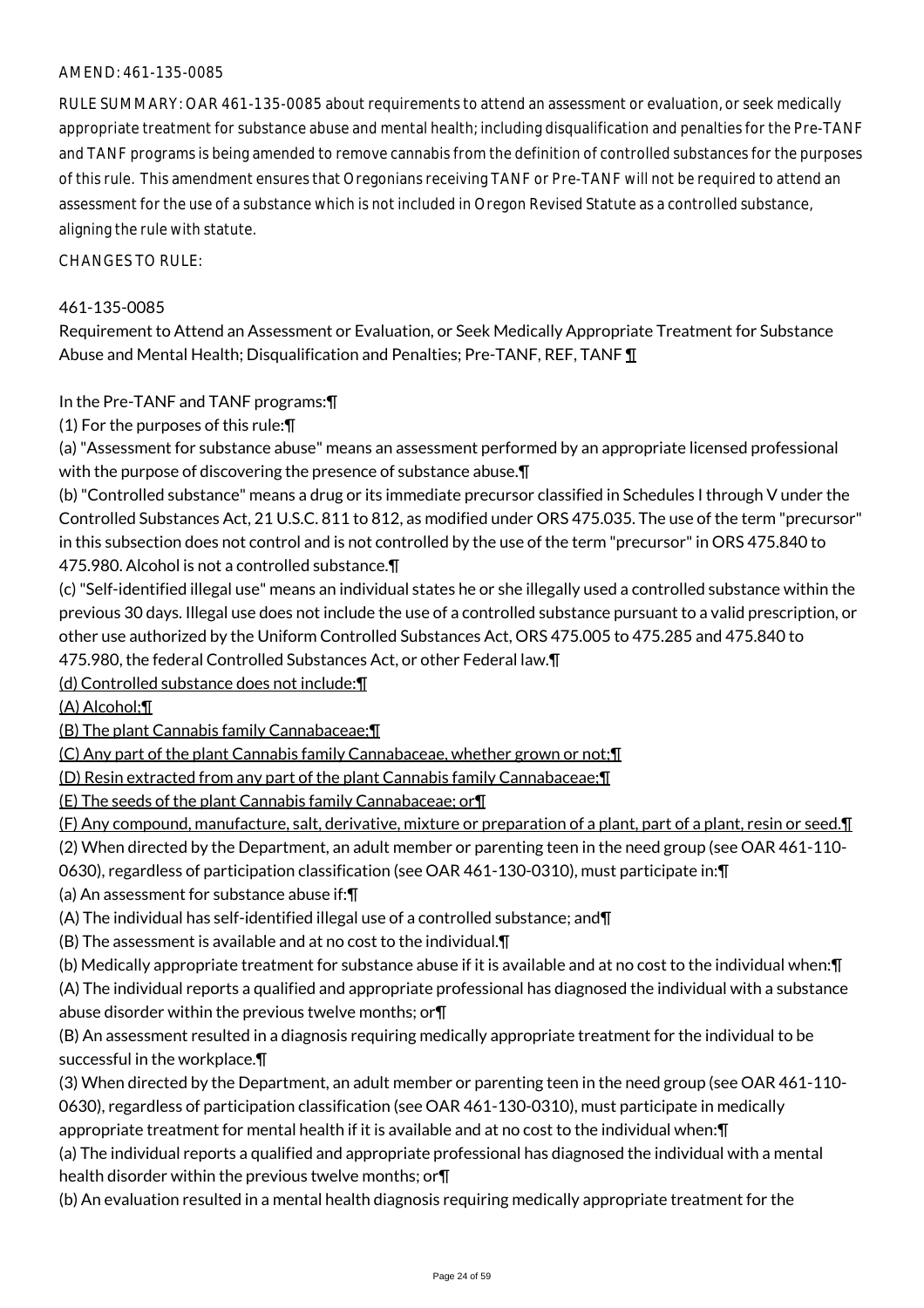individual to be successful in the workplace.¶

(4) An individual is responsible for providing information needed by the Department to determine whether the individual had good cause (see OAR 461-130-0327) for failing to meet the requirements of this rule. If a medical condition must be evaluated in regard to the requirements of this rule, the Department will assist the client in obtaining a medical opinion from an appropriate medical professional.¶

(5) An individual who refuses to participate in a required assessment, evaluation, or the medically appropriate treatment required by this rule is subject to disqualification in accordance with this section and OAR 461-130- 0330 only after the individual has had an opportunity to participate in the re-engagement process (see OAR 461- 190-0231) including a determination by the Department of whether the individual had good cause for nonparticipation. The penalties are progressive and, once imposed, continue as long as the individual refuses to participate. If there is a change in the participation classification (see OAR 461-130-0310) of the individual the penalty ends and the individual must have an opportunity to participate in the re-engagement process under OAR 461-190-0231 before applying a disqualification.

Statutory/Other Authority: ORS 411.060, 411.070, 411.816, 412.006, 412.009, 412.049, 412.089 Statutes/Other Implemented: ORS 411.060, 411.070, 411.816, 412.006, 412.009, 412.049, 412.089, 475.005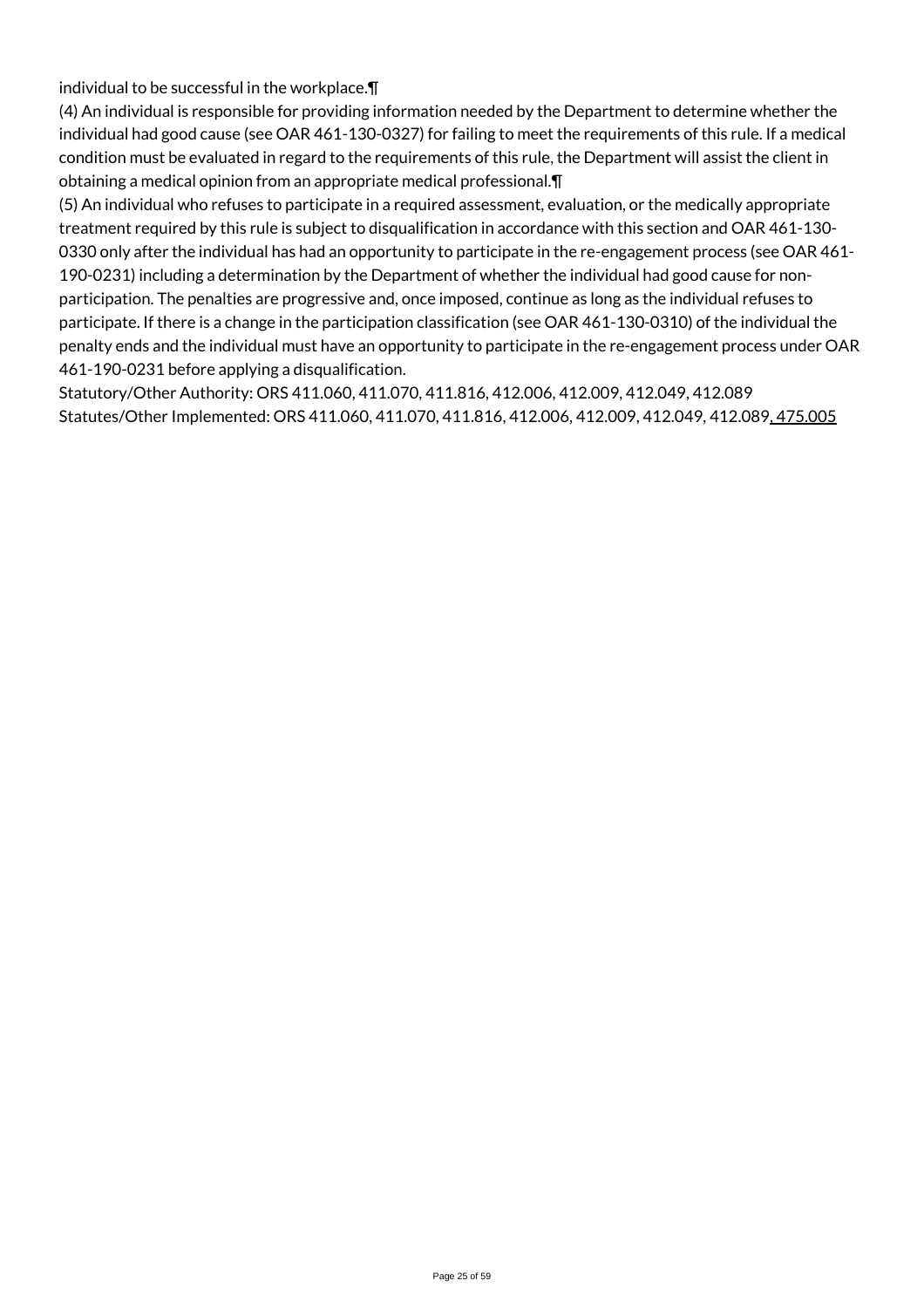### AMEND: 461-135-0405

RULE SUMMARY: OAR 461-135-0405 about children in the Head Start Program who are also in the ERDC or TANF program is being amended to remove contracted child care for TANF participants. The rule also needs to be amended to reduce the \$27 copay for ERDC participants placed in a Head Start contracted slot to a \$0 copay. This amendment aligns the rule with Integrated Eligibility/ONE.

CHANGES TO RULE:

### 461-135-0405

Children in the Head Start Program; ERDC and TANF ¶

(1) Initial eligibility (see OAR 461-001-0000) for the ERDC program (see OAR 461-135-0400) or the TANF program (see OAR 461-135-0070) must be met prior to receiving child care under a contract between a Head Start agency and the Department.¶

(2) The following subsections apply when a child (see OAR 461-001-0000) in the ERDC or TANF programs receives child care under a contract between a Head Start agency and the Department.¶

(a) The Head Start agency is considered the provider of child care.¶

(b) If the Head Start agency uses another provider for the child care, that provider must meet the requirements in OAR 461-165-0160 and following.¶

(c) The payment made by the Department on behalf of the child is made only to the Head Start agency. The child is ineligible for child care payments for care not provided under the contract between the Head Start agency and the Department.¶

(d) Once the Department makes a child care payment for the child under the contract, the child may not lose child care benefits until the next August 31, unless any of the following paragraphs apply:¶

(A) The child's caretaker (see OAR 461-001-0000) has been found ineligible for ERDC program benefits under OAR 461 135 0415 for failure to make a copayment.¶

(B) The caretaker was found ineligible because of inaccurate information provided to the Department or because information was withheld from the Department when eligibility was determined.¶

(C) The caretaker fails to meet the requirements of the locally-prepared agreement among the client and the Head Start program.¶

(D) The child is no longer attending a Head Start contracted program.¶

(E) The caretaker of the child voluntarily quits their job or causes their own dismissal and does not meet the "good cause" criteria set out in OAR 461-135-0070(2).¶

(F) The caretaker of the child is no longer employed and enrolls in school, unless the caretaker is:¶

(i) Continuing to actively seek employment during the hours the contracted Head Start program is operating; and¶

(ii) Available to work during the operating hours of the contracted Head Start program.¶

(G) In the TANF program:¶

(i) The case closes due to disqualification (see OAR 461-130-0330); or¶

(ii) The caretaker is not actively participating in an open case plan (see OAR 461-001-0025).¶

(H) The filing group (see OAR 461-110-0310 and 461-110-0350) no longer meets Oregon residency requirements under OAR 461-120-0010.¶

(e) Except as provided in subsection  $(f)$  of this section, fFor any month in which the child is eligible to be served under a contract covered by this rule is receiving ERDC, the copayment is  $$27.$ 

## (f) For any month in which a child in a contract covered by this rule is eligible for and receiving TANF, the copayment is zero<sup>0.</sup>

(3) The Department will not make a child care payment for a child in a Head Start program if the child's caretaker has been found ineligible for ERDC program under OAR 461-135-0415 for failure to make a copayment.

Statutory/Other Authority: ORS 409.050, 411.060, 411.116, 412.049, ORS 409.050

Statutes/Other Implemented: ORS 409.010, 409.050, 409.610, 411.060, 411.116, 411.122, 412.049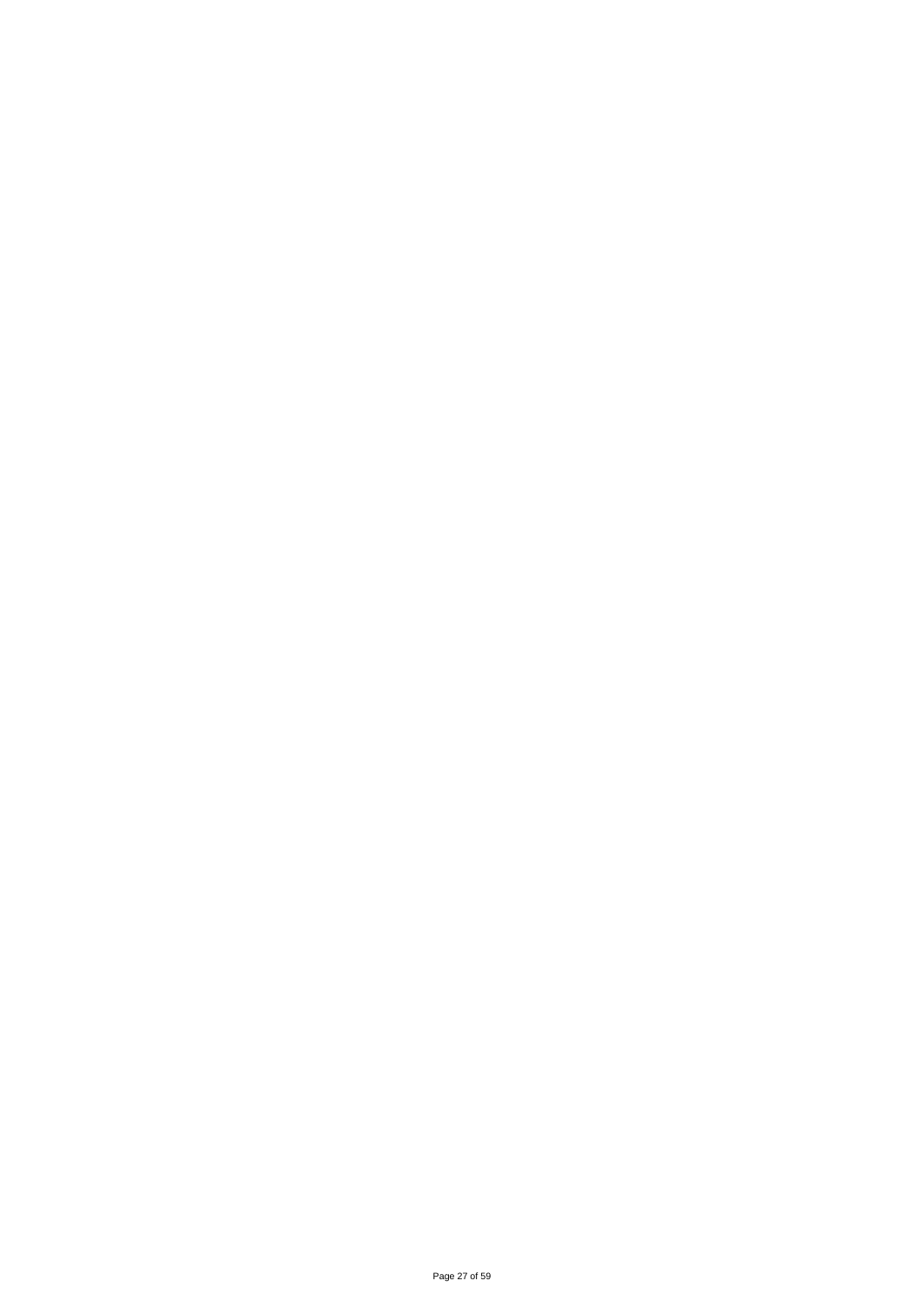#### AMEND: 461-135-0505

RULE SUMMARY: OAR 461-135-0505 about categorical eligibility in the SNAP program is being amended to define which programs fall under Title IV-A of the Social Security Act or by the state as part of the TANF maintenance of effort. It is also being amended to clearly define when a filing group cannot be categorically eligible, which includes participants with lottery or gambling winnings of \$3,500 or above and applicants who lost eligibility for SNAP due to receipt of such lottery or gambling winnings. The amendments also make clear how those participants can regain the ability to be categorically eligible. These changes align rule with federal regulations, bringing Oregon into federal compliance.

CHANGES TO RULE:

### 461-135-0505

Categorical Eligibility for SNAP ¶

(1) An individual The following filing groups are not categorically eligible for SNAP benefits:¶

(a) Recipient filing groups (see OAR 461-110-0530) who receive lottery or gambling winnings in excess of the resource limit for a household with an elderly or disabled household member (see OAR 461-160-0015).¶ (b) Applicant filing group (see OAR 461-110-0530) who lost eligibility for SNAP due to receipt of lottery or

gambling winnings in excess of the resource limit for a household with an elderly or disabled household member (see OAR 461-160-0015). Once the filing group is determined eligible, the filing group can be categorically eligible for any future determinations.¶

(2) An individual, except those listed in (7) of this rule, is categorically eligible for SNAP benefits if the individual:¶ (a) Receives or is authorized to receive GA or SSI benefits;¶

(b) Is deemed to be receiving SSI under Section 1619(a) or 1619(b) of the Social Security Act (42 U.S.C. 1382h(a) or (b)); or¶

(c) Receives or is authorized to receive cash, in-kind benefits, or services funded either under Title IV-A of the Social Security Act or by the state as part of the TANF maintenance of effort; F

(c) Is deemed to be receiving SSI under Section 1619(a) or 1619(b) of the Social Security Act (42 U.S.C. 1382h(a) or (b)), which includes:¶

(A) Emergency Assistance (EA);¶

(B) Employment Related Day Care (ERDC);¶

(C) Temporary Assistance to Needy Families (TANF) cash assistance; TANF-related programs (Pre-TANF, Post-TANF, TA-DVS, TANF-JOBS Plus, TANF Transition Services, and TANF Retention Services is a group member is participating in JOBS or receiving JOBS support services;¶

(D) Housing Stabilization Program through Housing and Community Services; or¶

( $dE$ ) Is a member of a financial group (see OAR 461-110-0530) with meeting all three of these conditions:  $\P$ 

(i) Has countable income (see OAR 461-001-0000) income less than 185 percent of the federal poverty level as described in OAR 461-155-0180(4), does not have liquid assets from lottery or gambling winnings of \$3,500 or more, and has received a pamphlet about Information and Referral Services. L: 1

(ii) Has received a pamphlet about Information and Referral Services; and¶

(iii) Does not have liquid assets from lottery or gambling winnings in excess of the resource limit for a household with an elderly or disabled household member (see OAR 461-160-0015). For the purposes of this rule, liquid assets are assets that are easily accessible and do not need to be sold to access their value.¶

(23) For an entire filing group to be categorically eligible for SNAP benefits, it must contain only clients who are categorically eligible for SNAP benefits. For the purpose of determining who is categorically eligible for SNAP benefits, in the ERDC and TA-DVS programs all members of the filing group are considered receiving the benefits of the program even if not all members receive the benefit.¶

(34) A filing group that is eligible for transition services or the TA-DVS program is considered receiving benefits for the entire period of eligibility even if benefits are not received during each month of that period.¶

(45) An individual categorically eligible for the SNAP program is presumed to meet the eligibility requirements for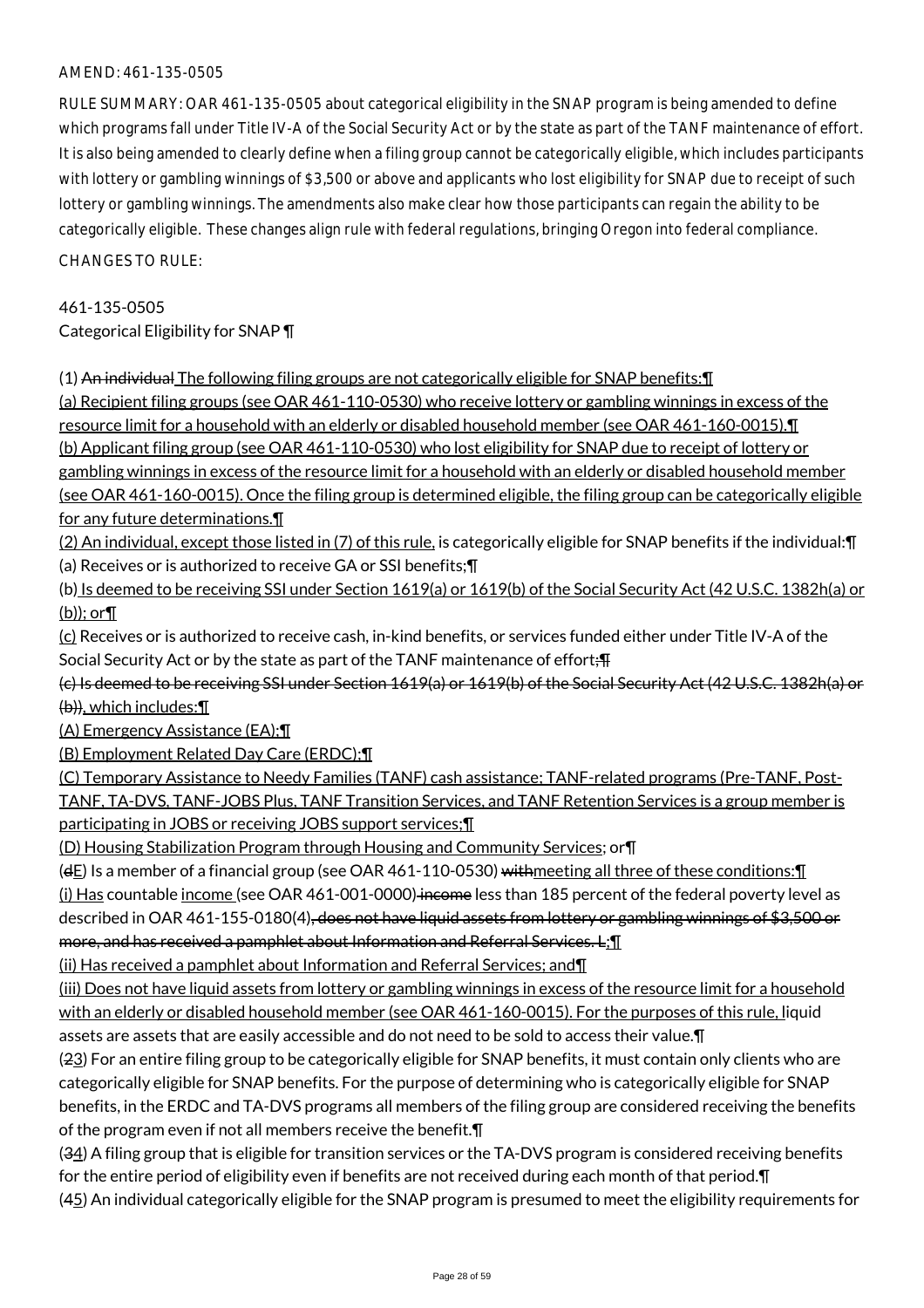resources and countable and adjusted income limits. The individual is also presumed to meet the requirements for a social security number, sponsored alien information, and residency, if verified in a public assistance or medical assistance program.¶

(56) When a filing group contains both members who are categorically eligible for SNAP benefits and those who are not, a resource owned in whole or in part by a categorically eligible member is excluded.¶

(67) An individual may not be categorically eligible for SNAP benefits in either of the following circumstances:¶

(a) The individual is disqualified from receiving SNAP benefits because of an intentional program violation.¶

(b) The individual is a primary person (see OAR 461-001-0015) disqualified from receiving SNAP benefits for

failure to comply with a SNAP employment and training requirement under OAR 461-130-0315. Statutory/Other Authority: ORS 411.816

Statutes/Other Implemented: ORS 411.816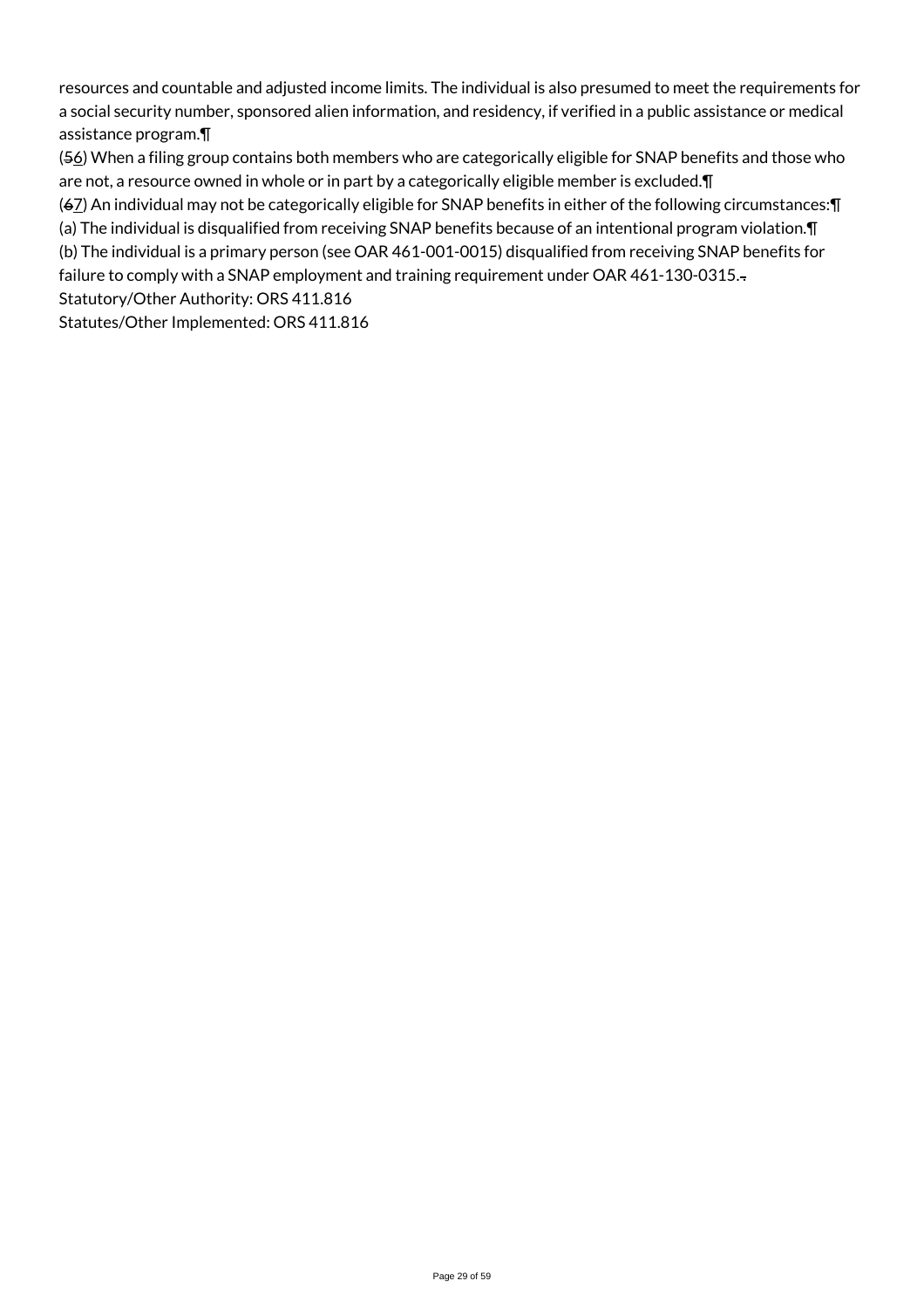### AMEND: 461-135-0520

RULE SUMMARY: OAR 461-135-0520 about time limits and special requirements for able-bodied adults without dependents (ABAWD) in the SNAP program is being amended to adjust the areas considered "time limit areas" as well as the areas considered "time limit exempt areas." This amendment results in a drastic reduction of exempt counties and an increase to 30 counties being time limit areas. The amendment brings Oregon into alignment with federal changes which ended Oregon's ABAWD time limit area waiver effective March 31, 2020.

CHANGES TO RULE:

## 461-135-0520

Time Limit and Special Requirements for ABAWD; SNAP ¶

This rule establishes the time limit and special requirements for receipt of SNAP benefits for certain adults.¶ (1) Unless the context indicates otherwise, the following definitions apply to rules in OAR chapter 461:¶ (a) "Able-bodied adult without dependents (ABAWD)" means an individual 18 years of age or over, but under the age of 50, without dependents. For the purpose of this definition, "without dependents" means there is no child (see OAR 461-001-0000) under the age of 18 years in the filing group (see OAR 461-110-0310 and 461-110- 0370).¶

(b) "SNAP time-limit areas" means areas of Oregon in which the limitation on eligibility (see OAR 461-001-0000) for SNAP benefits for ABAWD in section 6(o)(2) of the Food and Nutrition Act of 2008 (7 U.S.C. 2015(o)(2)) applies. "SNAP time-limit areas" are Baker, Benton, Clackamas, Clatsop, Columbia, Coos, Deschutes, Douglas, Gilliam, Hood River, Jackson, Jefferson, Josephine, Lake, Lane, Lincoln, Linn, Malheur, Marion, Morrow, Multnomah, and WashingtonPolk, Sherman, Tillamook, Umatilla, Union, Wasco, Washington, Wheeler, and Yamhill counties.¶

(c) "SNAP time-limit exempt areas" means areas of Oregon in which the limitation on eligibility for SNAP benefits contained in section 6(o)(2) of the Food and Nutrition Act of 2008 (7 U.S.C. 2015(o)(2)) does not apply per a waiver approved by the United States Department of Agriculture. "Exempt areas" are Baker, Clatsop, Columbia, Coos, Crook, Curry, Deschutes, Douglas, Gilliam, Grant, Harney, Hood River, Jackson, Jefferson, Josephine, Klamath, Lake, Lane, Lincoln, Linn, Malheur, Morrow, Polk, Sherman, Tillamook, Umatilla, Union, Wallowa, Wasco, Wheeler, and Yamhill counties: 1

(A) Crook, Curry, Grant, Harney, Klamath and Wallowa counties; and¶

(B) The following reservation lands: Burns Paiute Indian Reservation; Coos, Lower Umpqua, and Siuslaw Reservation; Grand Ronde Reservation; Klamath Reservation; Siletz Reservation; Umatilla Reservation and Warm Springs Reservation.¶

(2) Except as provided otherwise in this rule, an ABAWD who resides in one of the SNAP time-limit areas (see section (1) of this rule) is ineligible to receive food benefits as a member of any household after the individual received food benefits for three countable months (see section (3) of this rule) during January 1, 2019 to December 31, 2021.¶

(3) "Countable months" means months within the 36-month period of January 1, 2019 to December 31, 2021 in which an individual as a member of any household receives SNAP benefits in Oregon or in any other state, unless at least one of the following applies:¶

(a) Benefits were prorated for the month.¶

(b) The individual was exempt from the SNAP time limit for any part of the month for any of the following reasons:¶

(A) The individual resided for any part of the month in one of the SNAP time-limit exempt areas (see section (1) of this rule).¶

(B) The individual was pregnant.¶

(C) A child under the age of 18 years joined the filing group.¶

(D) The individual met the criteria under OAR 461-130-0310(3)(a) or (b).¶

(c) The individual participated in one or more of the activities in paragraphs (A) to (D) of this subsection for 20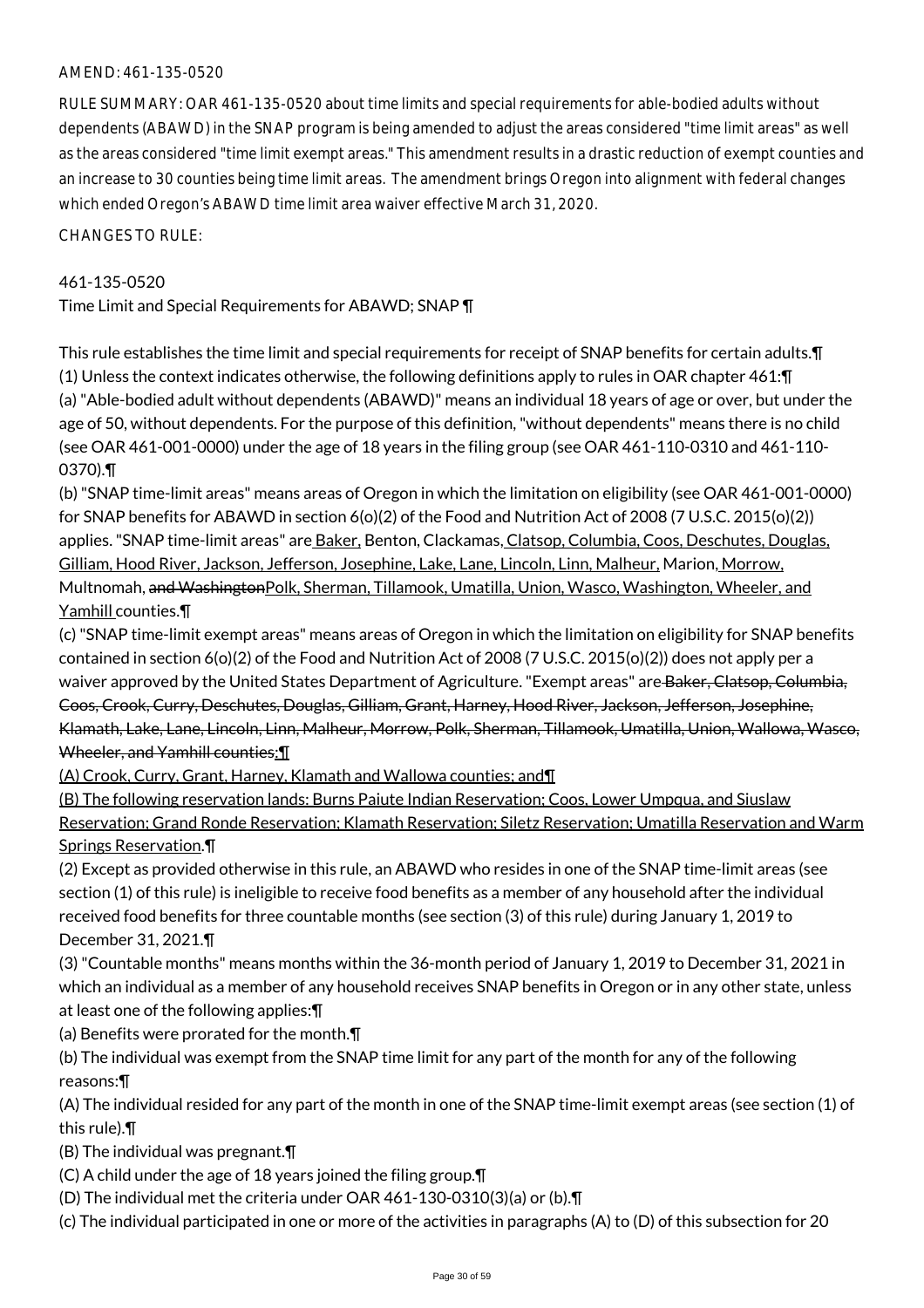hours per week averaged over the month. For purposes of this rule, 20 hours per week averaged monthly means 80 hours per month. (Activities may be combined in one month to meet the 20 hours per week averaged monthly requirement.)¶

(A) Work for pay, in exchange for goods or services, or unpaid work as a volunteer.¶

(i) Work in exchange for goods and services includes bartering and in-kind work.¶

(ii) Unpaid or voluntary wWork hours must be verified by the employer. [1]

(iii) For self-employed individuals, countable income after deducting the costs of producing income (as described in OAR 461-145-0930(5)) must average at least the federal minimum wage times 20 hours per week.¶

(B) Participate in a program under the Workforce Investment Act of 1998, Pub. L. No. 105-220, 112 Stat. 936 (1998).¶

(C) Participate in a program under section 236 of the Trade Act of 1974, Pub. L. 93-618, 88 Stat. 2023, (1975) (19 U.S.C. 2296).¶

(D) Comply with the employment and training requirements described in OAR 461-001-0020, 461-130-0305, and 461-130-0315. Work search activities must be combined with other work-related activities to equal 20 hours per week and may not exceed 9 hours per week.¶

(d) The individual complied with the Workfare requirements in OAR 461-190-0500.¶

(4) An ABAWD must submit evidence to the Department on the issue of whether a month is countable within 90 days following the last day of the month in question.¶

(5) An ABAWD who is ineligible under section (2) of this rule but otherwise eligible may regain eligibility if the requirements of subsections (a) or (b) of this section are met. ¶

(a) The individual becomes exempt under subsection (3)(b) of this rule. Eligibility regained under this subsection begins on the date the individual files a new application and continues as long as the individual is exempt and is otherwise eligible. If not eligible on the filing date (see OAR 461-115-0040), eligibility begins the date all other eligibility requirements are met.¶

(b) The individual, during a consecutive 30-day period during which the individual is not receiving SNAP benefits, meets the requirements of subsection (3)(c) or (3)(d) of this rule.¶

(A) Eligibility regained under this subsection begins on the date the individual files a new application and continues as long as the individual meets the requirements of subsection (3)(c) or (3)(d) of this rule and is otherwise eligible. If not eligible on the filing date, eligibility begins the date all other eligibility requirements are met.¶

(B) There is no limit to how many times an individual may regain eligibility under this subsection during January 1, 2019 to December 31, 2021. ¶

(c) See OAR 461-180-0010 to add an individual to an open SNAP case after the individual has regained eligibility under this section.¶

(6) An individual who regains eligibility under section (5) of this rule and later fails to comply with the participation requirements of subsection (3)(c) or (3)(d) of this rule may receive a second set of food benefits for three consecutive countable months. The countable months are determined as follows:¶

(a) If the individual stopped participation in a work program, countable months start when the Department notifies the individual he or she is no longer meeting the work requirement.¶

(b) If the individual stopped participation in a work program, countable months start when the individual notifies the Department he or she is no longer meeting the work requirement.¶

(c) If a change occurred which results in an individual becoming subject to the time limit in section (2) of this rule and the change was required to be reported under rules in OAR chapter 461, division 170, the countable months start when the change occurred.¶

(d) If a change occurred which results in an individual becoming subject to the time limit and the change was not required to be reported under rules in OAR chapter 461, division 170, countable months start when the Department notifies the individual he or she must meet the work requirement.¶

(e) An individual may only receive benefits without meeting the requirements of subsection (3)(c) or (3)(d) of this rule for no more than a total of six countable months during January 1, 2019 to December 31, 2021. ¶

(7) This space is reserved for the use of discretionary exemptions, granted by the Food and Nutrition Service, for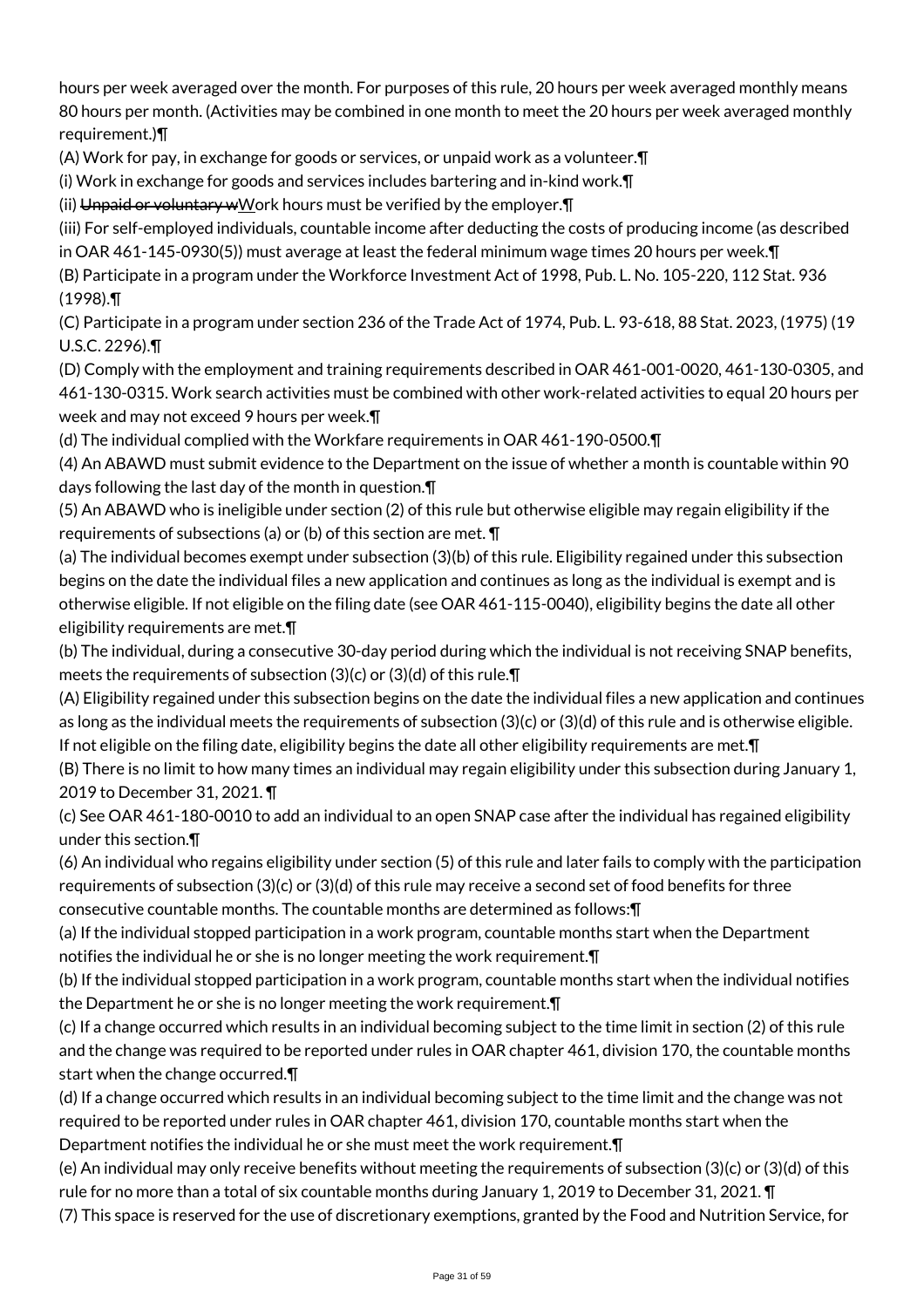ABAWDs residing in certain SNAP time-limit areas who are at risk of having their benefits closed or reduced. ¶ (8) An ABAWD involved in the activities specified in subsection (3)(c) or (3)(d) of this rule or an activity listed in the individual's case plan (see OAR 461-001-0020) is eligible for support service payments necessary for transportation or other costs related to completing the activity as allowed by OAR 461-190-0360. Statutory/Other Authority: ORS 409.050, 411.060, 411.070, 411.121, 411.816 Statutes/Other Implemented: 7 USC 2015, 7 USC 2029, 7 CFR 273.7, 7 CFR 273.24, ORS 409.010, 409.050, 411.060, 411.070, 411.121, 411.816, 411.825, 411.837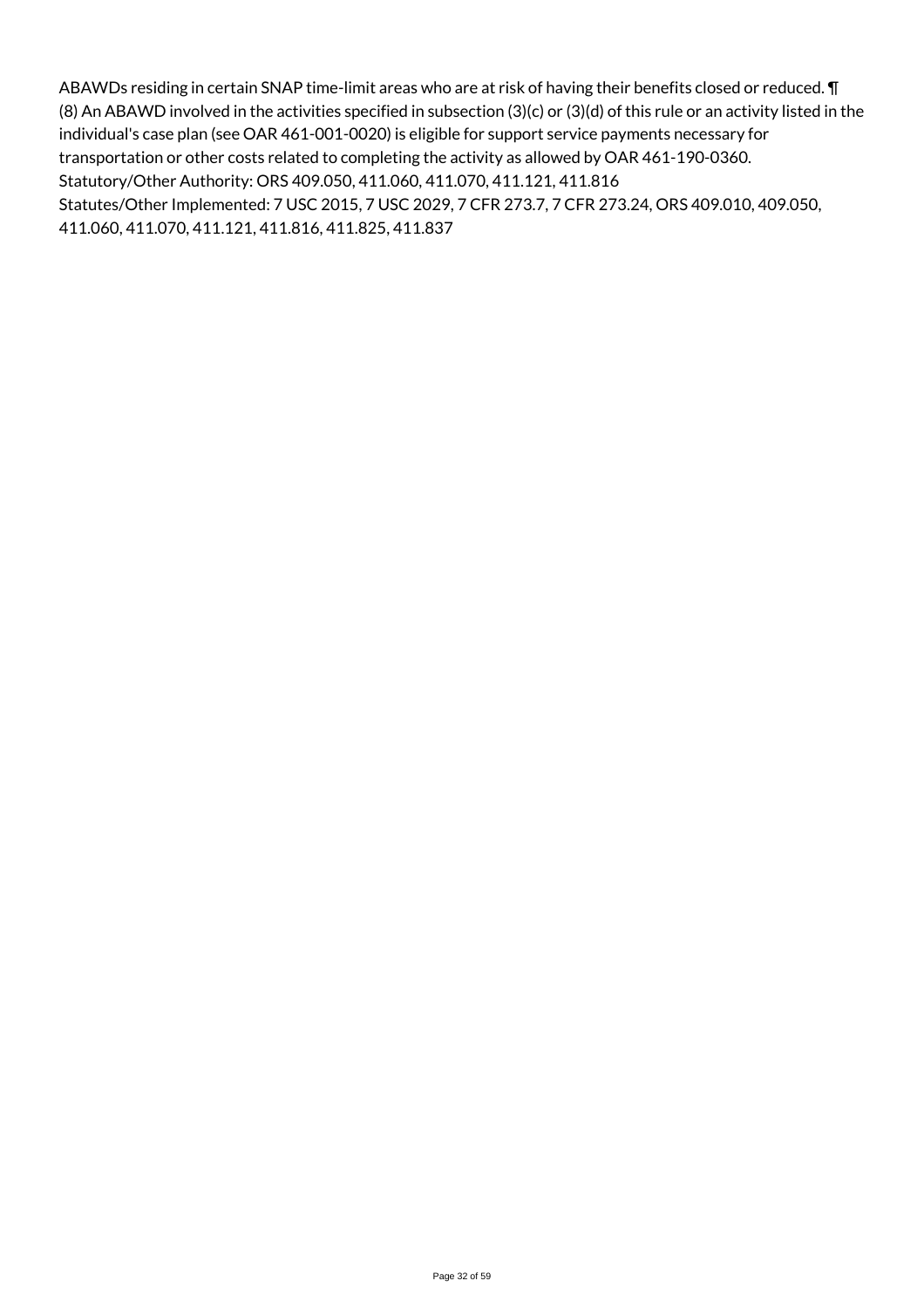#### AMEND: 461-135-0560

RULE SUMMARY: OAR 461-135-0560 about fleeing felon and violators of parole, probation, and post-prison supervision in the REF, REFM, SNAP, and TANF programs is being amended to clarify definitions of each term and make clearer the Department's processes. These amendments make clear which of the federal choices Oregon selected and aligns the rule with that choice as well as with Integrated Eligibility/ONE.

CHANGES TO RULE:

#### 461-135-0560

Fleeing Felon and Violators of Parole, Probation, and Post-Prison Supervision; REF, REFM, SNAP, and TANF ¶

(1) An individual is ineligible for the REF, REFM, SNAP, and TANF programs if the individual is a fleeing felon or in violation of parole, probation, or post-prison supervision.¶

(2) A fleeing felon is an individual who knowingly flees to avoid either of the following:¶

(a) Prosecution or custody for a crime or attempt to commit a crime that is classifin individual is considered as a felony.¶

(b) Confinement following conviction of a felony.¶

(3) For purposes of this rule, the crime must be considered a felony under the laws of the place from which the person is fleeing or, in the case of New Jersey, a high misdemeanor under the law of New Jersey.¶ (4) In the REF, REFM, and TANF programs:¶

(a) An individual is in violation of parole, probation, or post-prison supervision if the Department receives a report of this violation from a local, state, or federal corrections agency or court responsible for supervision of the individual. The violation continues until the Department receives a report from the corrections agency or court that the individual is no longer in violation.¶

(b) If there is a pending arrest warrant for an individual for a felony, a high misdemeanor under the law of New Jersey, or a violation of parole, probation, or post-prison supervision, the individual is ineligible under this rule if the individual is aware of the arrest warrant and has not provided the Department with evidence on request that the individual made a substantial effort within his or her ability to resolve the warrant. The

(5) In the SNAP program: fleeing felon when a law enforcement officer acting in their official capacity presents a warrant conforming to one of the following National Crime Information Uniform Offense Classification (NCIC) Codes: ¶

(a) Escape (4901),¶

(b) Flight to Avoid (prosecution, confinement, etc.) (4902), or¶

(c) Flight-Escape (4999).¶

(a3) An individual is in violation of parole, probation, or post-prison supervision if the Department verifies the receives a report of this violation from a local, state, or federal corrections agency or court responsible for supervision of the individual. The violation continues until the Department receives a report from the corrections agency or court that the individual is no longer in violation.¶

(b) If there is a pending arrest warrant for an individual for a felony, a high misdemeanor under the law of New Jersey, or a violation of parole, probation, or post-prison supervision, the individual is ineligible under this rule if a law enforcement officer acting in their official capacity presents a warrant conforming to one of the following National Crime Information Center Uniform Offense Classification (NCIC) Codes and is actively seeking the individual:¶

(A) Escape (4901);¶

(B) Flight to Avoid (prosecution, confinement, etc.) (4902); or¶

(C) Flight-Escape (4999). and the law enforcement agency is actively seeking the individual.¶

(4) For purposes of this rule, "actively seeking" is defined as one of the following: ¶

(a) A Federal, State, or local law enforcement agency presents a felony arrest warrant conforming to one of the

NCIC codes in section 2 of this rule; or ¶

(cb) If an individual self discloses an outstanding felony warrant or a violation of parole, probation, or post-prison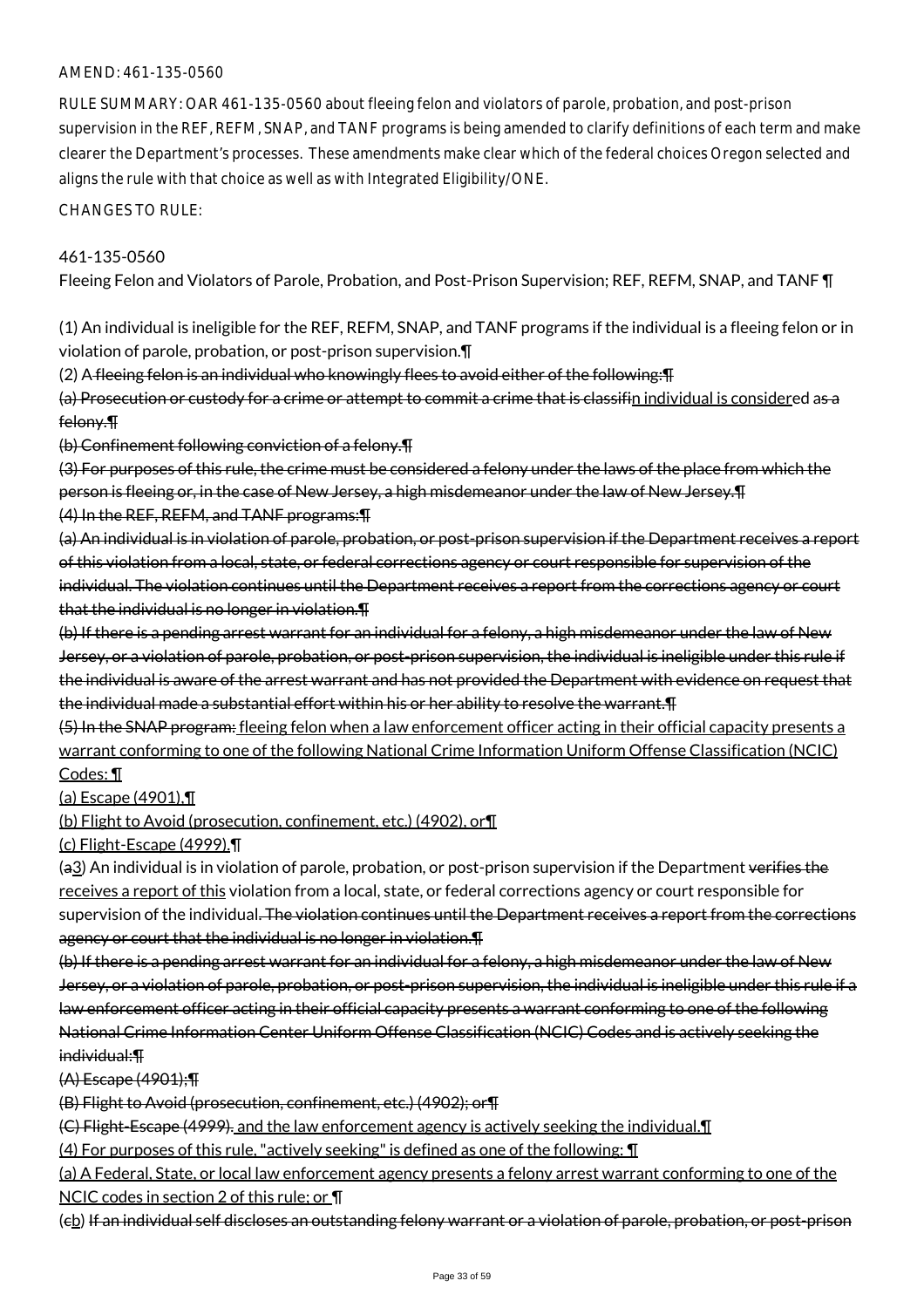supervision, the following must be verified with law enforcement issuing the felony warrant:¶

(A) There is an outstanding felony warrant for the individual by a federal, state, or local law enforcement agency, and the underlying cause for the warrant is for committing or attempting to commit a crime that is a felony under the law of the place from which the individual is fleeing or a high misdemeanor under the law of New Jersey;¶ (B) The individual is aware of, or should reasonably have been able to expect that, the felony warrant has already or would have been issued;¶

(C) The individual has taken some action to avoid being arrested or jailed; and¶

(D) The federal, state, or local law enforcement agency is actively seeking the individual.¶

(6) An individual is no longer considered a fleeing felon if the arrest warrant is no longer pending or the individual provides the Department with evidence that the individual made a substantial effort within his or her ability to resolve the warrantA court, Federal, State, or local law enforcement agency intends to arrest an individual for a parole or probation violation within:

(A) 20 days from date the Department was notified of the parole or probation violation, or¶

(B) 30 days from the date the Department requests information from the law enforcement agency verifying that they intend to arrest the individual.

Statutory/Other Authority: ORS 409.050, 411.060, 411.816, 412.049

Statutes/Other Implemented: ORS 409.010, 411.060, 411.816, 412.049, 7 CFR 272.1, 7 CFR 273.11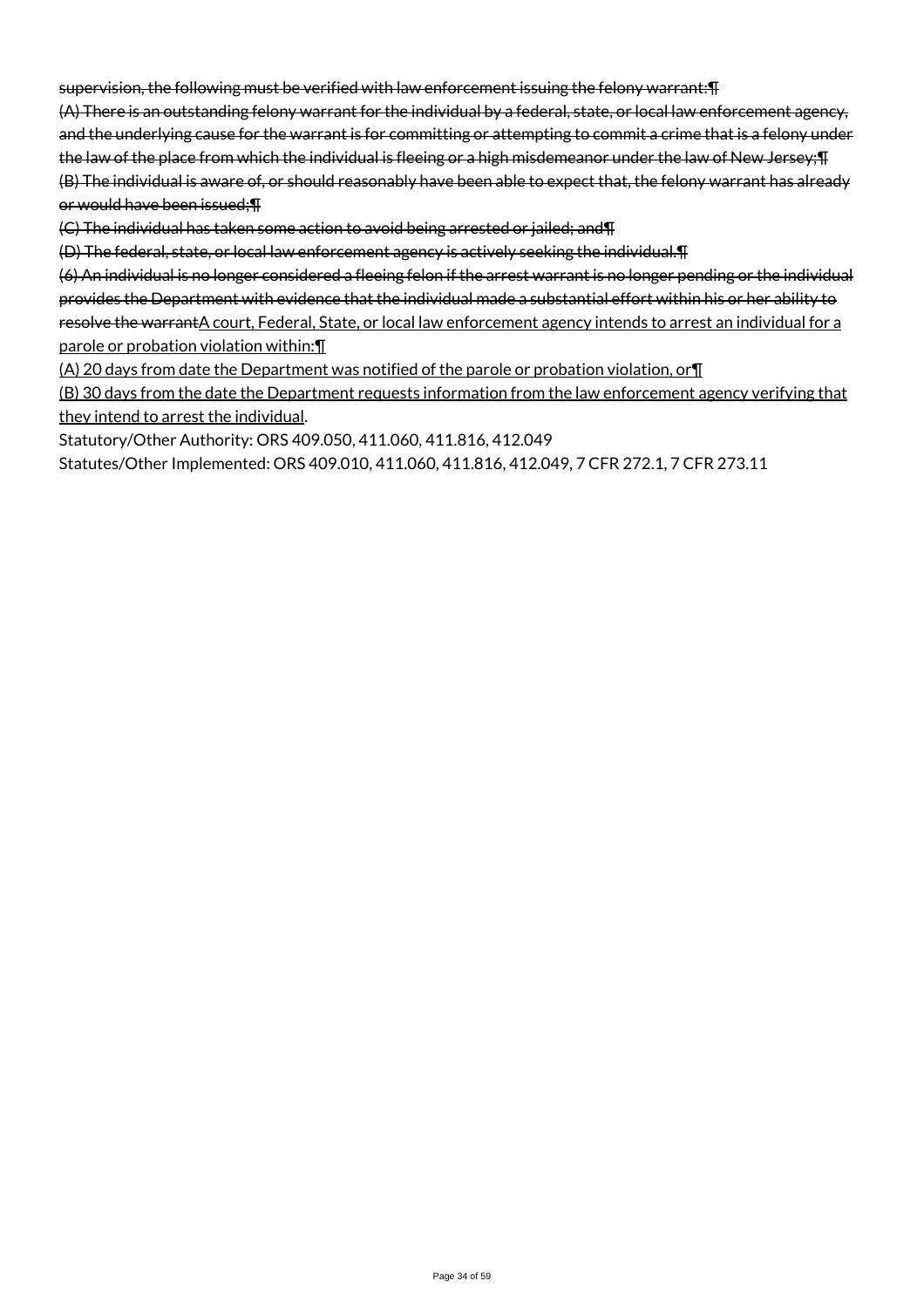#### AMEND: 461-135-0575

RULE SUMMARY: OAR 461-135-0575 about SNAP expedited services is being amended to incorporate the definition of "destitute households" in the text of the rule rather than list a reference to the federal regulation. This amendment makes the rule clearer.

CHANGES TO RULE:

461-135-0575 SNAP Expedited Services ¶

In the SNAP program:¶

(1) For purposes of this rule only, a "liquid resource" includes cash on hand, a checking or savings account, a savings certificate, and a lump sum payment.¶

(2) An applicant is screened for expedited services except when a filing group (see OAR 461-110-0370) applies for SNAP benefits before the end of its current certification. If a filing group meets the expedited services criteria and the Department determines the filing group is eligible for SNAP benefits, the filing group qualifies to receive benefits within seven days following the filing date.¶

(23) The filing group meets expedited services criteria if the filing group:¶

(a) Has countable income less than \$150 a month and liquid resources that do not exceed \$100;¶

(b) Has gross income and liquid resources that total less than the total monthly rent, or mortgage, and utilities of the household; or¶

(c) Is a "destitute household." as described in  $7$  CFR  $273.10(e)(3)$  (covering mTo be a destitute household, the financial group (see OAR 461-110-0530) must meet the following:¶

(A) Include a Migrant and sor Seasonal fEarmworker households) and has liquid resources that do not exceed \$100.; and T

(B) All sources of income of the financial group meet at least one of the following:¶

(di) For purposes of this rule only, a liquid resource includes cash on hand, a checking or savings account, a savings certificate, and a lump sum paymentThe source of income is from a terminated source and all income from the source was received before the filing date, or¶

(ii) The income is from a new source and any income from the new source greater than \$25 will be received after the tenth calendar day following the filing date.¶

(34) There is no limit to the number of times a benefit group (see OAR 461-110-0750) may receive expedited services. However, all eligibility factors from the last expedited issuance must be verified or the benefit group must have been certified under normal processing standards since the last expedited certification before the client is eligible to receive expedited services again.¶

(45) An eligibility process interview for an expedited services client is conducted in accordance with OAR 461-115-0690.¶

(56) The application processing timeframe for an expedited services client is determined under OAR 461-115- 0210.¶

(67) Application information for an expedited services client is verified as required under OAR 461-115-0690. Statutory/Other Authority: ORS 411.060, 411.816

Statutes/Other Implemented: ORS 411.060, 411.816, 7 CFR 273.10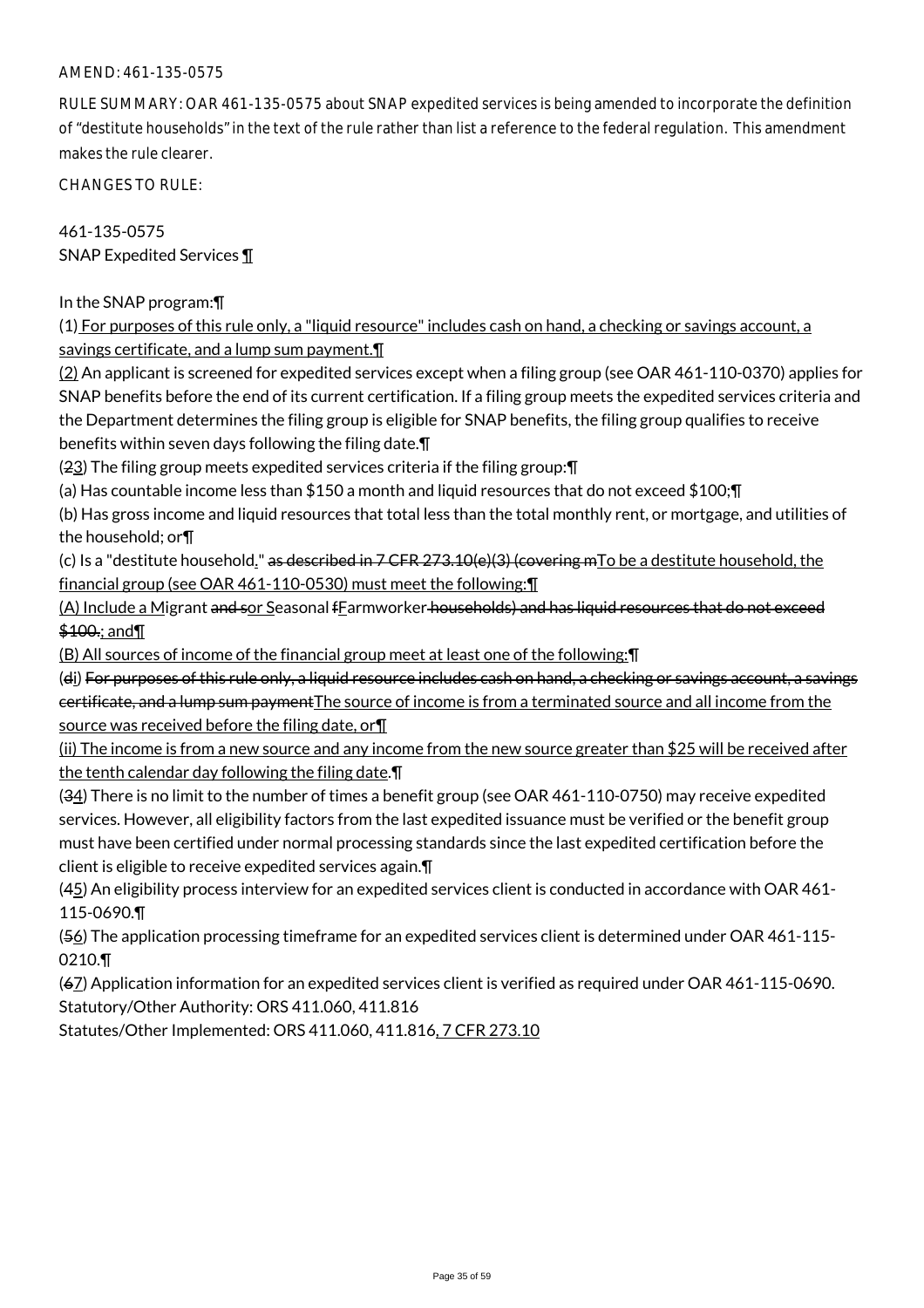### AMEND: 461-135-1270

RULE SUMMARY: OAR 461-135-0270 about eligibility for Employment Payments is being amended to add that a member of a REF, Pre-TANF, SFPSS, or TANF filing group is not eligible for employment payments and to clarify when loss of unsubsidized employment impacts eligibility. These amendments add clarity to the rule and aligns with Integrated Eligibility/ONE.

CHANGES TO RULE:

#### 461-135-1270

Specific Requirements; Employment Payments ¶

(1) Effective April 1, 2016, a benefit group (see OAR 461-110-0630) that includes an individual who meets the requirements in section (2) of this rule is eligible to receive \$225 in Employment Payments (see OAR 461-001- 0025) paid over three months as provided in section (3) of this rule.¶

(2) To be eligible for three months of Employment Payments, an individual in the benefit group (see OAR 461-110- 0750) or an individual not in the benefit group due to the time limit in OAR 461-135-0071 must meet all of the following requirements:¶

(a) Have obtained unsubsidized paid employment and reported it timely.¶

(b) Have been a JOBS eligible (see OAR 461-130-0310) individual who closed TANF for one of the following reasons:¶

(A) Became ineligible for the Pre-TANF, SFPSS or TANF programs due to income above the applicable income standard in OAR 461-155-0030.¶

(B) Voluntarily closed TANF to avoid accruing time toward the time limit in OAR 461-135-0071.¶

(C) Voluntarily closed TANF to be eligible for TBA (see OAR 461-135-0506).¶

(c) Meet the TANF residency requirements in OAR 461-120-0010.¶

(d) Remain at or below 350 percent FPL in OAR 461-155-0180.¶

(3) Employment Payments begin the month following the month in which Pre-TANF, SFPSS, or TANF benefits close. Payments are limited to one payment per month per benefit group. Payments may not be prorated and are paid in the following amounts and order:¶

(a) \$100 the first month after benefits close.¶

(b) \$75 the second month after benefits close.¶

(c) \$50 the third month after benefits close.¶

(4) An individual receiving Employment Payments is not eligible for JOBS Plus or JPI (see OAR 461-135-1260).¶

(5) Employment Payments end when an individual $\div$ .

(a) Is approved for REF, Pre-TANF, SFPSS, or TANF program benefits or when the loss of unsubsidized paid employment is reported and verified;¶

(b) Is a member of a filing group (see OAR 461-110-0330) approved for REF, Pre-TANF, SFPSS, or TANF program benefits; or¶

(c) Loses unsubsidized paid employment and the loss is verified by the Department.

Statutory/Other Authority: ORS 409.050, 411.060, 411.070, 412.049, 412.124

Statutes/Other Implemented: ORS 409.050, 411.060, 411.070, 412.049, 412.124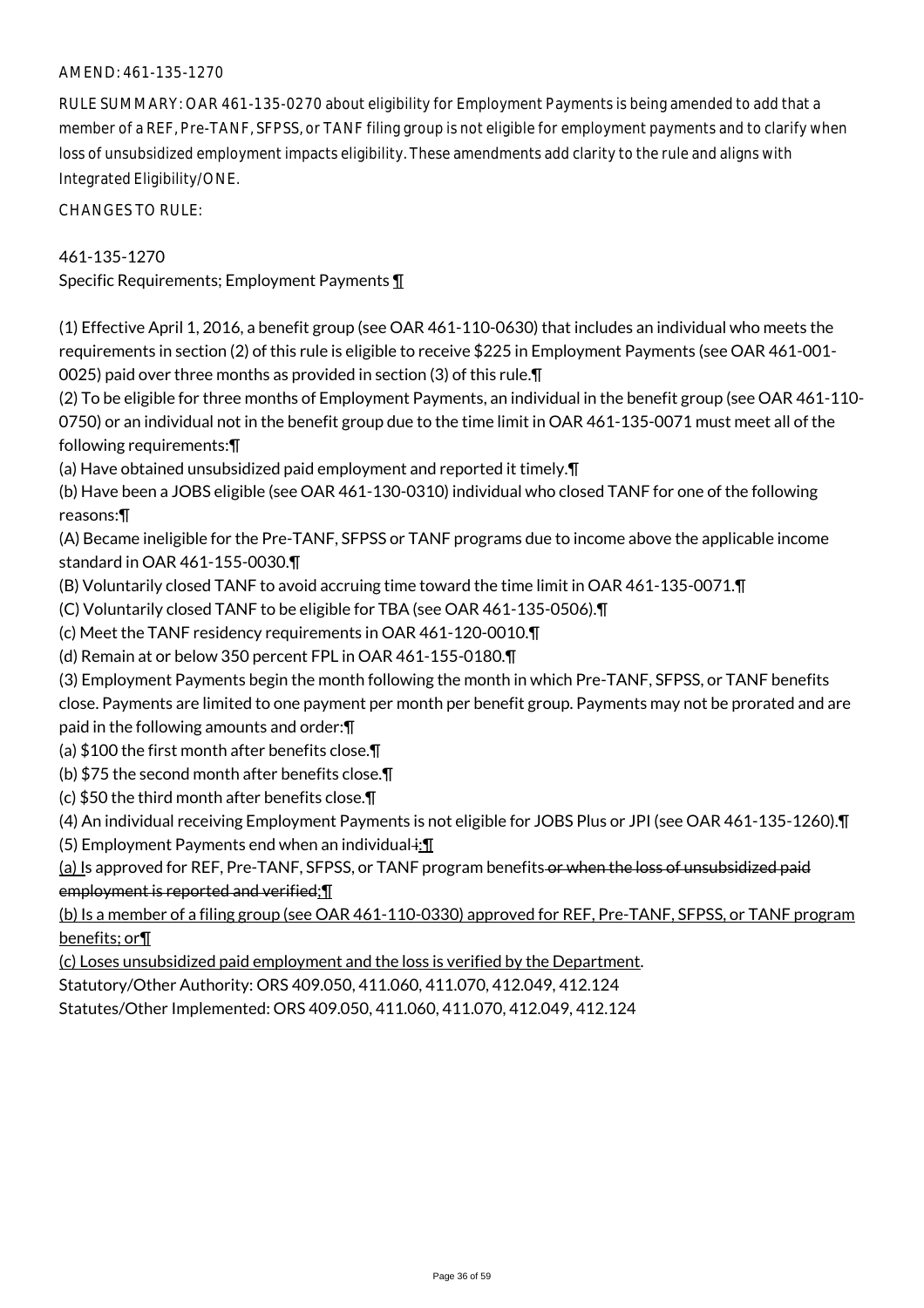### AMEND: 461-145-0910

RULE SUMMARY: OAR 461-145-0910 about self-employment for programs other than OSIP, OSIPM, and QMB is being amended to include the SNAP program in this rule and add a self-employment tax filing provision to the definition of self-employment. It is also being amended to change four criteria used as another way to evaluate whether someone is treated as self-employed. These changes closer align the programs subject to the rule and align the rule with Integrated Eligibility.

CHANGES TO RULE:

### 461-145-0910

Self-Employment; General; Not OSIP, OSIPM, or QMB 1

(1) Self-employment income is income resulting from an individual's business, trade, or profession, rather than from a salary or wage paid by an employer. An individual is considered self-employed if the individual meets the criteria in sections  $(2)$  or  $(3)$  of this rule. Except as noted in section  $(3)$  of this rule, for all programs except SNAP. when an individual has established a corporation, determine if the individual is self-employed according to section (2) of this rule. If the individual has more than one self-employment business, trade, or profession, the income from each is determined separately.¶

(2) Except as provided in OAR 461-145-0250(1), an individual is self-employed for the purposes of this division of rules if the individual:¶

(a) Files personal income taxes as self-employed for the business on their personal taxes;¶

(b) Is considered an independent contractor by the business that employs the individual; or¶

(b) Meets at least fourll of the following criteria: [1]

(A) Is engaged in an enterprise for the purpose of producing income.¶

(B) Is responsible for obtaining or providing a service or product by retaining control over the means and manner of providing the work or services offered.¶

(C) Is principally responsible for the success or failure of the business operation by assuming the necessary

business expenses and profit or loss risks connected with the operation of the business, and has the authority to

hire and fire employeenot required to complete an IRS W-4 form for their employer.

(B) Is not required to pay federal income tax or FICA payments from their paycheck(s).¶

(C) Liability or worker's compensation insurance for the individual is not paid by their employer.¶

(D) Creates or provides the products or services they sell, or sets to perhe price form the laborproducts or services they sell.¶

(DE) Is not required to complete an IRS W-4 form for an employer and is not required to have federal income tax

or FICA payments withheld from a pay checkresponsible for the business expense and losses.¶

(EF) Is not covered under an employer's liability or workers' compensation insurance policyReceives the profits from the business.

(3) Notwithstanding section (2) of this rule:¶

(a) Homecare Workers (see OAR 411-031-0020) paid by the Department are not self-employed.¶

(b) Child care providers (see OAR 461-165-0180) paid by the Department, adult foster home providers (see OAR

411-050-0602) paid by the Department, realty agents, and individuals who sell plasma, redeem beverage

containers, pick mushrooms for sale, or engage in similar enterprises are considered to be self-employed.¶

(4) In the ERDC, REF, SNAP, and TANF programs, self-employment income, including income from a microenterprise (see OAR 461-001-0000), is counted prospectively to determine eligibility (see OAR 461-001-

0000) as follows:¶

(a) Self-employment income is annualized when it is:¶

(A) Received during less than a 12-month period but is intended as a full year's income.¶

(B) From a business that has operated for a full year and the previous year is representative of what the income and costs will be during the budget month.¶

(b) Except in the ERDC program, self-employment income is treated as anticipated income when a financial group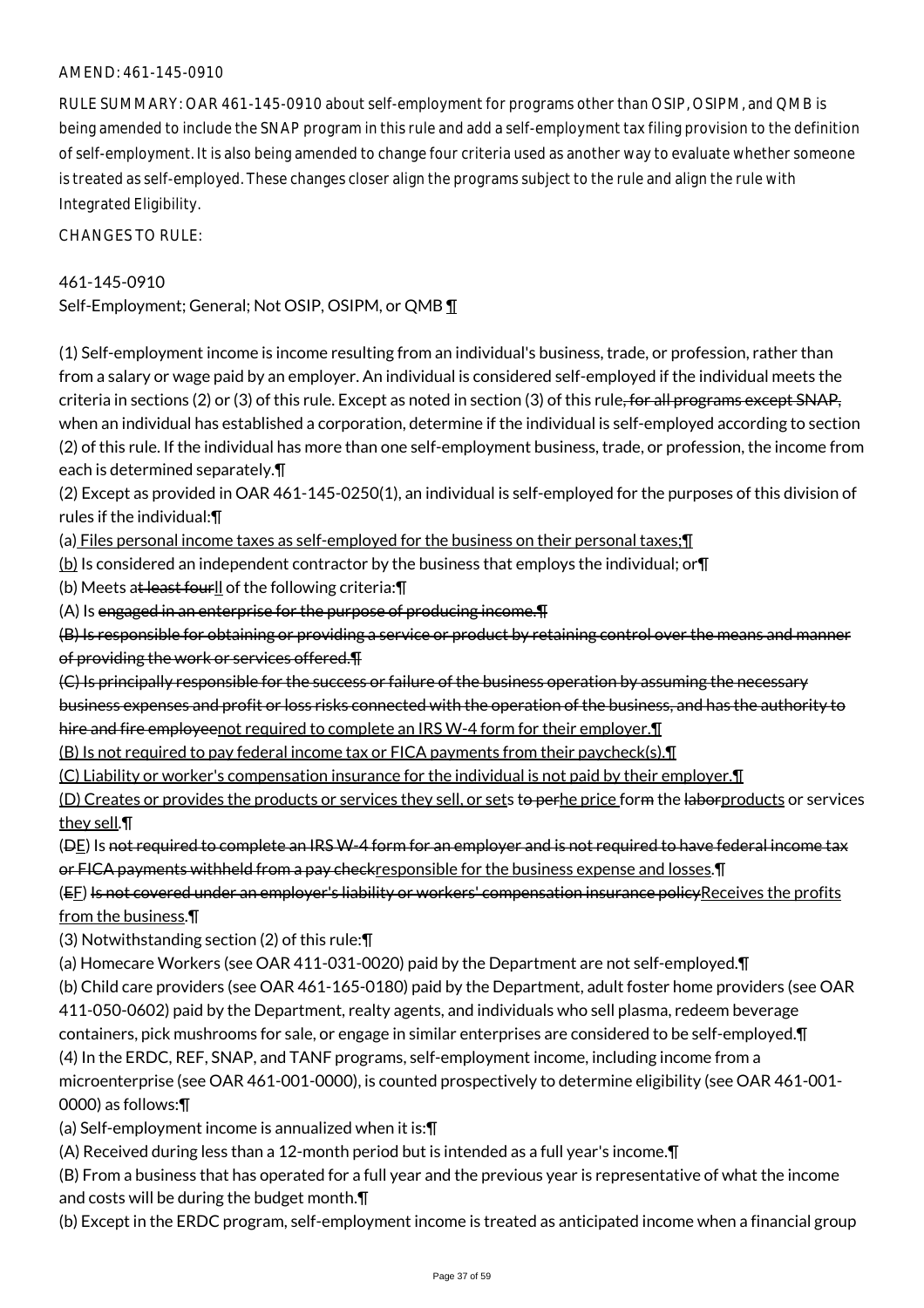(see OAR 461-110-0530) begins self-employment and is unable to determine what the income and costs will be during the budget month.¶

(5) In the REFM program:¶

(a) Self-employment income is counted only if received in the month of application.¶

(b) If self-employment income counted in the month of application puts the applicant over the income limits for REFM, the income is calculated according to section (4) of this rule.¶

(6) When determining the amount of countable (see OAR 461-001-0000) self-employment income, use gross receipts and sales, including mileage reimbursements, before costs.

Statutory/Other Authority: ORS 409.050, 411.060, 411.070, 411.404, 411.816, 412.006, 412.049, 413.085, 414.685

Statutes/Other Implemented: ORS 409.010, 409.050, 411.060, 411.070, 411.404, 411.816, 412.006, 412.049, 413.085, 414.685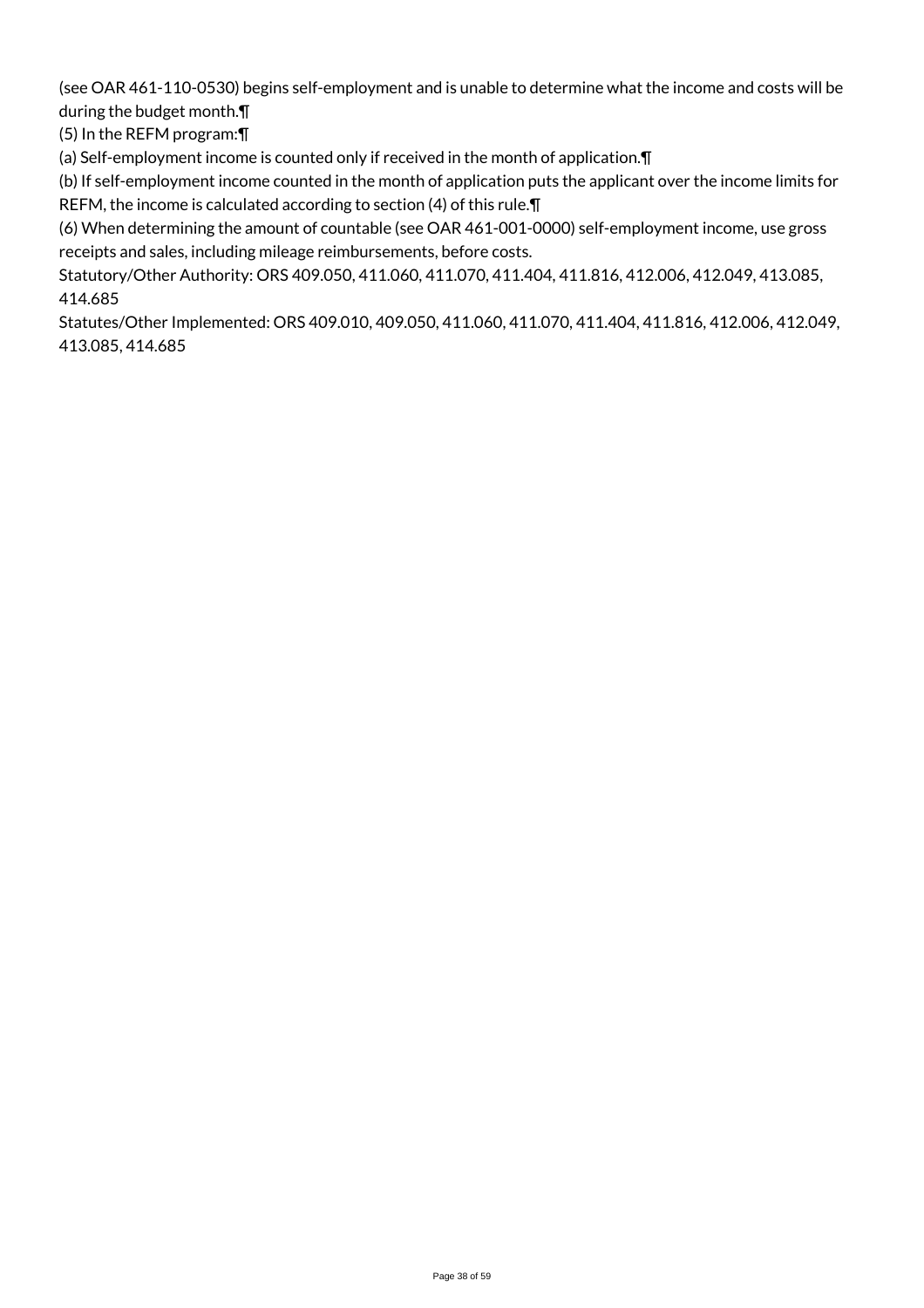### AMEND: 461-145-0920

RULE SUMMARY: OAR 461-145-0920 about self-employment costs that are excluded to determine countable income is being amended to include DSNAP costs for self-employment. This amendment aligns the rule with Integrated Eligibility.

CHANGES TO RULE:

461-145-0920

Self-Employment; Costs That Are Excluded To Determine Countable Income ¶

(1) This rule explains how to determine which costs are excluded from gross self-employment income.¶ (2) In all programs except the DSNAP, OSIP, OSIPM, and QMB programs, unless prohibited by section (4) of this rule, and subject to the provisions of sections  $(67)$  and  $(78)$  of this rule and OAR 461-145-0930, the necessary costs of producing self-employment income are excluded from gross sales and receipts including, but not limited to:¶

(a) Labor (wages paid to an employee or work contracted out).¶

(b) Materials used to make a product.¶

(c) In the SNAP program - principal and interest paid to purchase income-producing property (see OAR 461-001- 0000), such as real property, equipment, or capital assets. In all other programs, interest paid to purchase incomeproducing property, such as equipment or capital assets.¶

(d) Insurance premiums, taxes, assessments, and utilities paid on income-producing property.¶

(e) Service, repair, and rental of business equipment, including motor vehicles, and property that is owned, leased, or rented.¶

(f) Advertisement and business supplies.¶

(g) Licenses, permits, legal, or professional fees.¶

(h) Transportation costs at 20 cents per mile, if the cost is part of the business expense. Commuting expenses to and from the worksite are not part of the business expense.¶

(i) Charges for telephone service that are a necessary cost for self-employment.¶

(j) Meals and snacks provided by family day care providers for children in their care, except the provider's own children. The actual cost of the meals is used if the provider can document the cost. If the provider cannot

document the actual cost, the USDA meal reimbursement rates are used.¶

(k) Materials purchased for resale, such as cosmetic products.¶

(L) For newspaper carriers, the cost of newspapers, bags, and rubber bands.¶

(3) In the OSIP, OSIPM, and QMB programs, unless prohibited by section (5) of this rule, and subject to the provisions of sections ( $6Z$ ) and ( $78$ ) of this rule and OAR 461-145-0930, the necessary costs of producing selfemployment income are excluded from gross sales and receipts including, but not limited to:¶

(a) Advertising.¶

(b) Car and truck expenses.¶

- (c) Commissions and fees.¶
- (d) Contract labor.¶
- (e) Depletion.¶
- (f) Depreciation.¶
- (g) Employee benefit programs.¶
- (h) Insurance, other than health.¶
- (i) Mortgage interest.¶
- (j) Legal and professional services.¶
- (k) Office expenses.¶
- (L) Pension and profit-sharing plans.¶
- (m) Rent or lease of vehicles, machinery, equipment, and other business property.¶
- (n) Repairs and maintenance.¶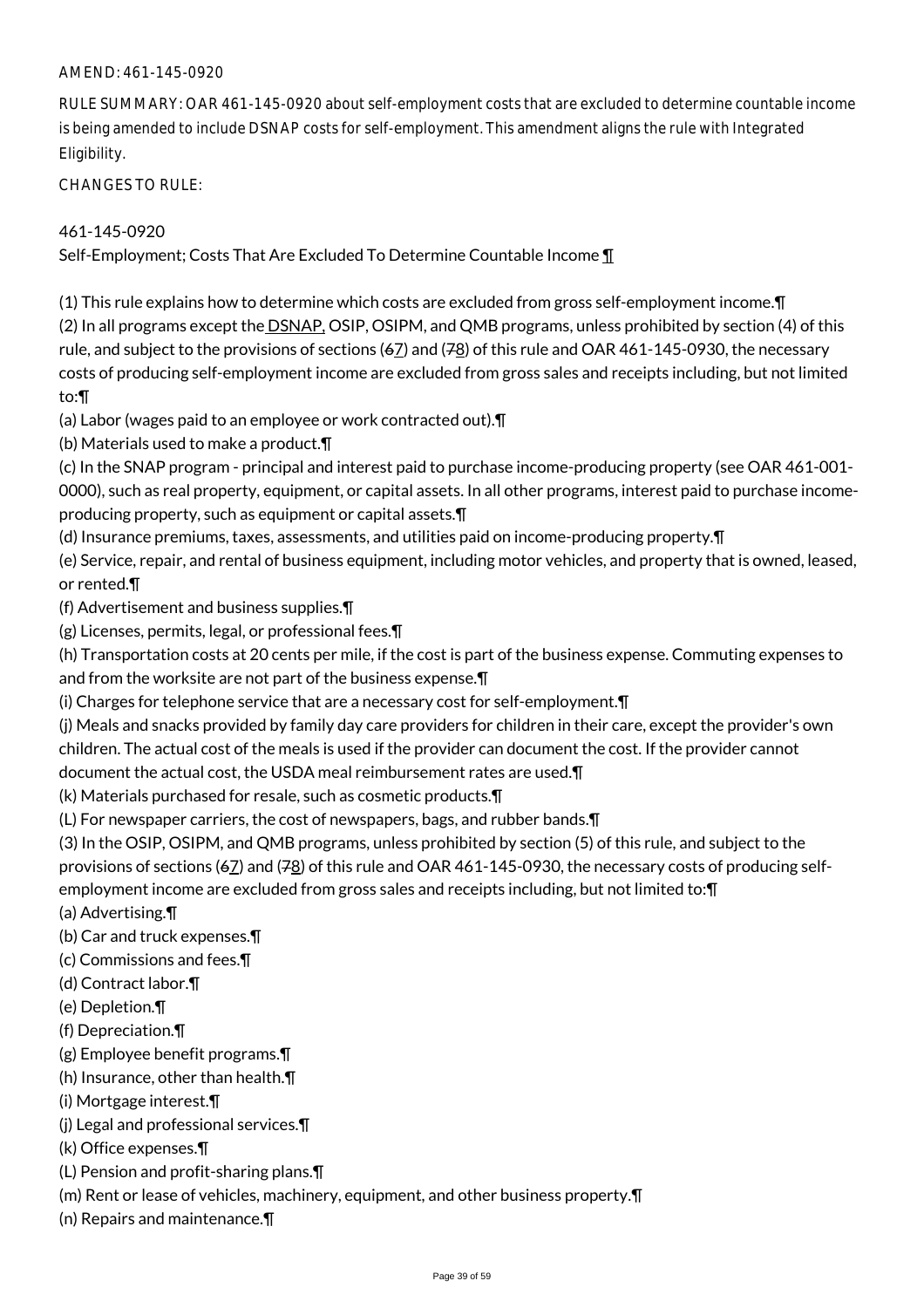(o) Supplies.¶

(p) Taxes and licenses.¶

(q) Travel, meals, and entertainment.¶

(r) Utilities.¶

(s) Wages, less employment credits.¶

(t) Meals and snacks provided by family day care providers for children in their care, except the provider's own children. The actual cost of the meals is used if the provider is able to document the cost. If the provider is unable to document the actual cost, the USDA meal reimbursement rates are used.¶

(u) Materials purchased for resale, such as cosmetic products.¶

(v) For newspaper carriers, the cost of newspapers, bags, and rubber bands.¶

(4) In all programs except the OSIP, OSIPM, and QMB programs, the following costs are not excluded from gross sales and receipts:¶

(a) Business losses from previous months.¶

(b) Except in the SNAP program, payments on the principal of the purchase price of income-producing real estate and capital assets, equipment, machinery, and other durable goods.¶

(c) Federal, state, and local income taxes, draws or salaries paid to any financial group member, money set aside for personal retirement, and other work-related personal expenses, such as transportation, personal business, and entertainment expenses.¶

(d) Depreciation. For purposes of this section, "depreciation" means a prorated lessening of value assigned to a capital asset (see OAR 461-001-0000) based on its useful life expectancy and initial cost.¶

(e) Costs related to traveling to another area to seek business when there is no reasonable possibility of deriving income from the trip.¶

(f) Interest or fees on personal credit cards.¶

(g) Personal telephone charges.¶

(h) Shelter or utility costs associated with the individual's home, except as authorized by section (67) of this rule. $\P$ 

(5) In the OSIP, OSIPM, and QMB programs, the following costs are not excluded from gross sales and receipts:¶

(a) Federal, state, and local income taxes.¶

(b) Costs related to traveling to another area to seek business when there is no reasonable possibility of deriving income from the trip.¶

(c) Interest or fees on personal credit cards.¶

(d) Personal telephone charges.¶

(e) Shelter or utility costs associated with the individual's home, except as authorized by section ( $\Theta$ ) of this rule.  $\Pi$ 

(67) of this rule.¶

 $(6)$ 

In the DSNAP (461-101-0010) program, self-employment costs include out of pocket disaster-related expenses the household has paid or is expected to pay during the disaster benefit period authorized by FNS and where the expenses are not expected to be reimbursed during the disaster period. If the household has received or

reasonably anticipates receiving a reimbursement for part or all of the expense during the disaster benefit period, only the net expense to the household is deductible. The necessary costs of producing self-employment income

are excluded from gross sales and receipts including, but not limited to:¶

(a) Damage or destruction to self-employment business.¶

(b) Equipment and supplies.¶

(c) Disaster-damaged vehicle expenses.¶

(d) Business property protection.¶

(e) Storage.¶

(f) Clean-up.¶

(g) Costs paid by credit card are excluded unless the bill is also paid during the benefit period.  $\P$ 

(h) Costs listed in (2) that are incurred during the disaster benefit period.¶

 $(7)$  The exclusions for items used for both business and personal purposes, such as automobiles and a residence,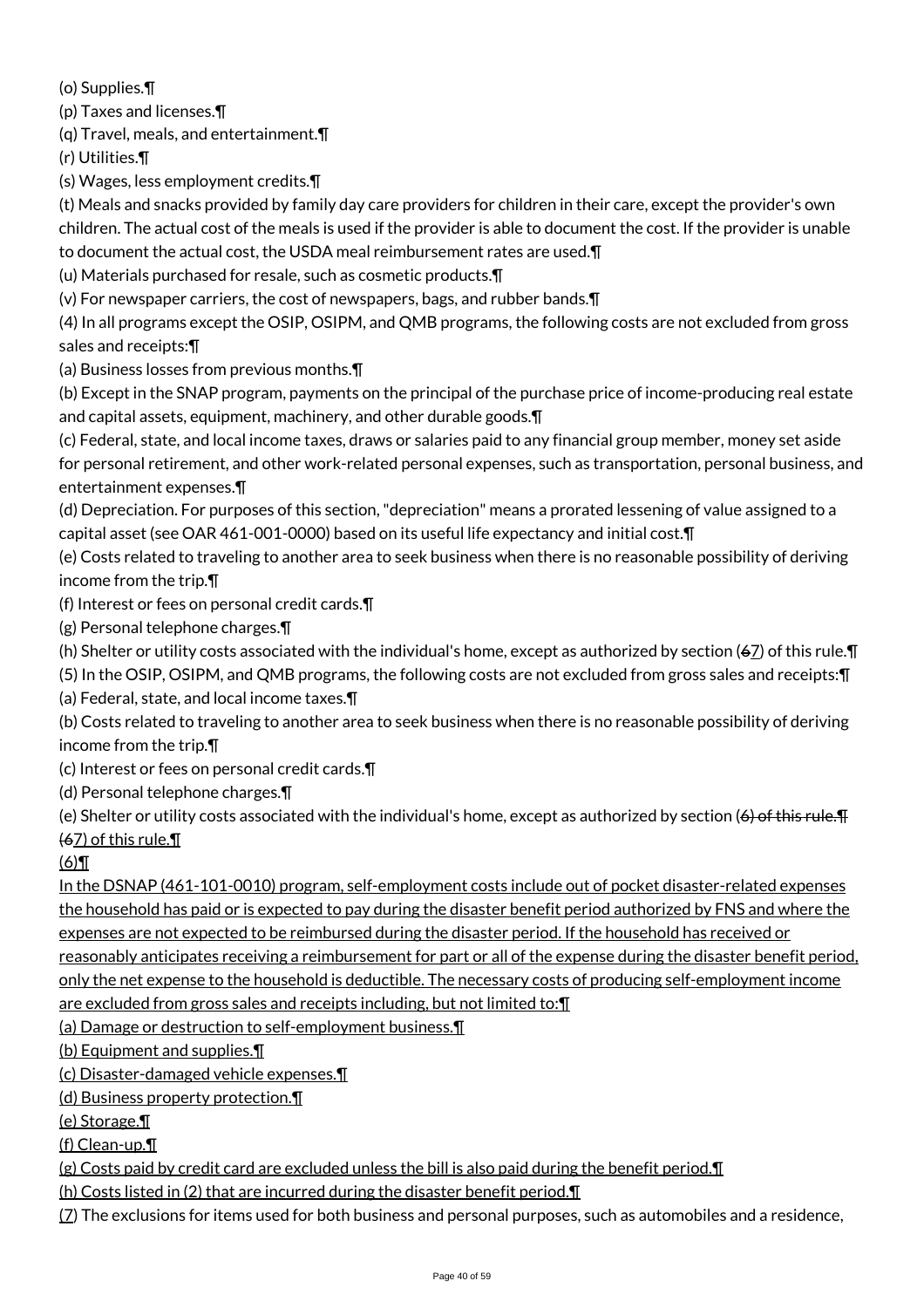including utilities, are limited by the following subsections:¶

(a) In the ERDC, OSIP, OSIPM, and QMB programs, the portion of the expense that is for business use only is excluded.¶

(b) In the SNAP program, costs are excluded for a separate office or shop located on the property used as a home, if the costs are billed separately from the residence. Costs for other items used for both business and personal use are excluded.¶

(78) If no member of the financial group (see OAR 461-110-0530) has been self-employed for a sufficiently long period to ascertain the costs of self-employment, the costs may be estimated.¶

(89) For an individual participating in the microenterprise component (see OAR 461-190-0197) of the JOBS program, costs are excluded according to this rule and general accounting principles, as applied by a certified public accountant, bookkeeping firm, or other entity approved by the Department.

Statutory/Other Authority: ORS 409.050, 411.060, 411.070, 411.404, 411.816, 412.006, 412.049, 413.085, 414.685

Statutes/Other Implemented: ORS 409.010, 409.050, 411.060, 411.070, 411.404, 411.816, 412.006, 412.049, 413.085, 414.685, 414.839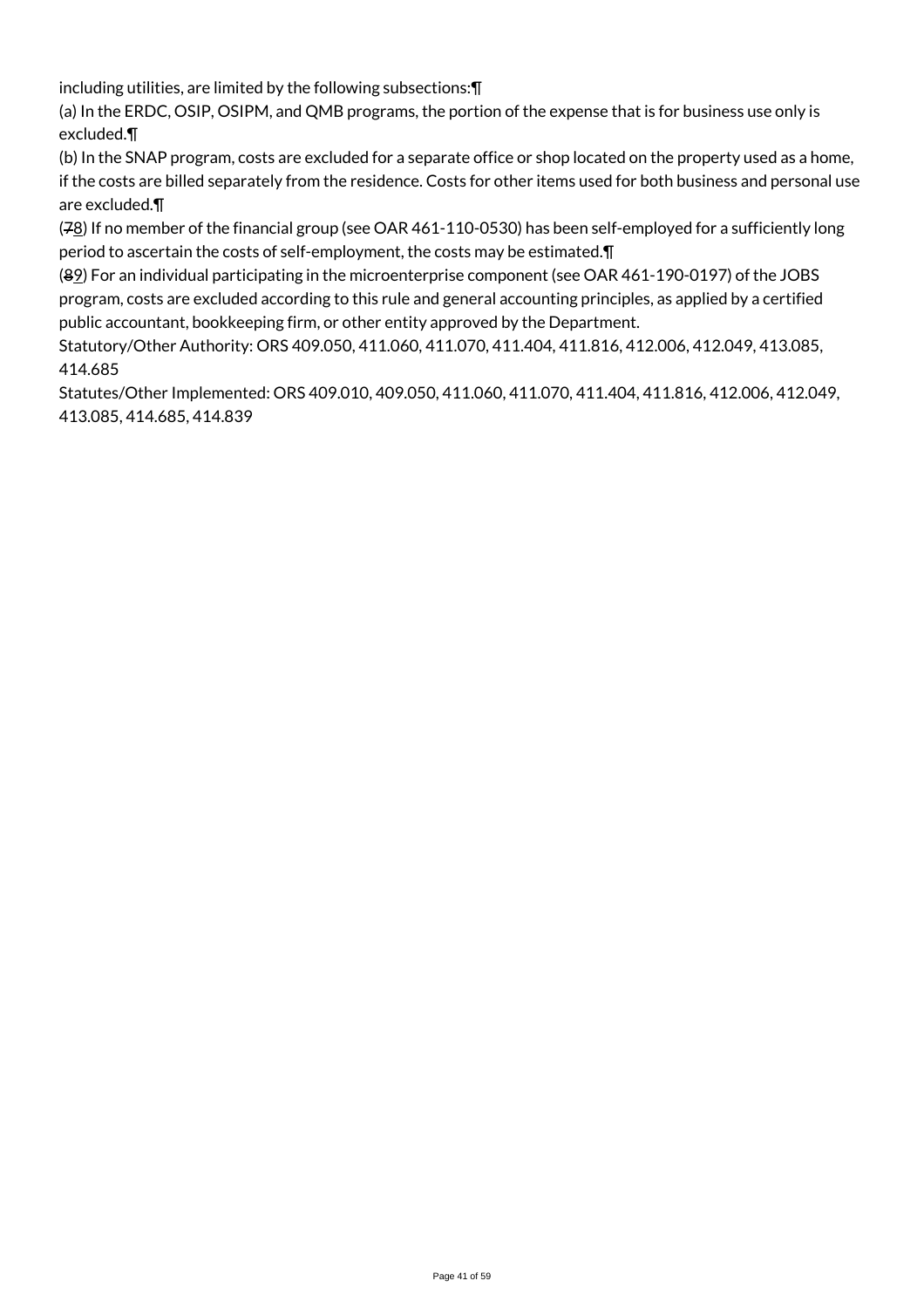#### AMEND: 461-155-0030

RULE SUMMARY: OAR 461-155-0030 about income and payment standards in the REF and TANF programs is being amended to clarify that the Exit Limit Increase (ELI) standards chart is used for open TANF cases both during the certification period and at re-certification. This amendment makes the policy clear and aligns the rule with Integrated Eligibility.

CHANGES TO RULE:

#### 461-155-0030

Income and Payment Standards; REF, TANF ¶

(1) In the REF and TANF programs, the standards in this rule are applied to determine eligibility (see OAR 461- 001-0000) and benefit amount as provided in OAR 461-160-0100.¶

(2) The Countable Income Limit Standards in this section apply to all individuals applying for or receiving REF or TANF benefits who are not eligible for the Exit Limit Increase (ELI) Standards in section (3) of this rule.¶ (a) For each need group (see OAR 461-110-0630) containing an adult, the following table is used: [see attached table]¶

(b) For each need group containing no adult, the following table is used: [see attached table]¶

(c) In the TANF program, a caretaker relative (see OAR 461-001-0000) other than a parent (see OAR 461-001- 0000) who chooses not to be included in the need group is subject to the "non-needy caretaker relative countable income limit standard" for the filing group which is set at 185 percent of the federal poverty level (see OAR 461- 155-0180).¶

- (3) The ELI Standards in this section apply to an open TANF benefit group, during the certification period (see OAR 461-001-0000) or when the Department redetermines eligibility and the filing date (see OAR 461-115-0040) is established on or before the last day of the certification period, with income (must include earned income) above the standards in section (2) of this rule or upon restoring benefits to a TANF benefit group after closure due to earned income over the standards in section (2) or (3) of this rule within the previous 30 days.¶
- (a) For each need group containing an adult, the following table is used: [see attached table]¶
- (b) For each need group containing no adult, the following table is used: [see attached table]¶
- (4) The Adjusted Income Limit Standards in this section apply to all individuals applying for or receiving REF or TANF benefits who are not eligible for the ELI Standards in section (3) of this rule.¶
- (a) For each need group containing an adult, the following table is used: [see attached table]¶
- (b) For each need group containing no adult, the following table is used: [see attached table]¶

(5) The Payment Standards in this section are used to calculate benefit amounts for individuals receiving REF or TANF benefits.¶

(a) For each benefit group containing an adult, the following table is used: [see attached table]¶

(b) For each benefit group containing no adult, the following table is used: [see attached table]¶ [see attached table]

Statutory/Other Authority: ORS 409.050, 411.060, 411.070, 412.006, 412.049, 412.124 Statutes/Other Implemented: ORS 409.010, 409.050, 411.060, 411.070, 412.006, 412.049, 412.124

RULE ATTACHMENTS DO NOT SHOW CHANGES. PLEASE CONTACT AGENCY REGARDING CHANGES.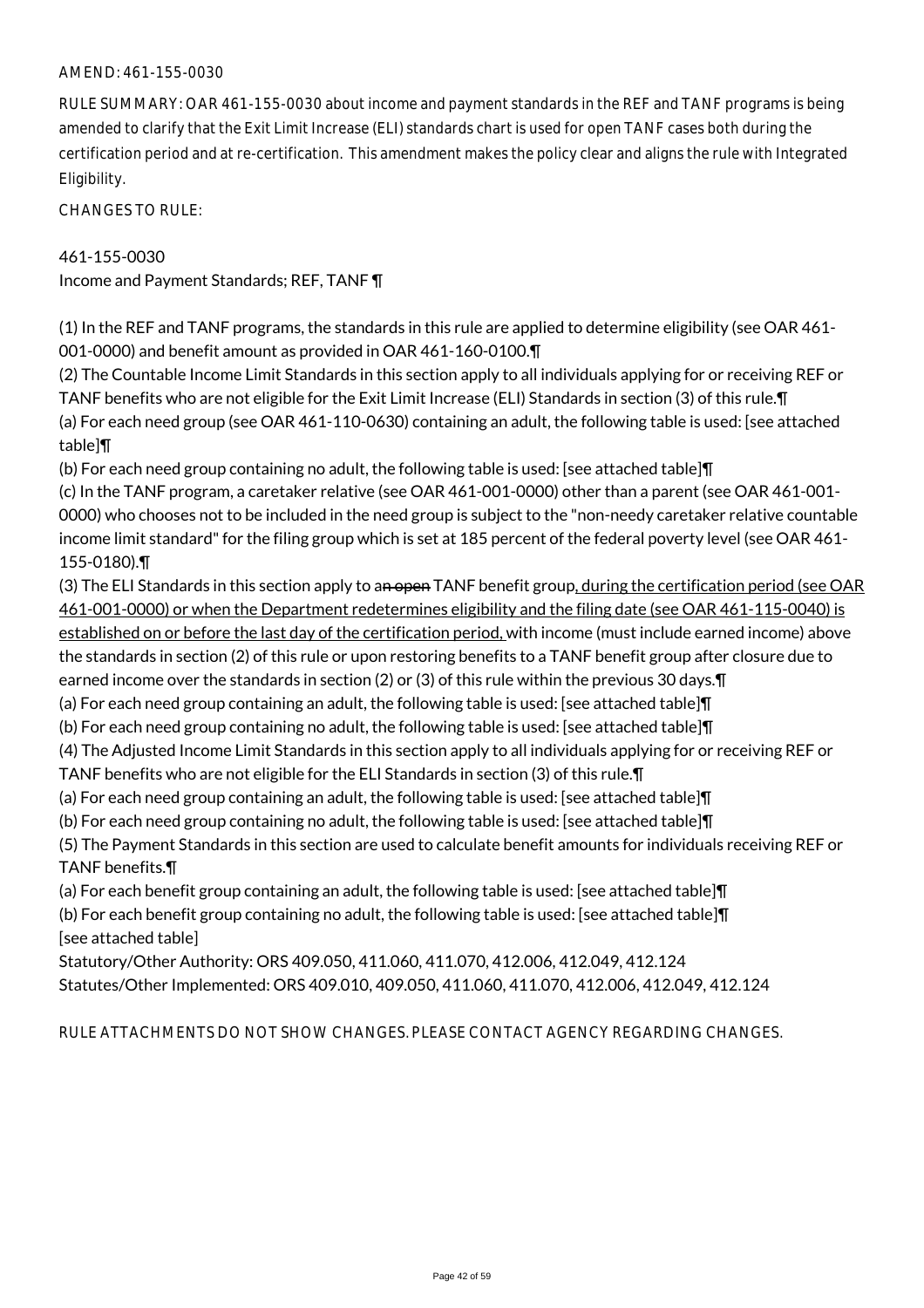(2)

(a)

|                     |                | No. in Need Group |                            |                  |       | <b>Amount</b>    |       |       |       |                                |
|---------------------|----------------|-------------------|----------------------------|------------------|-------|------------------|-------|-------|-------|--------------------------------|
|                     |                |                   | $\mathbf{1}$               |                  |       | \$345            |       |       |       |                                |
|                     |                |                   | $\overline{c}$             |                  |       | 499              |       |       |       |                                |
|                     |                |                   |                            | 3                |       | 616              |       |       |       |                                |
|                     |                |                   |                            | $\overline{4}$   |       | 795              |       |       |       |                                |
|                     |                |                   |                            | 5                |       | 932              |       |       |       |                                |
|                     |                |                   |                            | 6                |       | 1,060            |       |       |       |                                |
|                     |                |                   |                            | $\boldsymbol{7}$ |       | 1,206            |       |       |       |                                |
|                     |                |                   |                            | $8\,$            |       | 1,346            |       |       |       |                                |
|                     |                |                   |                            | 9                |       | 1,450            |       |       |       |                                |
|                     |                |                   |                            | 10               |       | 1,622            |       |       |       |                                |
|                     |                |                   | Each additional individual |                  |       | 172              |       |       |       |                                |
|                     |                |                   |                            |                  |       |                  |       |       |       |                                |
| (b)                 |                |                   |                            |                  |       |                  |       |       |       |                                |
| No. in<br>Household | $\overline{2}$ | 3                 | $\overline{4}$             | 5                | 6     | $\boldsymbol{7}$ | $8\,$ | 9     | $10+$ | No. in<br><b>Benefit Group</b> |
|                     | \$249          | \$205             | \$198                      | \$186            | \$176 | \$172            | \$168 | \$161 | \$162 | $\mathbf{1}$                   |
|                     |                | 410               | 396                        | 372              | 352   | 344              | 336   | 322   | 324   | $\frac{2}{3}$                  |
|                     |                |                   | 594                        | 558              | 528   | 516              | 504   | 483   | 486   |                                |
|                     |                |                   |                            | 744              | 704   | 688              | 672   | 644   | 648   | $\overline{4}$                 |
|                     |                |                   |                            |                  | 880   | 860              | 840   | 805   | 810   | 5                              |
|                     |                |                   |                            |                  |       | 1,032            | 1,008 | 966   | 972   | $\boldsymbol{6}$               |
|                     |                |                   |                            |                  |       |                  | 1,176 | 1,127 | 1,134 | $\boldsymbol{7}$               |
|                     |                |                   |                            |                  |       |                  |       | 1,288 | 1,296 | $8\,$                          |
|                     |                |                   |                            |                  |       |                  |       |       | 1,458 | $9+$                           |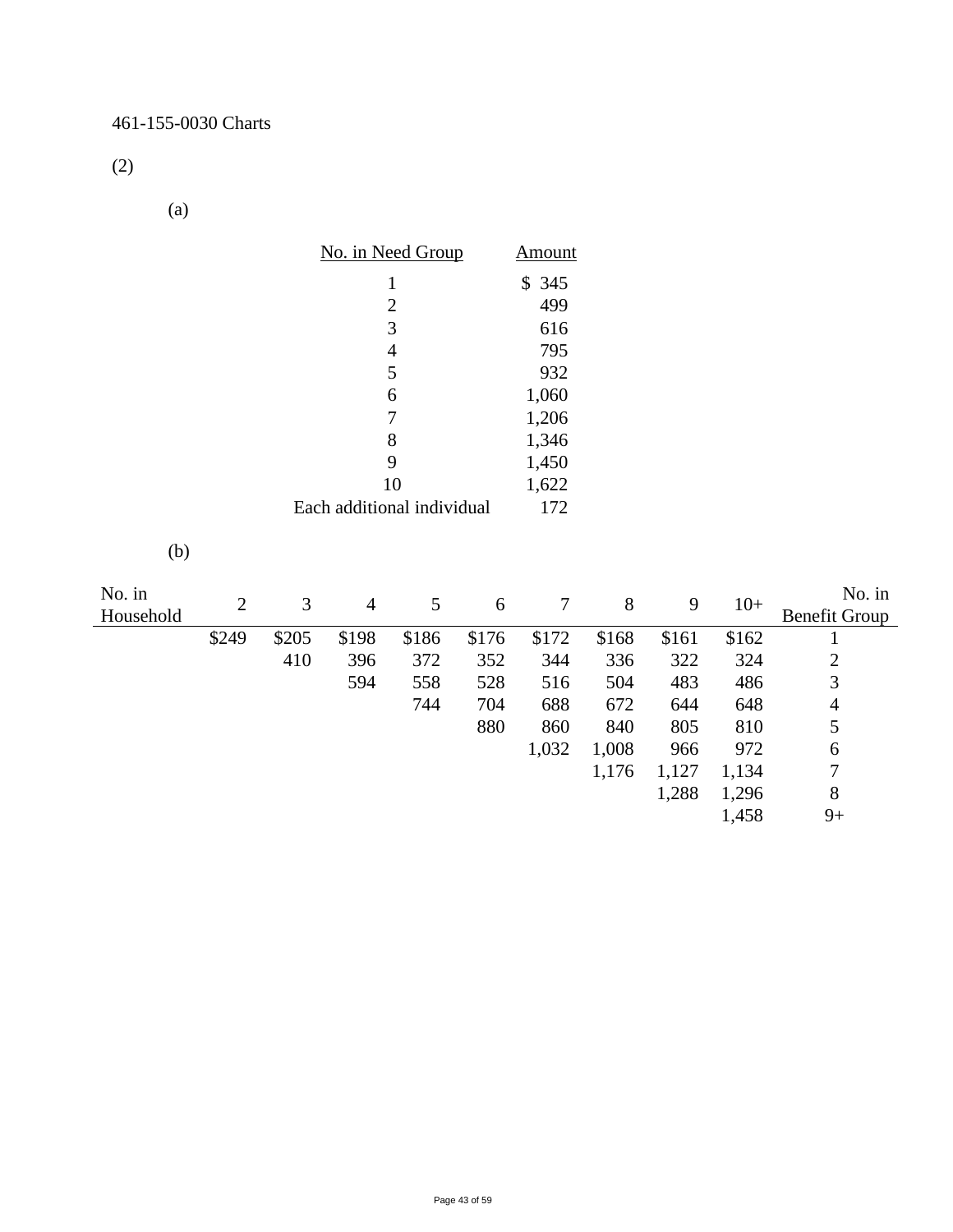(3)

(a)

| No. in Need Group          | Amount |
|----------------------------|--------|
| 1                          | \$678  |
| 2                          | 864    |
| 3                          | 1,012  |
| 4                          | 1,242  |
| 5                          | 1,442  |
| 6                          | 1,666  |
| 7                          | 1,846  |
| 8                          | 2,060  |
| 9                          | 2,186  |
| 10                         | 2,408  |
| Each additional individual | $+220$ |

(b)

| No. in<br>Household | 2     | 3     | 4     | 5     | 6     | 7     | 8     | 9     | $10+$ | No. in<br><b>Benefit Group</b> |
|---------------------|-------|-------|-------|-------|-------|-------|-------|-------|-------|--------------------------------|
|                     | \$456 | \$360 | \$334 | \$312 | \$300 | \$286 | \$280 | \$266 | \$264 |                                |
|                     |       | 696   | 644   | 600   | 576   | 548   | 536   | 508   | 504   | 2                              |
|                     |       |       | 954   | 888   | 852   | 810   | 792   | 750   | 744   | 3                              |
|                     |       |       |       | 1,176 | 1,128 | 1,072 | 1,048 | 992   | 984   | 4                              |
|                     |       |       |       |       | 1,404 | 1,334 | 1,304 | 1,234 | 1,224 | 5                              |
|                     |       |       |       |       |       | 1,596 | 1,560 | 1,476 | 1,464 | 6                              |
|                     |       |       |       |       |       |       | 1,816 | 1,718 | 1,704 | 7                              |
|                     |       |       |       |       |       |       |       | 1,960 | 1,944 | 8                              |
|                     |       |       |       |       |       |       |       |       | 2,184 | $9+$                           |

(4)

(a)

| <u>No. in Need Group</u> | Amount    |
|--------------------------|-----------|
|                          | \$<br>326 |
| $\overline{2}$           | 416       |
| 3                        | 485       |
| 4                        | 595       |
| 5                        | 695       |
| 6                        | 796       |
| 7                        | 886       |
|                          | 976       |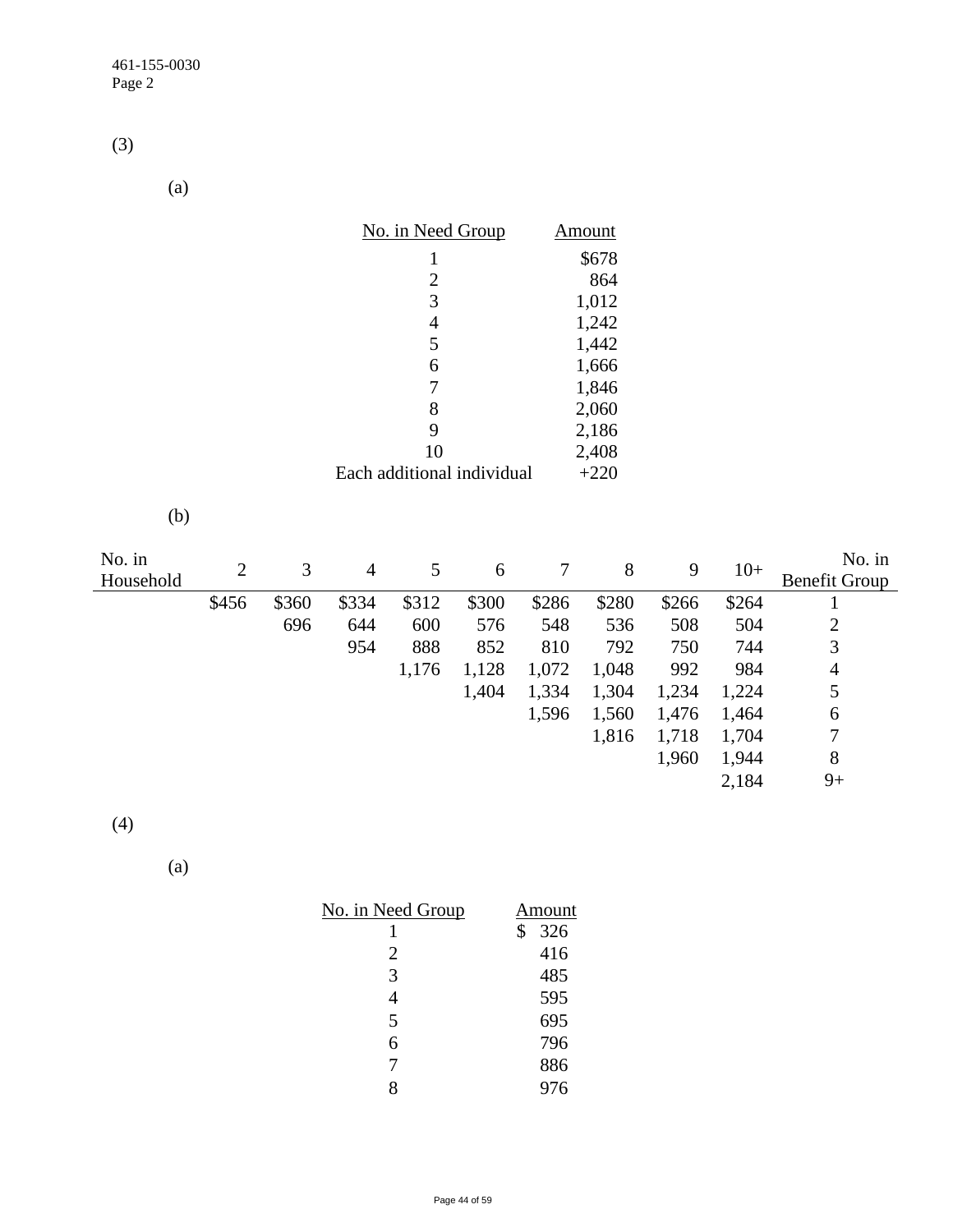| Q                          | 1,039 |
|----------------------------|-------|
| 10                         | 1,150 |
| Each additional individual | 110   |

(b)

| No. in    | 2     | 3     | 4     | 5     | 6     |       | 8     | 9     | $10+$ | No. in               |
|-----------|-------|-------|-------|-------|-------|-------|-------|-------|-------|----------------------|
| Household |       |       |       |       |       |       |       |       |       | <b>Benefit Group</b> |
|           | \$220 | \$173 | \$160 | \$151 | \$144 | \$138 | \$134 | \$127 | \$127 |                      |
|           |       | 334   | 308   | 290   | 276   | 264   | 256   | 242   | 242   | 2                    |
|           |       |       | 456   | 429   | 408   | 390   | 378   | 357   | 357   | 3                    |
|           |       |       |       | 568   | 540   | 516   | 500   | 472   | 472   | 4                    |
|           |       |       |       |       | 672   | 642   | 622   | 587   | 587   | 5                    |
|           |       |       |       |       |       | 768   | 744   | 702   | 702   | 6                    |
|           |       |       |       |       |       |       | 866   | 817   | 817   | 7                    |
|           |       |       |       |       |       |       |       | 932   | 932   | 8                    |
|           |       |       |       |       |       |       |       |       | 1,047 | $9+$                 |

(5)

(a)

| No. in Benefit Group       | Amount    |
|----------------------------|-----------|
| 1                          | \$<br>339 |
| $\overline{2}$             | 432       |
| 3                          | 506       |
| 4                          | 621       |
| 5                          | 721       |
| 6                          | 833       |
| 7                          | 923       |
| 8                          | 1,030     |
| 9                          | 1,093     |
| 10                         | 1,204     |
| Each additional individual | 110       |

| I |  |
|---|--|

| No. in<br>Household |       | 3     | 4     |       | 6     |       | 8     | 9     | $10+$ | No. in<br><b>Benefit Group</b> |
|---------------------|-------|-------|-------|-------|-------|-------|-------|-------|-------|--------------------------------|
|                     | \$228 | \$180 | \$167 | \$156 | \$150 | \$143 | \$140 | \$133 | \$132 |                                |
|                     |       | 348   | 322   | 300   | 288   | 274   | 268   | 254   | 252   |                                |
|                     |       |       | 477   | 444   | 426   | 405   | 396   | 375   | 372   | 3                              |
|                     |       |       |       | 588   | 564   | 536   | 524   | 496   | 492   | 4                              |
|                     |       |       |       |       | 702   | 667   | 652   | 617   | 612   |                                |
|                     |       |       |       |       |       | 798   | 780   | 738   | 732   | h                              |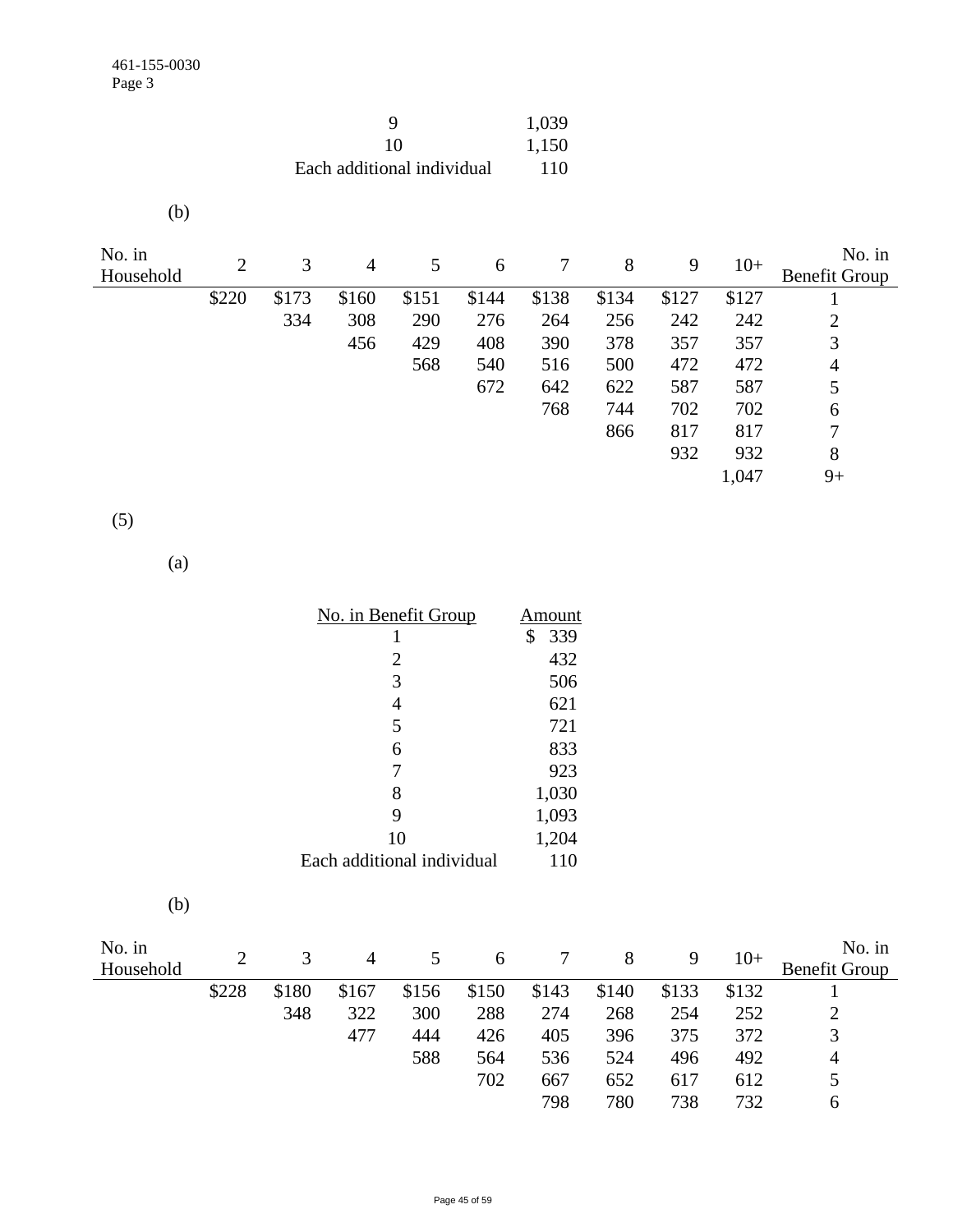461-155-0030 Page 4

| 908 | 859 | 852   |    |
|-----|-----|-------|----|
|     | 980 | 972   | 8  |
|     |     | 1,092 | 9+ |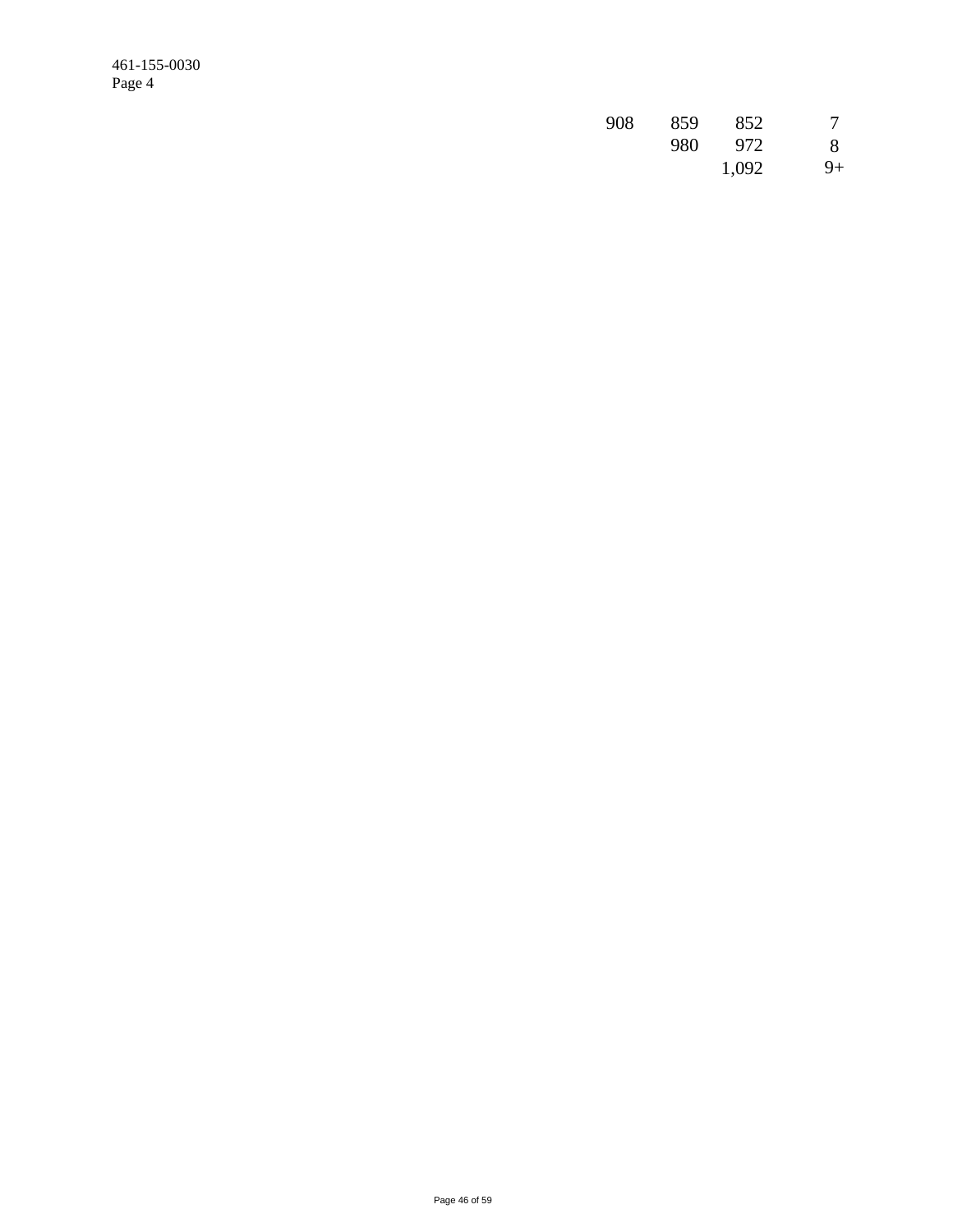### AMEND: 461-160-0010

RULE SUMMARY: OAR 461-160-0010 about the use of resources in determining financial eligibility is being amended to make clear who is subject to the resource limit. This amendment makes current policy more understandable and concise.

CHANGES TO RULE:

461-160-0010

Use of Resources in Determining Financial Eligibility ¶

Countable (see OAR 461-001-0000) resources are used to determine eligibility (see OAR 461-001-0000) as follows:¶

(1) In the EA program, the countable resources of a financial group (see OAR 461-110-0530) are used to reduce benefits.¶

(2) In the ERDC, QMB-DW, REF, REFM, SNAP, and TANF programs, a need group (see OAR 461-110-0630) is not eligible for benefits if the financial group has countable resources above the resource limit (see OAR 461-160- 0015).¶

(3) In the SNAP program, unless categorically eligible (see OAR 461-135-0505), a need group is not eligible for benefits if the financial group has countable resources above the resource limit (see OAR 461-160-0015). (4) In the OSIP (except OSIP-EPD) and OSIPM (except OSIPM-EPD) programs:¶

(a) An individual is not eligible for benefits if the financial group has countable resources above the resource limit (see OAR 461-160-0015).¶

(b) The following provisions apply when a child (see OAR 461-001-0000) who is not assumed eligible (see OAR 461-135-0010) is applying:¶

(A) As used in the subsection, "ineligible parent" means a parent (see OAR 461-001-0000) who is not receiving SSI or TANF.¶

(B) As used in this section, "parental resources" means the countable resources of:¶

(i) Each ineligible parent (see paragraph (A) of this subsection) in the financial group of the child; and¶

(ii) Each spouse (see OAR 461-001-0000) of an ineligible parent in the financial group of the child.¶

(C) The parental resources (see paragraph (B) of this subsection) are deemed available to the child. The amount deemed available to the child is the amount the parental resources exceed the resource limit (see OAR 461-160- 0015) of:¶

(i) A one-person need group, if one parent (see OAR 461-001-0000) lives in the household of the child; or¶ (ii) A two-person need group, if two parents (or one parent and the spouse (see OAR 461-001-0000) of that parent) live in the household of the child.¶

(D) If more than one child is applying, the value of the deemed resources is divided evenly between the applying children. If an applying child is determined to be ineligible for OSIPM for any reason including excess resources resulting from deeming, no resources are deemed to that child. Any resources deemed to an applying child determined to be ineligible for OSIPM are deemed equally to other applying children. ¶

(E) The parental resources are not deemed available to a non-applying child.¶

(F) The value of the parental resources is subject to deeming whether or not those resources are available to the child.¶

(45) In the OSIP-EPD and OSIPM-EPD programs:¶

(a) A need group is not eligible for benefits if the financial group has countable resources above the resource limit (see OAR 461-160-0015).¶

(b) Any money in an approved account (see OAR 461-001-0035) is excluded during the determination of eligibility.¶

(c) Assets purchased from moneys in an approved account are excluded, provided they meet the requirements of OAR 461-145-0025.¶

(d) Assets purchased as employment and independence expenses (see OAR 461-001-0035) are excluded,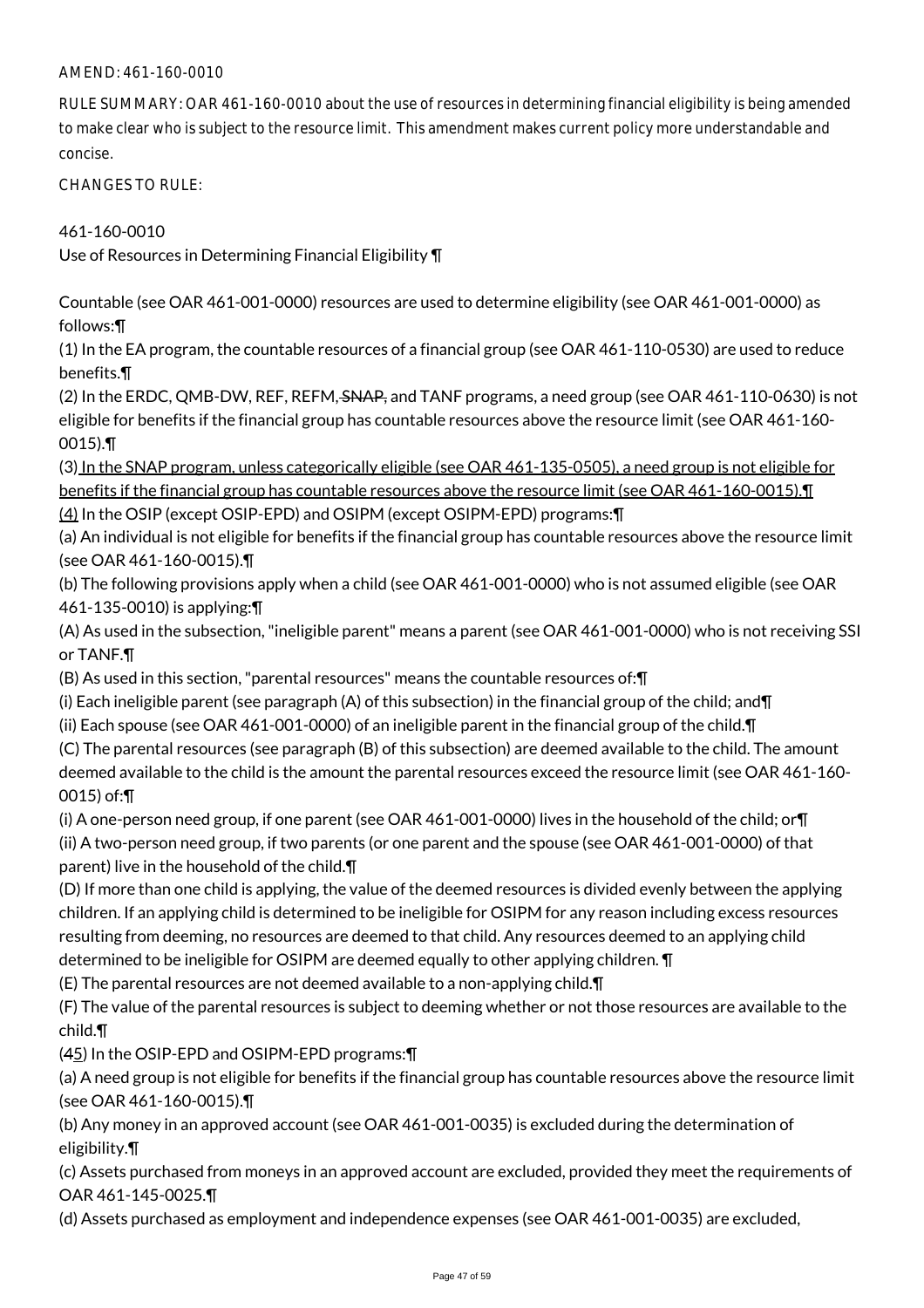provided they meet the requirements of OAR 461-145-0025.¶

(56) In the QMB-BAS, QMB-SMB, and QMB-SMF programs, all resources are excluded and have no effect on eligibility (see OAR 461-160-0015).

Statutory/Other Authority: ORS 329A.500, 409.050, 411.060, 411.070, 411.400, 411.404, 411.816, 412.049, 413.085, 414.685

Statutes/Other Implemented: ORS 329A.500, 409.010, 411.060, 411.070, 411.117, 411.400, 411.404, 411.816, 412.049, 413.085, 414.685, 414.839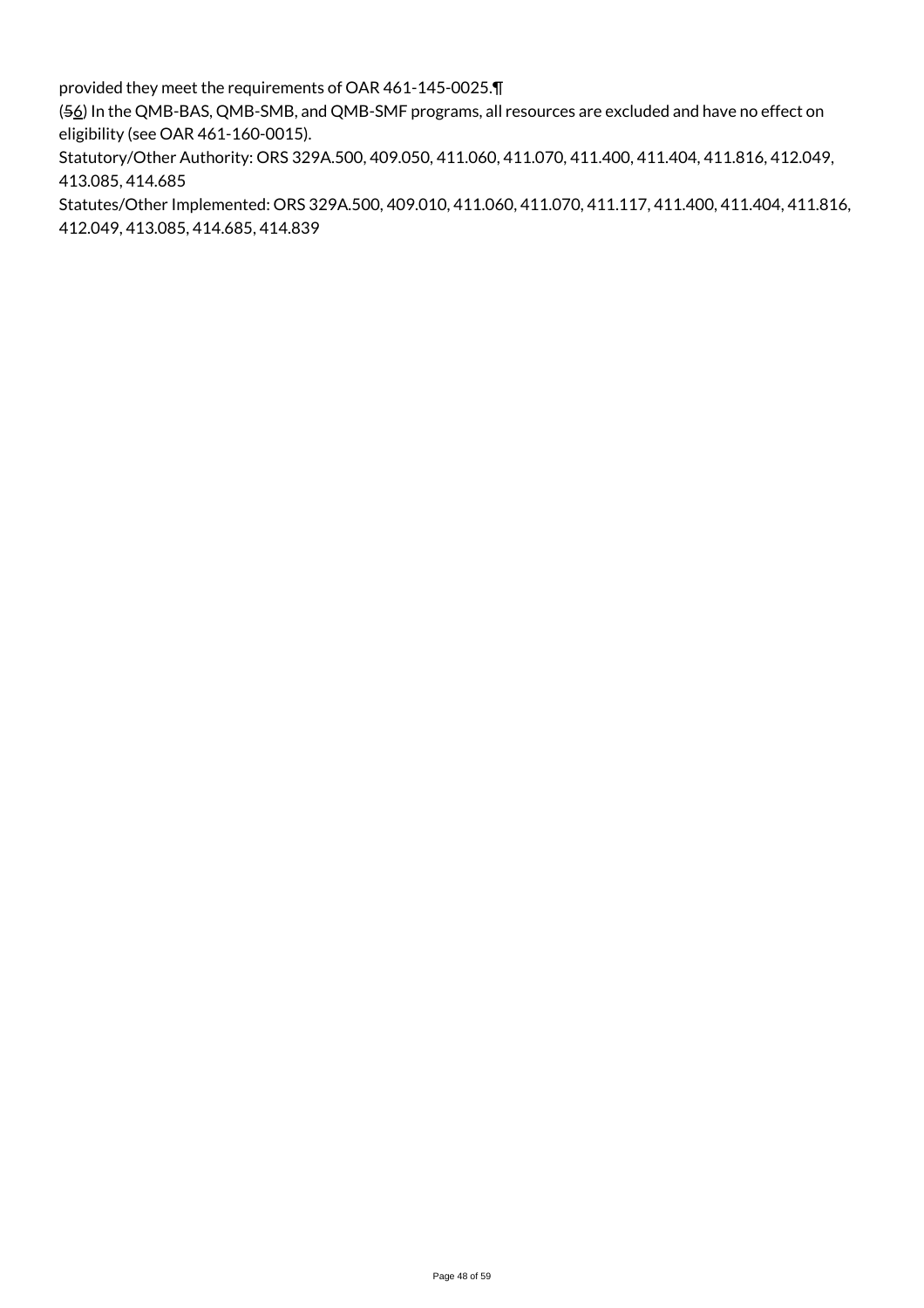### AMEND: 461-160-0015

RULE SUMMARY: OAR 461-160-0015 about resource limits is being amended to make clear who is subject to the resource limit. This amendment makes current policy more understandable and concise.

CHANGES TO RULE:

461-160-0015 Resource Limits ¶

(1) In the EA program, all countable (see OAR 461-001-0000) resources must be used to meet the emergent need.¶

(2) In the ERDC program, the limit is \$1,000,000.¶

(3) In the OSIP and OSIPM programs, the resource limit is as follows:¶

(a) \$2,000 for a one-person need group (see OAR 461-110-0630) and \$3,000 for a two-person need group.¶

(b) \$5,000 for the OSIP-EPD and OSIPM-EPD programs (see OAR 461-001-0035 and 461-145-0025 for funds that may be excluded as approved accounts).¶

(4) In the QMB-BAS, QMB-SMB, and QMB-SMF programs, all resources are excluded.¶

(5) In the QMB-DW program, the resource limit is \$4,000 for a one-person need group and \$6,000 for a need

group containing two or more individuals.¶

(6) In the REF and REFM programs, the resource limit is:¶

(a) \$2,500 for any of the following:¶

(A) A new REF or REFM applicant for benefits.¶

(B) In the REF program, the need group that has at least one mandatory (see OAR 461-130-0305) participant in an employment program who is:¶

(i) Receiving REF and not progressing in a required activity of an open case plan; or¶

(ii) Serving a current employment program disqualification (see OAR 461-130-0330).¶

(b) \$10,000 for an REF need group not covered under subsection (a) of this section.¶

(7) In the SNAP, unless categorically eligible (see OAR 461-135-0505), the program, the resource limit is:¶

(a) \$3,500 for a financial group (see OAR 461-110-0530) with at least one member who is elderly (see OAR 461-

001-0015) or an individual with a disability (see OAR 461-001-0015).¶

(b) \$2,250 for all other financial groups.¶

(8) In the TANF program, the resource limit is:¶

(a) \$2,500 for any of the following:¶

(A) A new TANF applicant for benefits.¶

(B) TANF need group that does not have at least one caretaker relative (see OAR 461-001-0000) or parent (see OAR 461-001-0000) who is receiving TANF.¶

(C) TANF need group that has at least one JOBS participant who is serving a current JOBS disqualification (see OAR 461-130-0330).¶

(b) \$10,000 for a need group not covered under subsection (a) of this section.

Statutory/Other Authority: ORS 409.050, 411.060, 411.070, 411.083, 411.404, 411.706, 411.816, 412.049, 413.085, 414.685

Statutes/Other Implemented: ORS 409.010, 411.060, 411.070, 411.083, 411.404, 411.704, 411.706, 411.816, 411.837, 412.049, 413.085, 414.685, 414.839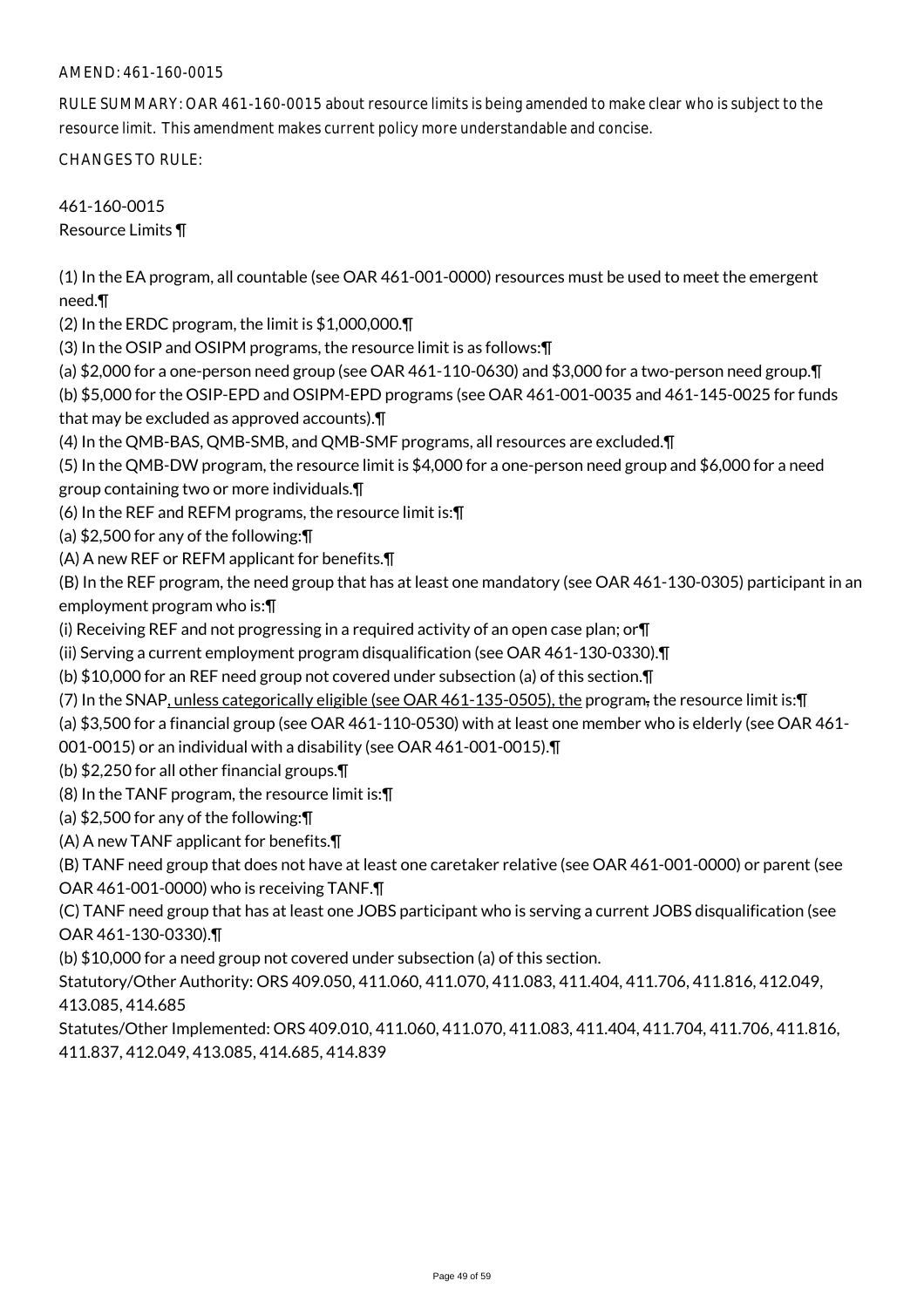#### AMEND: 461-165-0100

RULE SUMMARY: OAR 461-165-0100 about the issuance date of benefits is being amended to absorb some of the provisions of OAR 461-165-0105, which addresses when SNAP benefits can be issued in a way other than on the day of the month corresponding to the last digit of the client's case number or social security number. The amendment also makes possible the issuance of more than one month of benefits under certain circumstances, adds a provision for staggered SNAP benefit issuance, and inserts the possibility that benefits issued through the ONE system may be issued in a unique way. This amendment aligns the rule with Integrated Eligibility and makes the rule more clear and accurate. CHANGES TO RULE:

461-165-0100

Issuance Date of Benefit ¶

(1) For all programs except the EA and SNAP programs:¶

(a) An authorized cash payment check is dated on the first day of the payment period or as soon as practicable thereafter.¶

(b) Checks are mailed so they can be delivered to the client on the first day of each month except in the following cases:¶

(A) Initial month benefits for cases that are new, reopened, or restored.¶

(B) If the first day of the month falls on Sunday or a holiday, the check is mailed in time for the client to receive it on Saturday or the mail day preceding the holiday.¶

(C) Checks redirected to the branch office may be released during the last workday preceding a weekend or holiday.¶

(c) Benefits issued by EBT will be available on the first day of each month, except for the following:¶

(A) Initial month benefits for cases that are new, reopened, or restored.¶

(B) Benefits held by the branch office.¶

(2) EA clients must receive their checks, either direct or vendor, in time to meet their emergent needs.¶

(3) SNAP benefits are available as follows:¶

(a) SNAP benefits issued by EBT for ongoing cases are available in the EBT account on the day of the month corresponding to the last digit of the client's head of household's Social Security Number orcase number except for the following:¶

(A) The benefits for the initial month of eligibility for a new or re-opened case. $\overline{F}$ 

(B) The benefits for the seventh month of the certification period for a case in the semi-annual reporting system shall be issued upon determination of eligibilty. Initial and second month allotments may be combined. Second month's allotments that are not combined will be issued in accordance with (a) above. Second month benefits are available in the EBT account on the first day of the month when not issued as a combined allotment with initial month's benefits.¶

(B) The second month's allotment of SNAP benefits is not subject to staggered issuance if the filing group applies after the 15th of the month and the application is not for a redetermination of eligibility. Once eligibility for SNAP benefits is established for these groups, benefits are issued as follows:¶

(i) If the case is opened on FSMIS by the last day of the initial month of eligibility, the computer will prorate

benefits for the initial month and will automatically issue benefits for the second month on the first of that month; or¶

(ii) If the case is opened after the initial month of eligibility, the computer will prorate benefits for the initial month and will automatically issue benefits for the second month on the same day.¶

(b) SNAP benefits issued through the SNAP cash-out are available as follows:¶

(A) Benefits accessed through an EBT account are available on the first day of the month.¶

(B) Checks are mailed on the first day of the month.¶

(C) Direct-deposit funds are available on the third working day of the month.¶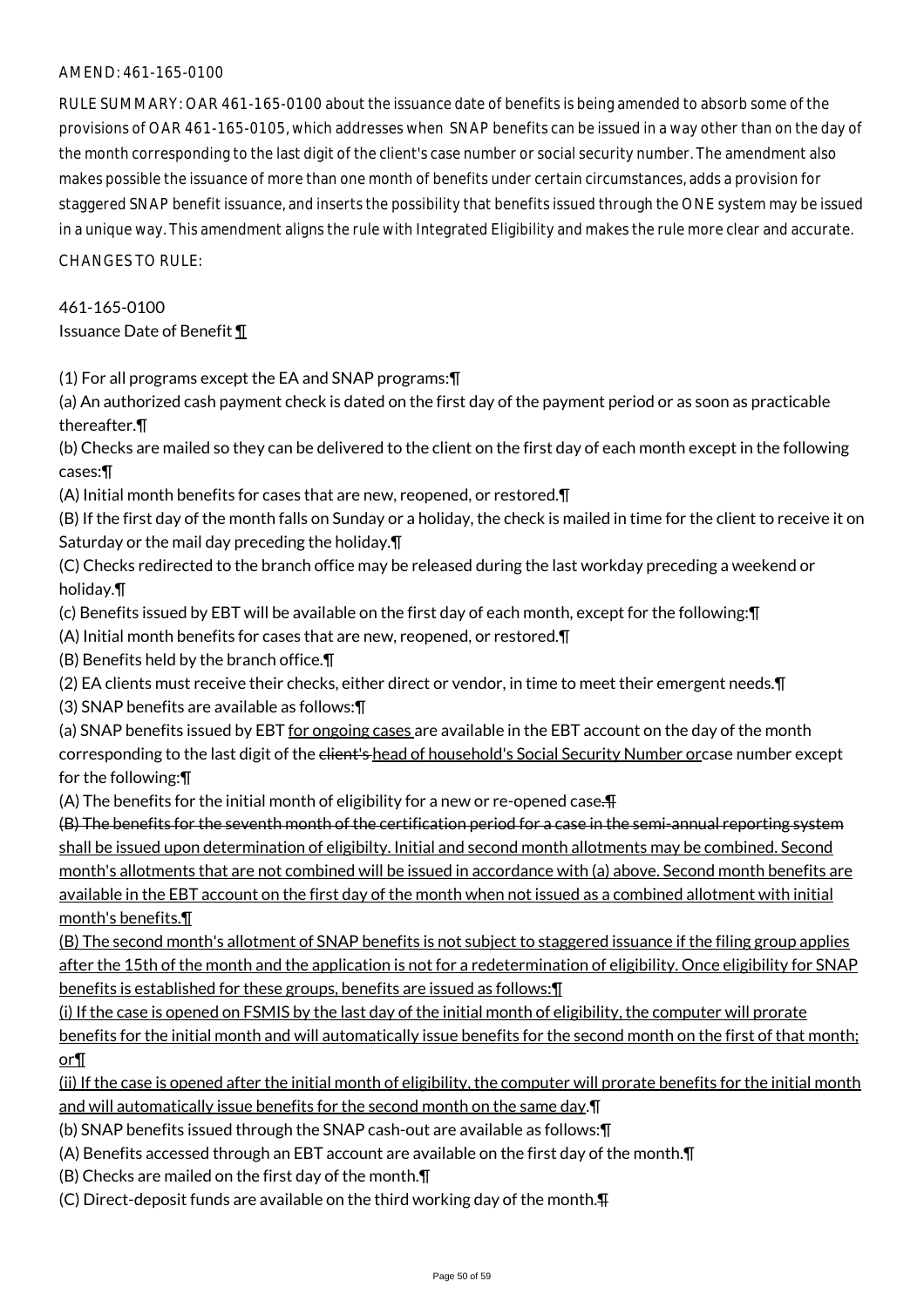(4) For SNAP changes that could not be made in time to adjust the monthly allotment, a supplement is issued within 10 days of the date the change was reported.

Statutory/Other Authority: ORS 411.060, 411.070, 411.404, 411.704, 411.706, 411.816, 412.014, 412.049 Statutes/Other Implemented: ORS 411.060, 411.070, 411.404, 411.704, 411.706, 411.816, 412.014, 412.049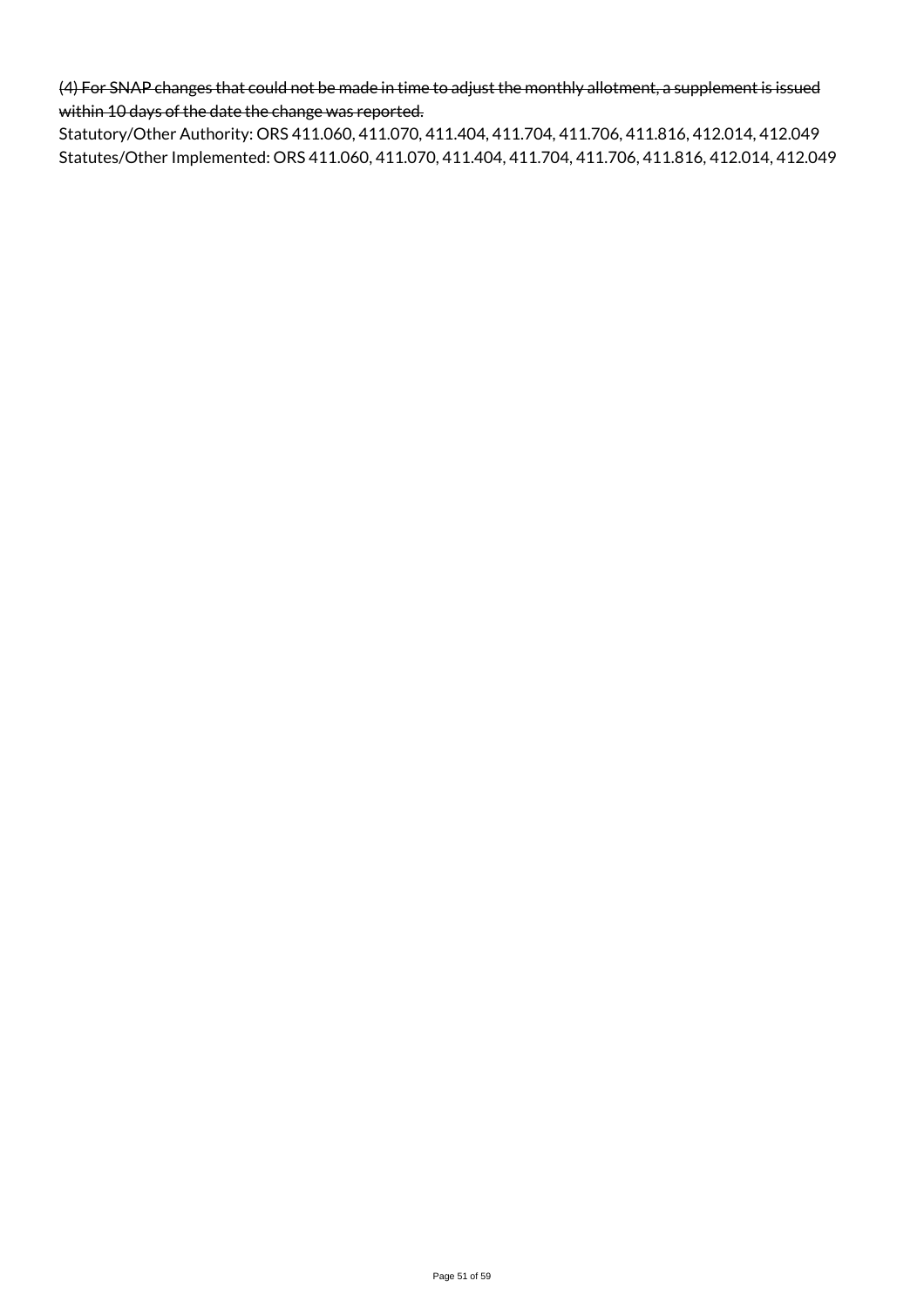#### REPEAL: 461-165-0105

RULE SUMMARY: OAR 461-165-0105 about the issuance date of benefits is being repealed to incorporate the exceptions to staggered issuance for SNAP benefits into OAR 461-165-0100. This incorporation will make the rules around benefits issuance easier to understand.

CHANGES TO RULE:

#### 461-165-0105

#### Exception to Staggered Issuance; SNAP

The second month's allotment of SNAP benefits is not subject to staggered issuance if the filing group applies after the 15th of the month and the application is not for a redetermination of eligibility. Once eligibility for SNAP benefits is established for these groups, benefits are issued as follows:¶

(1) If the case is opened on SNAPMIS by the last day of the initial month of eligibility, the computer will prorate benefits for the initial month and will automatically issue benefits for the second month on the first of that month; or¶

(2) If the case is opened after the initial month of eligibility, the computer will prorate benefits for the initial month and will automatically issue benefits for the second month on the same day.

Statutory/Other Authority: ORS 411.060

Statutes/Other Implemented: ORS 418.047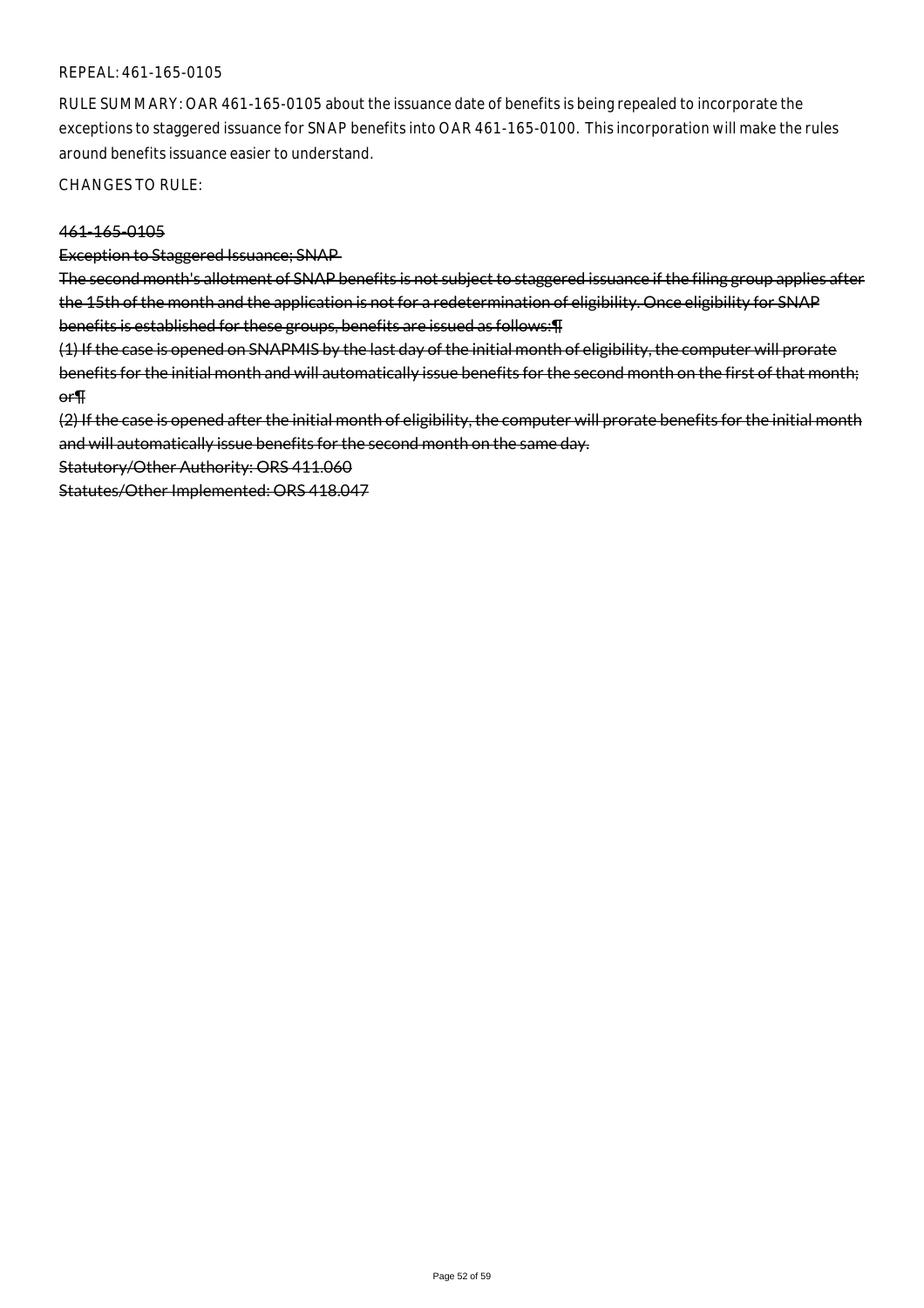#### AMEND: 461-170-0102

RULE SUMMARY: OAR 461-170-0102 about required reports for the simplified reporting system (SRS) in the SNAP program is being amended to incorporate the terminology "periodic report" and to clarify when a periodic report is due based on the length of an individual's certification period. This amendment aligns the rule with Integrated Eligibility. CHANGES TO RULE:

#### 461-170-0102

Required Periodic Reports for the Simplified Reporting System (SRS); SNAP ¶

In the SNAP program, the following two reports are required of some filing groups while in SRS:¶ (1) Interim Change Report. During the sixth month of a certification period (see OAR 461-001-0000),a periodic report must be completed in a method approved by the Department when a filing group (see OAR 461-110-0370) participating in SRS andis certified for benefits forin SRS for a period longer than six months but no more than 12 months must submit to the Department, on a form designated by the Department, an Interim Change Report of household circumstances, unless the household has no earned income and each adult member is elderly (see OAR 461-001-0015) or an individual with a disability (see OAR 461-001-0015). The required.¶

(1) An Interim Change Periodic Report is required when a filing group is assigned a 12 month certification period. An Interim Change Periodic Report form is considered complete when it is received by the Department by the last day of the sixth month of the certification period and:¶

(a) The individualfiling group completely and accurately answers all questions necessary to determine eligibility (see OAR 461-001-0000) and benefit amounts;¶

(b) The individualfiling group provides all required verification; and¶

(c) The form contains the signature of the primary person (see OAR 461-001-0015) or the authorized representative (see OAR 461-001-0000 and OAR 461-115-0090).¶

(2) A Mid-Certification Review. During the 12th month of a certification period, a filing group participating in SRS and certified for benefits for longer than 12 months must complete a Mid-Certification Review in a method approved by the Department. The required Mid-Certification Review must occur during Periodic Report is required when a filing group is assigned a 24-month certification period under OAR 461-115-0450. A Mid-Certification Periodic Report is considered complete when it is received by the Department between the 1st and

15th day of the 12th month 42-of their certification period in order to continue receiving benefits, if eligible. T (a) The Mid-Certification Review has been completed when tand: ¶

(a) The filing group has provideds the Department with updated information and all required verification about their income, shelter and utility costs, and medical expenses.¶

(b) Contact between the filing group and the Department occurring after the 15th of the 12th month can result in a delay in receiving the full month allotment for the 13th month. TH

(c) The Department follows the process outlined in OAR 461-180-0006 to meet verification requirements and adjust benefits based on this informationdetermine eligibility and benefit amounts.

Statutory/Other Authority: ORS 409.050, 411.060, 411.070, 411.816

Statutes/Other Implemented: ORS 409.010, 409.050, 411.060, 411.070, 411.081, 411.087, 411.816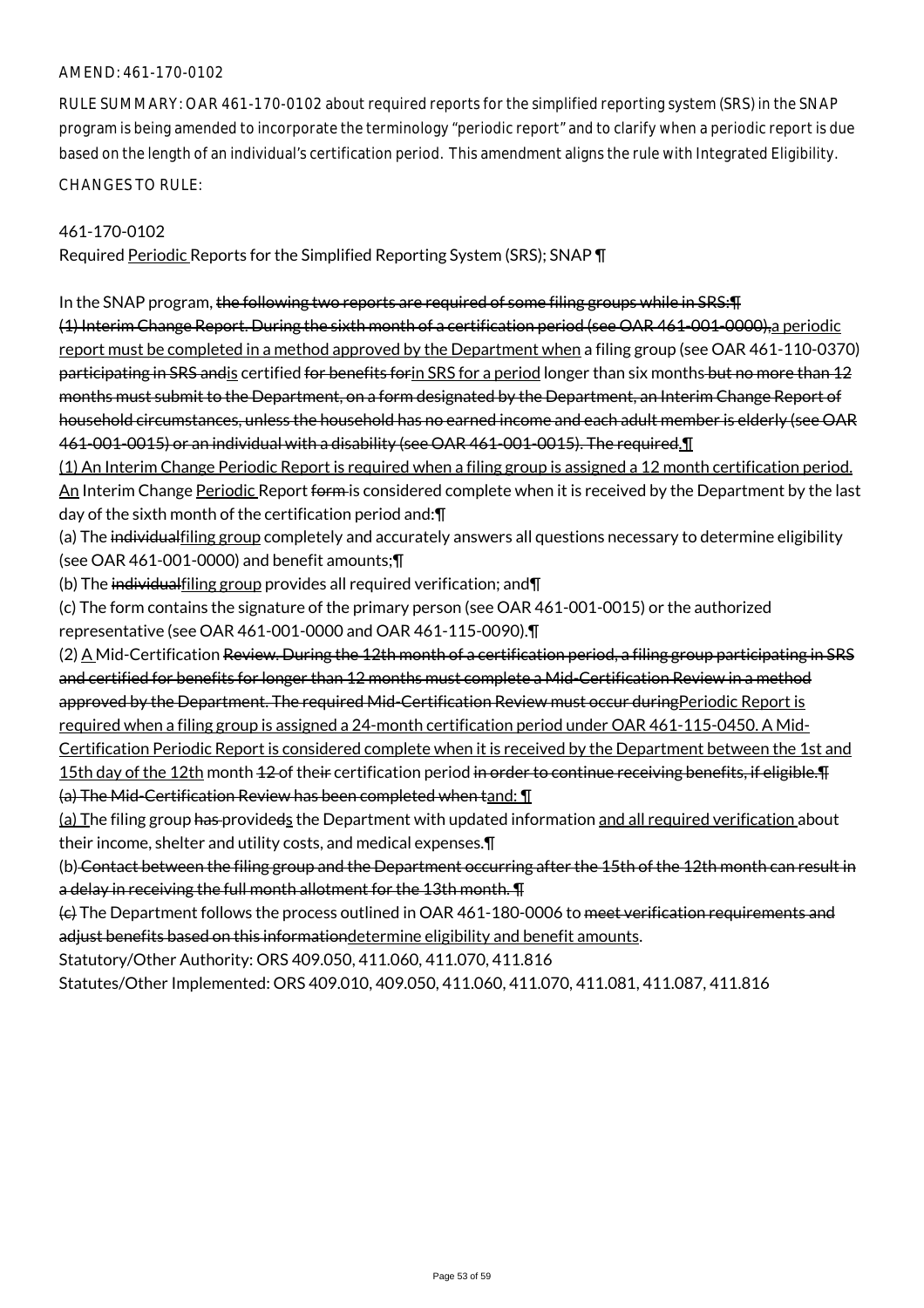### AMEND: 461-175-0340

RULE SUMMARY: OAR 461-175-0340 about voluntary closure of benefits is being amended to clarify that when a TANF or REF recipient requests closure of program benefits, support services will close in alignment with program benefits. This amendment aligns the rule with current policy and Integrated Eligibility.

CHANGES TO RULE:

461-175-0340 Notice Situation; Voluntary Action ¶

(1) Unless the Department chooses to proceed as described in section (2) of this rule:¶

(a) For all programs except the SNAP program, if the primary person (see OAR 461-001-0000), another adult member of the filing group, or the authorized representative:¶

(A) Makes an oral request to end or reduce benefits, a timely continuing benefit decision notice (see OAR 461- 001-0000) is sent.¶

(B) Makes a signed, written request to withdraw, end, or reduce benefits, a basic decision notice (see OAR 461- 001-0000) is sent.¶

(C) Makes an oral request to withdraw an application for benefits, a basic decision notice is sent.¶

(b) In the SNAP program, when the filing group (see OAR 461-110-0370) states it wishes to withdraw its benefits request, or states it wishes to reduce or no longer receive benefits:¶

(A) If the request is made by phone to end or reduce benefits, a timely continuing benefit decision notice is sent.¶ (B) If the request is made in person to reduce benefits, a basic decision notice is sent.¶

(C) If the request to reduce benefits is signed by the primary person (see OAR 461-001-0000), another adult member of the filing group, or the authorized representative, a basic decision notice is sent.¶

(D) If the request to end benefits is signed by the primary person, another adult member of the filing group, or the authorized representative in the presence of a worker, no notice is required. If it is not signed in the presence of a worker, a basic decision notice is sent.¶

(E) If the client withdraws a signed request for benefits, a basic decision notice is sent.¶

(2) The Department may reduce or terminate benefits to an individual, and in the OSIPM and QMB programs, an individual may withdraw an application, when the individual completes a voluntary agreement on a Department form used for this purpose.¶

(a) The Department provides the individual with a copy of the completed agreement and except to the extent provided by OAR 461-175-0220(4) no other notice is required.¶

(b) The individual may request a hearing to set aside this agreement on the grounds of fraud, duress, or reliance on misinformation provided by the Department, subject to the time limits for hearing requests in OAR 461-025- 0310.¶

(3) In the SNAP program, a timely continuing benefit decision notice is sent if the filing group returns a signed Change Report form with information that requires a reduction or closure of benefits.¶

(4) In the TANF and REF programs, a voluntary request to end TANF or REF benefits is a voluntary request to close all support services (see OAR 461-001-0025 and OAR 461-001-0027) as well.

Statutory/Other Authority: ORS 329A.500, 409.050, 411.060, 411.404, 411.816, 412.014, 412.049, 413.085, 414.685

Statutes/Other Implemented: ORS 329A.500, ORS 183.417, 329A.500, 409.010, 411.060, 411.404, 411.816, 412.014, 412.049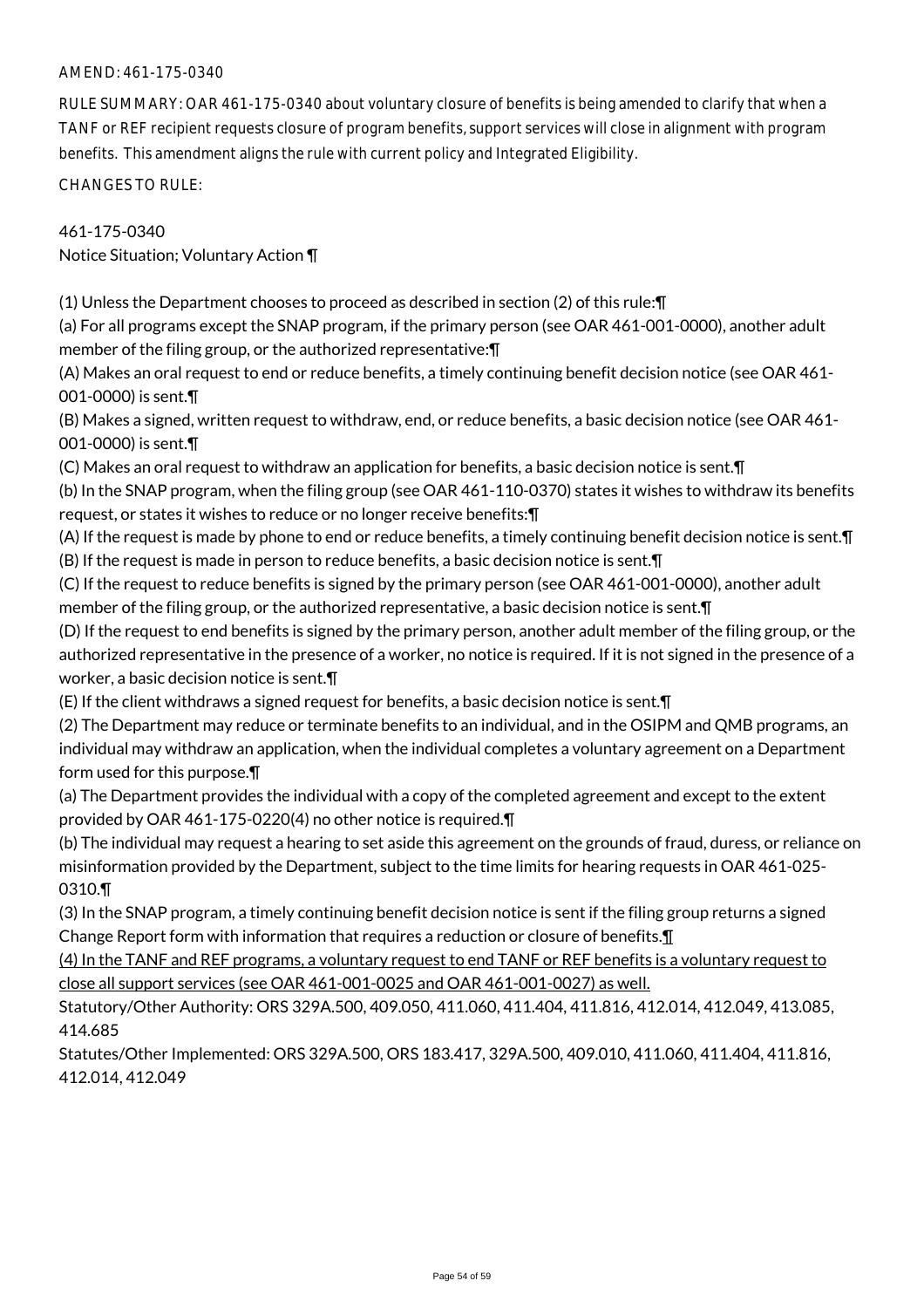#### AMEND: 461-190-0211

RULE SUMMARY: OAR 461-190-0211 about case plan activities and standards for support service payments in the JOBS, Post-TANF, Pre-TANF, REF, REP, SFPSS, TADVS, and TANF program is being amended to remove programs that are currently closed or don't offer support services, to make clear that medical payments are not allowed, and to elaborate on parameters around program funding availability. The rule is also being amended to restructure how available support services are listed in the rule, make clear which programs are eligible for support services, give guidance regarding which support payments are available and under which circumstances, and to allow for recurrent fuel and public transportation payments. These amendments allow greater flexibility in some areas and make clear certain limitations and restrictions around payments, participants, and programs. The amendments also bring the rule into alignment with federal requirements and Integrated Eligibility.

CHANGES TO RULE:

#### 461-190-0211

Case Plan Activities and Standards for Support Service Payments; JOBS, Post-TANF, Pre-TANF, REF, REP, SFPSS, TA-DVS, TANF ¶

In the JOBS, Post-TANF, Pre-TANF, REF, SFPSS, TA-DVre-TANF, SFPSS, and TANF programs, notwithstanding any other administrative rule in chapter 461 and subject to the limitations of stateavailability of state and federal funding, the following special provisions apply:¶

(1) Participation in an activity Support service (see OAR 461-001-0025) ispayments are available to the following individuals:¶

(a) An individual who is an adult parent, needy caretaker relative (see OAR 461-001-0000), or teen parent (see OAR 461-001-0000) receiving TANF who is not otherwise exempt (see OAR 461-130-0305) and in accordance with participation requirements in OAR 461-130-0310.¶

(b) An individual who is an applicant or recipient in the Pre-TANF, Post-TANF, or SFPSS program.¶ (c) Subject to local services and budget, an individual who is a JOBS volunteer (see OAR 461-130-0310).¶ (d) An individual who has gone over-income for the TANF program due to earnings and needs to increase activity hours to meet Post-TANF federally required participation rates, or participants, who are eligible (see OAR 461- 130-0310) to engage in a case plan (see OAR 461-001-0025). :¶

(ea) An individual who has become over-income for the TANF program due to earnings in an on-the-job training (see OAR 461-001-0000) activity is eligible to receive support services (see OAR 461-001-0025) for no more than three months, unless circumstances unique to the situation are identified and warrant the Department to approve a limited number of additional months. Eligibility for support services under this subsection is only permitted while the individual continues to participate in the on-the-job training activity.¶

(f) An individual who is receiving REis an adult parent, needy caretaker relative (see OAR 461-001-0000), or teen parent (see OAR 461-001-0000) receiving TANF who is not otherwise exempt (see OAR 461-130-0305) and in accordance with participation requirements in OAR 461-130-0310.¶

 $(2\underline{b})$  For eligible individuals, subject to the requirements and limitations in sections  $(1), (4), (5), (6), (7), (8),$  and  $(9)$  of this rule, the following activities are available, and include support services payments if needed:¶ (a) Job search (see OAR 461-001-0025).¶

(b) JOBS Plus (see OAR 461-001-0025 and OAR 461-101-0010) is limited to six months per individual, unless circumstances unique to the employment situation are identified and warrant the Department to approve a limited number of additional monthsAn individual who is a recipient of the Pre-TANF program.¶

(c) An individual who is a recipient of the SFPSS program.¶

(cd) Work experience (see OAR 461-001-0025).¶

(d) Supported work (see OAR 461-001-0025).¶

(e) High School or GED Completion AttendanceAn individual who is a JOBS volunteer (see OAR 461-001-0025).¶ (f) Parents as Scholars (see OAR 461-001-0025).¶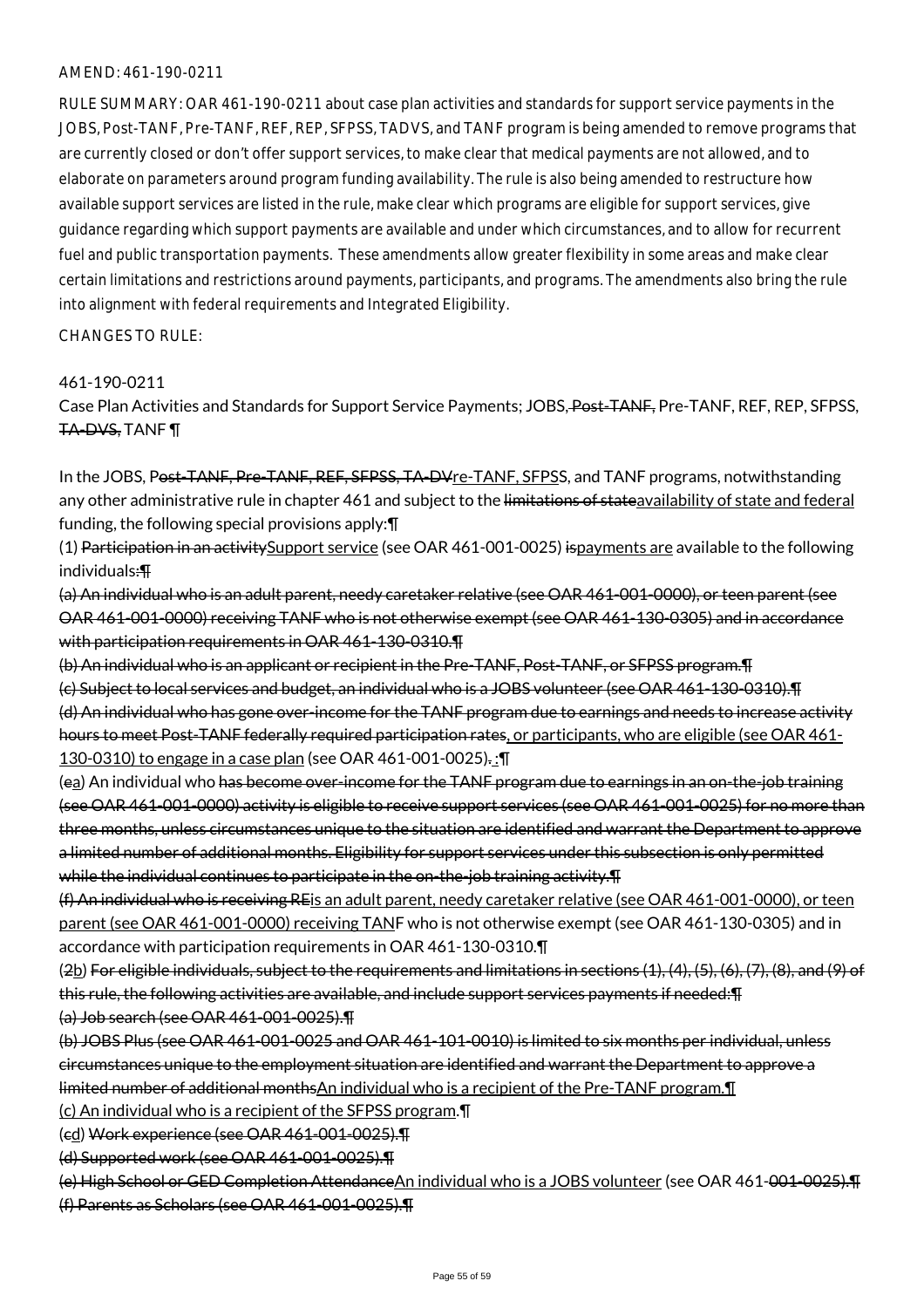(g) Limited family stability (see OAR 461-001-0000) activity130-0310) and has a JOBS case plan.¶

(Ae) Drug and alcohol services (see OAR 461-001-0025).¶

(B) Mental health services (see OAR 461-001-0025).¶

(C) Attending medical appointments or services.¶

(D) Rehabilitation activities (see OAR 461-001-0025).¶

(E) Crisis InterventioSubject to the limitations in (see OAR 461-001-0025).¶

(F) SSI application process.¶

(G) Domestic violence (see OAR 461-001-0000) intervention.¶

(H) Stabilized Living (see OAR 461-001-0025).¶

(h) Vocational training (see OAR 461-001-0025).¶

(i) Life skills (see OAR 461-001-0025).¶

(j) On-the-job training.¶

(k) Unsubsidized employment (work).¶

(L) Adult Basic Education (see OAR 461-001-0025).¶

(m) Job skills training (see OAR 461-001-0025).¶

(n) Self-initiated training (see OAR 461-001-0025).¶

(o) Program entry (see OAR 461-001-0025).¶

(3) The following activities do not include support services payments:¶

(a) Family Support & Connections.¶

(b) Microenterprisection (8) of this rule, an individual who is receiving REF and participating in REP, who is not otherwise exempt (see OAR 461-001-0000).¶

(c) Post-TANF.¶

(4130-0305).¶

(2) In approving JOBS program or REP program support services payments, the Department must consider lower cost alternatives. This rule is not intended to supplant Department funding with other funding that is available in the community. The expectation of the Department is that Department staff and participants work collaboratively to seek resources that are reasonably available to the participant in order to participate in activities.¶

 $(53)$  Payments for support services are only provided when:  $\P$ 

(a) Necessary to participate in activities in a signed case plan;¶

(b) Authorized in advance; and¶

(c) All other provisions of this rule are met.¶

(64) Payments for support services for JOBS participants are subject to the following limitaAll Department

approved activities are eligible for support service payments, except for the following:¶

(a) Family Support & Connections:.¶

(ab) Child Care. Payments for child care may be authorized, as limited by OAR 461-160-0040, if necessary to enable individuals to participateFamily Stability.¶

(c) Microenterprise (see OAR 461-001-0000).¶

(d) Program Entry (see OAR 461-001-0025) .¶

(5) In the JOBS, Pre-TANF, SFPSS, and TANF programs, the Department may provide payments for support

services for eligible participants engaged in an approved JOBS program activity specified in the individual's case plan, including an individual approved by the district to complete a family stability activity. If authorized, payment for child care is:¶

(A) The lesser of the actual rate charged by the care provider and the rate established in OAR 461-155-0150. The Department rate for children in care lesssubject to provisions in section (1)(a) through (1)(d) of this rule. Support services are subject to the following limitations:¶

(a) JOBS Incidentals: In kind goods or items provided to participants by the branch to support the goals of the family while participating in the JOBS program.¶

(b) Bus Pass/Tickets: Bus tickets or pass that are issued in person out of office.¶

(c) Bus Payment: Payment issued to the participant to pay for public thran 158 hours in a month is limited by OAR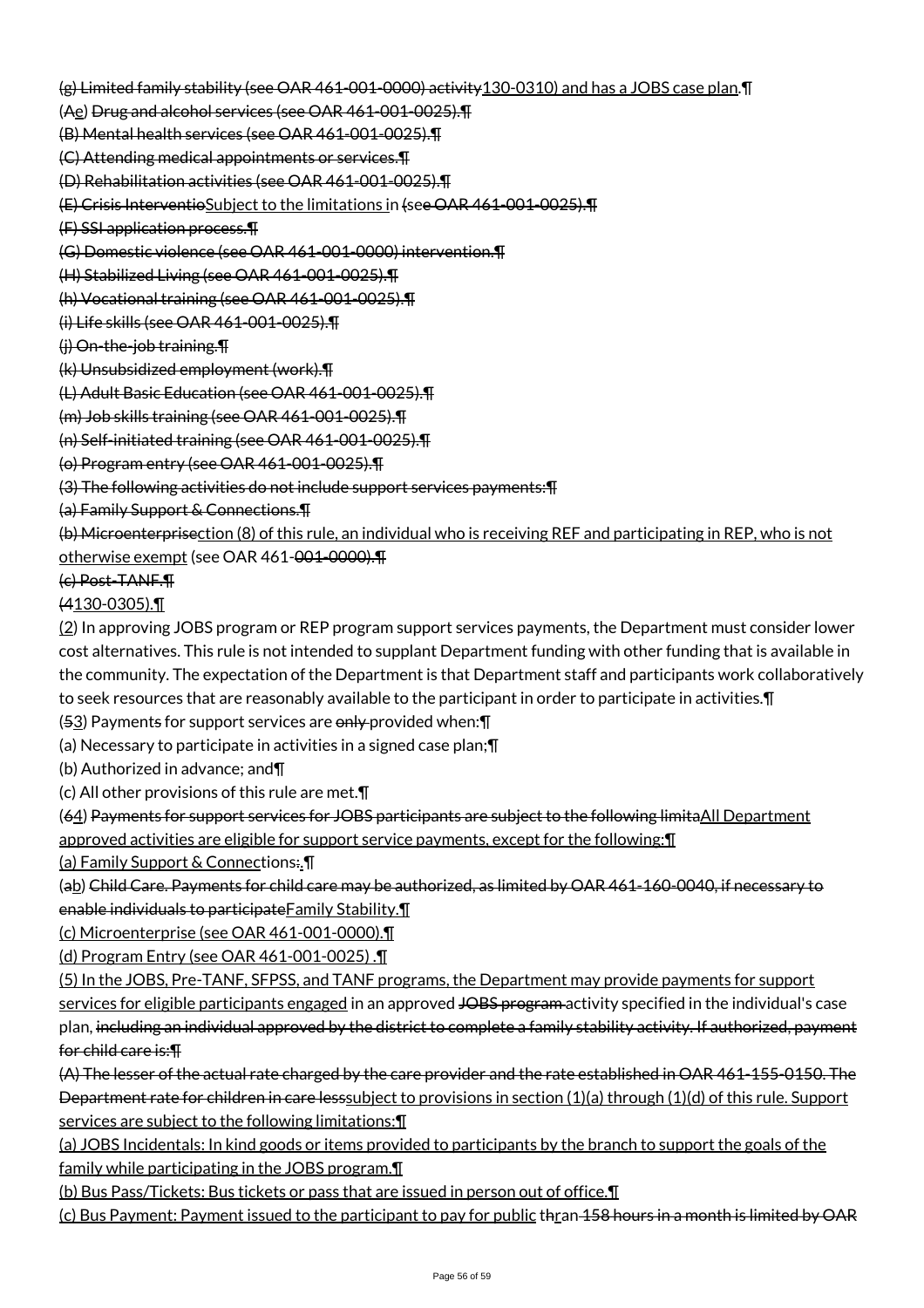#### 461-155-0150.¶

(B) The minimum hours necessary, including meal and commute time, for the individual to participate in an approved JOBS program activits portation. Requests for recurring bus payments may not exceed 6 consecutive months of issuance per request. If the individual's eligibility changes during the 6 months of recurring payments, closure notice must be sent timely.¶

(bd) Transportation. The Department may provide pGas Payment: Payments for an individual to pay for transportation costs incurred in travel to and from an approved JOBS program activity or an individual approved by the district to complete a family stability activity. P. Requests for recurring gas payment is made only for the cost of public transportation, the cost of fuel, or for minimal vehicle repairs. Payments are subject to the following considerations:¶

(A) Payment for public transportation is a priority over payment for a privately owned vehicle.¶ (B)y not exceed 6 consecutive months of issuance per request. If the individual's eligibility changes during the 6 months of recurring payments, closure notice must be sent timely.¶

(e) Child Care: Payments for fuel costs for a privately-owned vehicle is provided if the participant or individual providing the transportation reports having a valid driver's licenchild care, as limited by OAR 461-160-0040, if necessary to enable individuals to participate in an approved activity specified in the individual's case and vehicle insurance and either of the following is trueplan. If authorized, payment for child care is:¶

(iA) No public transportation is availableThe lesser orf the participant is unable to use public transportation because of a verifiable medical condition or disability for which no accommodation is available.¶

(ii) Publicactual rate charged by the care provider and the rate established in OAR 461-155-0150. The Department rate for children in care less trhansportation is available but is more costly than the cost of fuel 158

hours in a month is limited by OAR 461-155-0150.¶

(CB) Payment for vehicle repairs may be authorized at the discretion of the district if the following are true:The minimum hours necessary, including meal and commute time, for the individual to participate in an approved activity.¶

(if) No reasonable public transportation is available; and¶

(ii) The costs to repair the participant's vehicle is reasonable in relation to the value of the vehicle and the minimum necessaryClothing: Payments for clothing items to support the participant to engage in the JOBS program.¶

(cg) Housing and Utilities. Subject to local services and budget, the Department may provide pMoving Expense/Relocation: Payments for an individual regarding housing and utilities expenses. Payments are subject to the following:¶

(A) The individual is engaged in a JOBScase plan.

(B) Except as provided in paragraph (D) of this subsection, each payment type (such as rent, mortgage, utility bill, storage fees) is limited to two months per benefit group (see OAR 461-110-0750).¶

(C) Except as provided in paragraph (D) of this subsection, this payment is limited to \$3,000 per benefit group for each three-month period.¶

(D) With prior manager approval upon verification that an individual has greater needs to stabilize a living situation or prevent homelessness, the Department may approve payments that exceed the limits in paragraphs (B) and (C) of this subsection.¶

(dh) Other Payments. When the need is identified by the district and no other sources are available, the Department may provide other payments needed --¶

(A) To look for work.¶

(B) To accept a job offer.¶

(C) To attain a high school diploma or GED.¶

(D) For books and supplies to complete a district-approved vocational training.¶

(E) Other payments with manager approval that are not otherwise restricted by ruleGrooming Needs: Payments for grooming needs for employment related activities.¶

(i) Professional Fees: Payment for professional fees to support the case plan.¶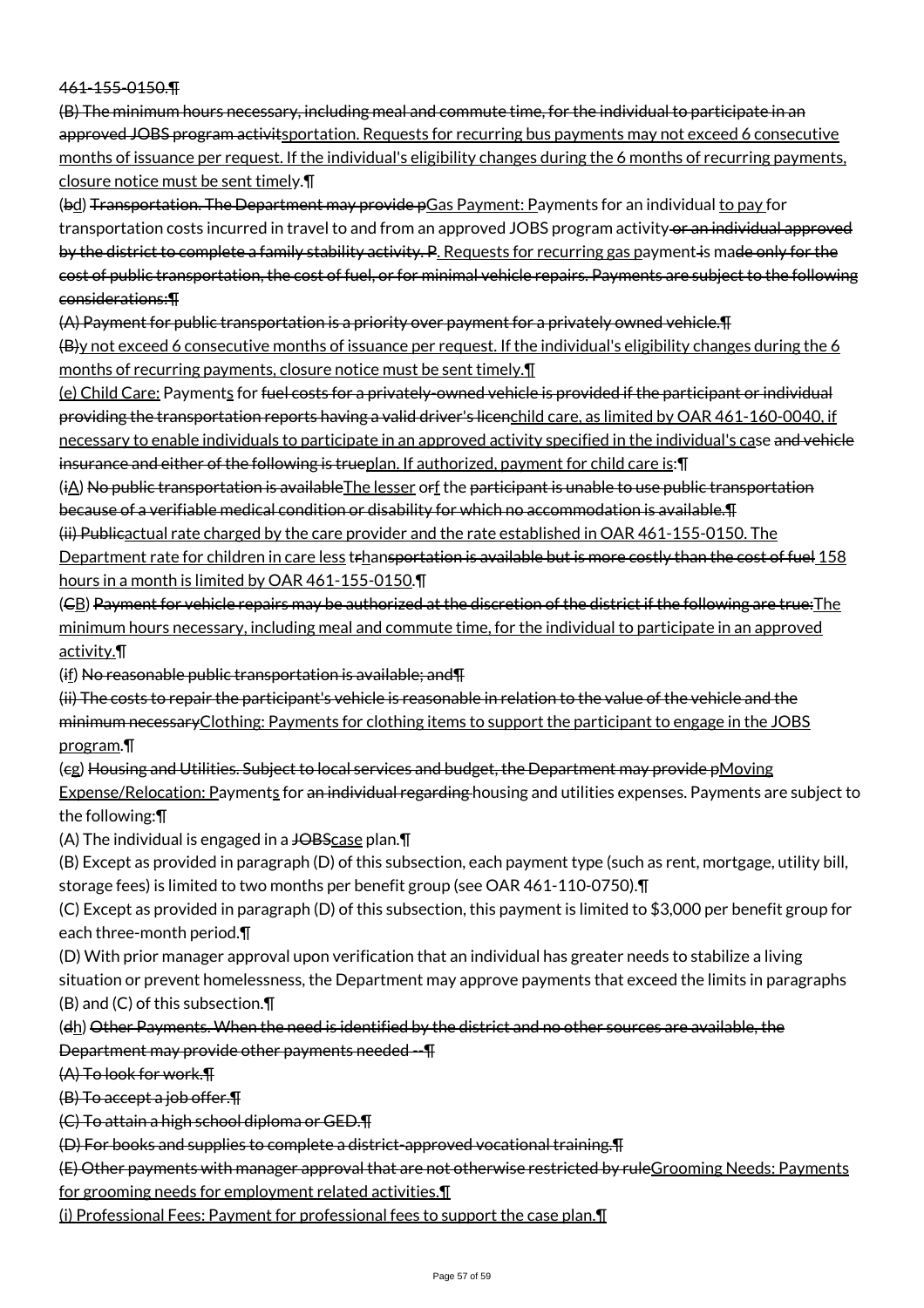(j) Tools/Equipment: Payment for equipment or tools a participant needs to accept a job offer, or for a workrelated activity.¶

(k) Books/Supplies: Payments for books and supplies a participant needs to engage in an educational activity.¶ (el) None of the following payments are allowed:¶

(A) Non-essential items.¶

(B) Television, cable, and Internet.¶

(C) Fines, reinstatement fees, restitution, legal fees, civil fees, courtVocational Training: Payment for tuition and other educational costs, for other costs assyociated with a penalty. The

(D) Purchase of a car, recreational vehicle, or motor home.¶

(E) Support services for JOBS Exempt (see OAR 461-130-0310) individuals.¶

(F) Pet-related costsional training (see OAR 461-001-0025) and self-initiated training (see OAR 461-001-0025). Excludes payments described in paragraph (k) of this subsection.¶

(Gm) ERDC co-payments.¶

(7) JOBS support services, including child careAuto Expenses: Payments for auto expenses, are not allowed for a participant seeking employment in or engaged in an illegal activity (see OAR 461-120-0215).¶

(8) Payments for support services for REP participantpairs, or car insurance to support the goals specified in the individual's case plan. Payments for Auto Expenses are subject to the following limitations:¶

(aA) Transportation. ThPayment for vehicle Drepartment may provide payments for an individual for transportation costs incurredirs may be authorized at the discretion of the district inf travel to and from an approved REP program activity or to complete a family stability activity. Payment is made only for the cost of public transporthe cost to repair the participant's vehicle is reasonable in relation, to the cost of fuel, or for minimal vehiclevalue of the vehicle and the minimum necessary repairs.

(B) Payments are subject to the following considerations: for car insurance may be authorized for no more than two months in a 12-month period.¶

 $(A<sub>n</sub>)$  Other Payment for public transportation is a priority over payment for a privately-owned vehicle.  $\Pi$ 

(B) Payment for fuel costs for a privately-owned vehicle is provided if the participant or individual providing the transportation reports having a valid driver's license and vehicle insurance and eithers. When the need is

identified by the district and no other sources are available, the Department may provide other payments needed --¶

(A) To look for work.¶

(B) To accept a job offer.¶

(C) To attain a high school diploma or GED.¶

(D) Other payments with manager approval that are not otherwise restricted by rule.¶

(o) None of the following is truepayments are allowed:¶

 $(i)$  No public transportation is available or the participant is unable to use public transportation because of a verifiable medical condition or disability for which no accommodation is available.¶

(ii) Public transportation is available but is more costly than Medical Assistance or medical services.¶

(B) Mental health services.¶

(C) Alcohol and drug treatment services.¶

(D) Professional Services.¶

(E) Non-essential items.¶

(F) Television and cable.¶

(G) Fines, reinstatement fees, restitution, legal fees, civil fees, court costs, or other cost-of fuels associated with a penalty.¶

(bH) Other Payments. When the need is identified by the district and no other sources are available, the

Department may provide other payments needed -¶

(A) To accept a job offer.¶

(B) For books and supplies to complete a district-approved vocational trainingPurchase of a car, recreational vehicle, or motor home.¶